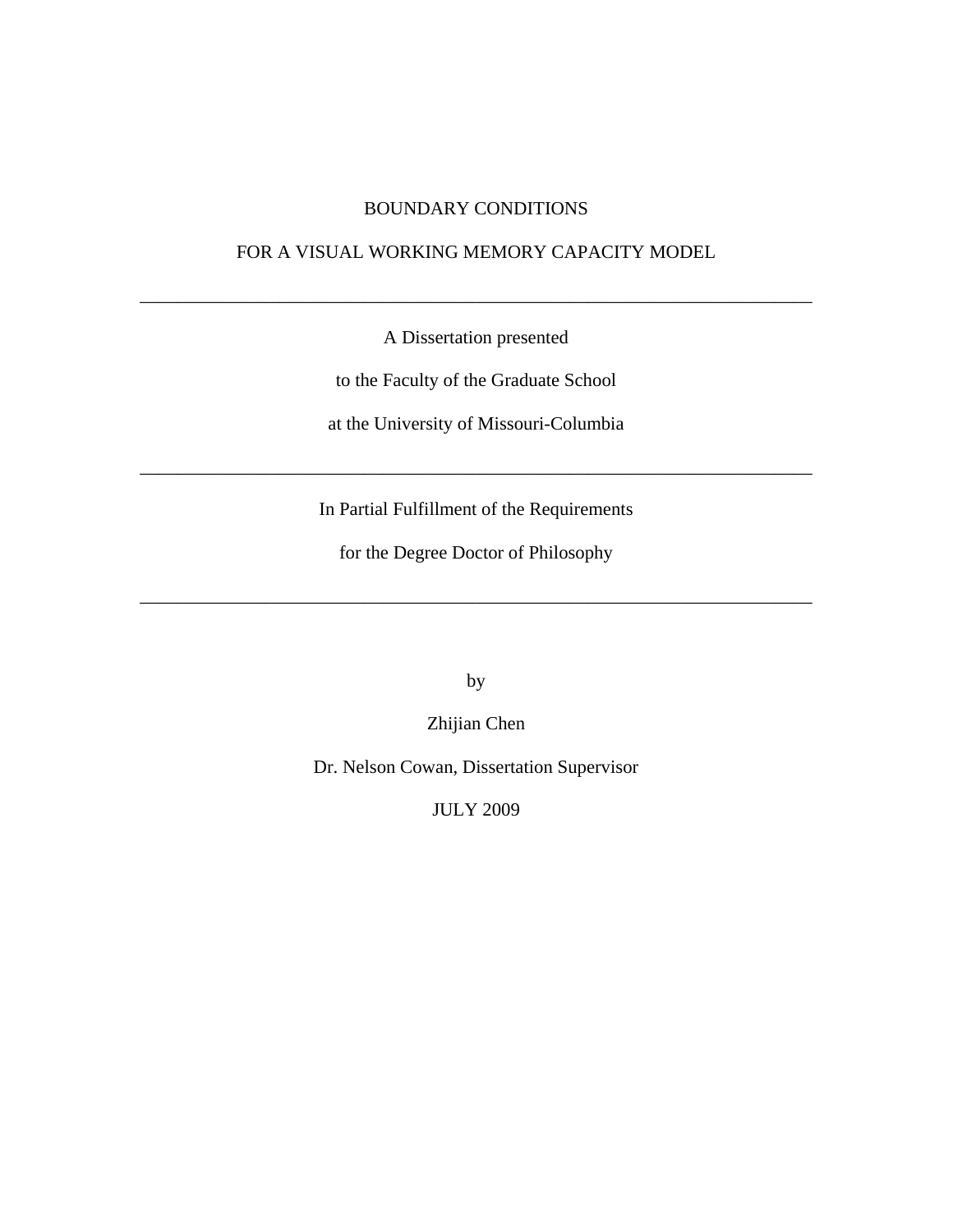The undersigned, appointed by the Dean of the Graduate School, have examined the dissertation titled

BOUNDARY CONDITIONS FOR A VISUAL WORKING MEMORY CAPACITY **MODEL** 

Presented by Zhijian Chen,

a candidate for the degree Doctor of Philosophy,

and hereby certify that, in their opinion, it is worthy of acceptance.

\_\_\_\_\_\_\_\_\_\_\_\_\_\_\_\_\_\_\_\_\_\_\_\_\_\_\_\_\_\_\_\_\_\_\_\_\_\_\_\_ Professor Nelson Cowan, Committee Chair

\_\_\_\_\_\_\_\_\_\_\_\_\_\_\_\_\_\_\_\_\_\_\_\_\_\_\_\_\_\_\_\_\_\_\_\_\_\_\_\_\_\_\_\_\_\_\_\_ Professor Moshe Naveh-Benjamin, Committee Member

\_\_\_\_\_\_\_\_\_\_\_\_\_\_\_\_\_\_\_\_\_\_\_\_\_\_\_\_\_\_\_\_\_\_\_\_\_\_\_\_ Professor Jeffery Rouder, Committee Member

\_\_\_\_\_\_\_\_\_\_\_\_\_\_\_\_\_\_\_\_\_\_\_\_\_\_\_\_\_\_\_\_\_\_\_\_\_\_\_\_ Professor John Kerns, Committee Member

\_\_\_\_\_\_\_\_\_\_\_\_\_\_\_\_\_\_\_\_\_\_\_\_\_\_\_\_\_\_\_\_\_\_\_\_\_\_\_\_ Professor Judith Goodman, Committee Member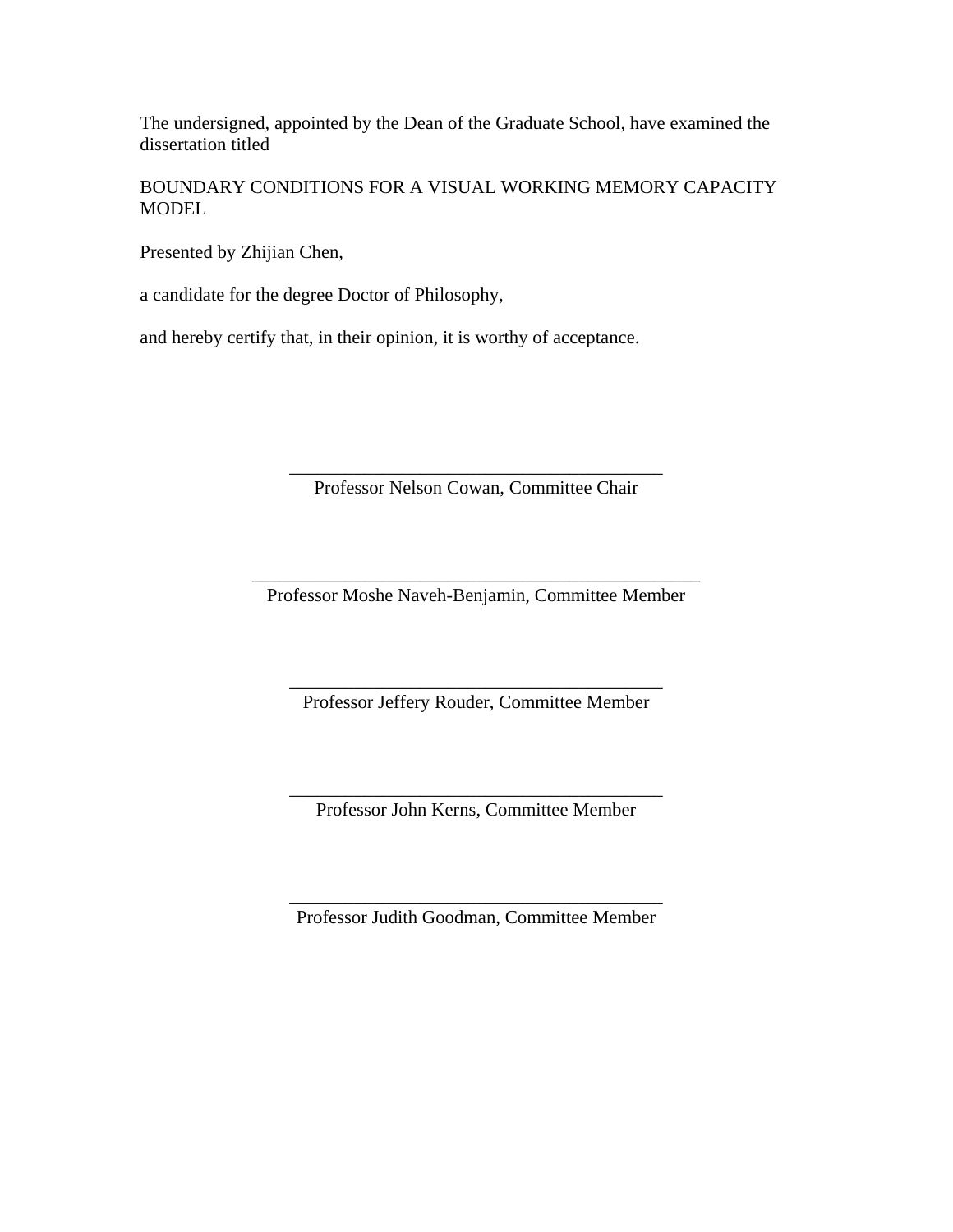#### ACKNOWLEDGEMENTS

I would like to express my gratitude to my dissertation advisor, Dr. Nelson Cowan, who gave me the opportunity to pursue a Ph.D. degree in cognitive psychology and provided me with financial support and academic guidance throughout my graduate studies. I am deeply indebted for the benefits to my professional career from the treasures I found in his wisdom, knowledge and kindness.

I am especially grateful to my wife, Jiemei (Stella) Ruan, whose patient love enabled me to complete my Ph.D. program and dissertation over the years.

This project was also supported by a MU Department of Psychological Sciences Dissertation Research Grant awarded to the author.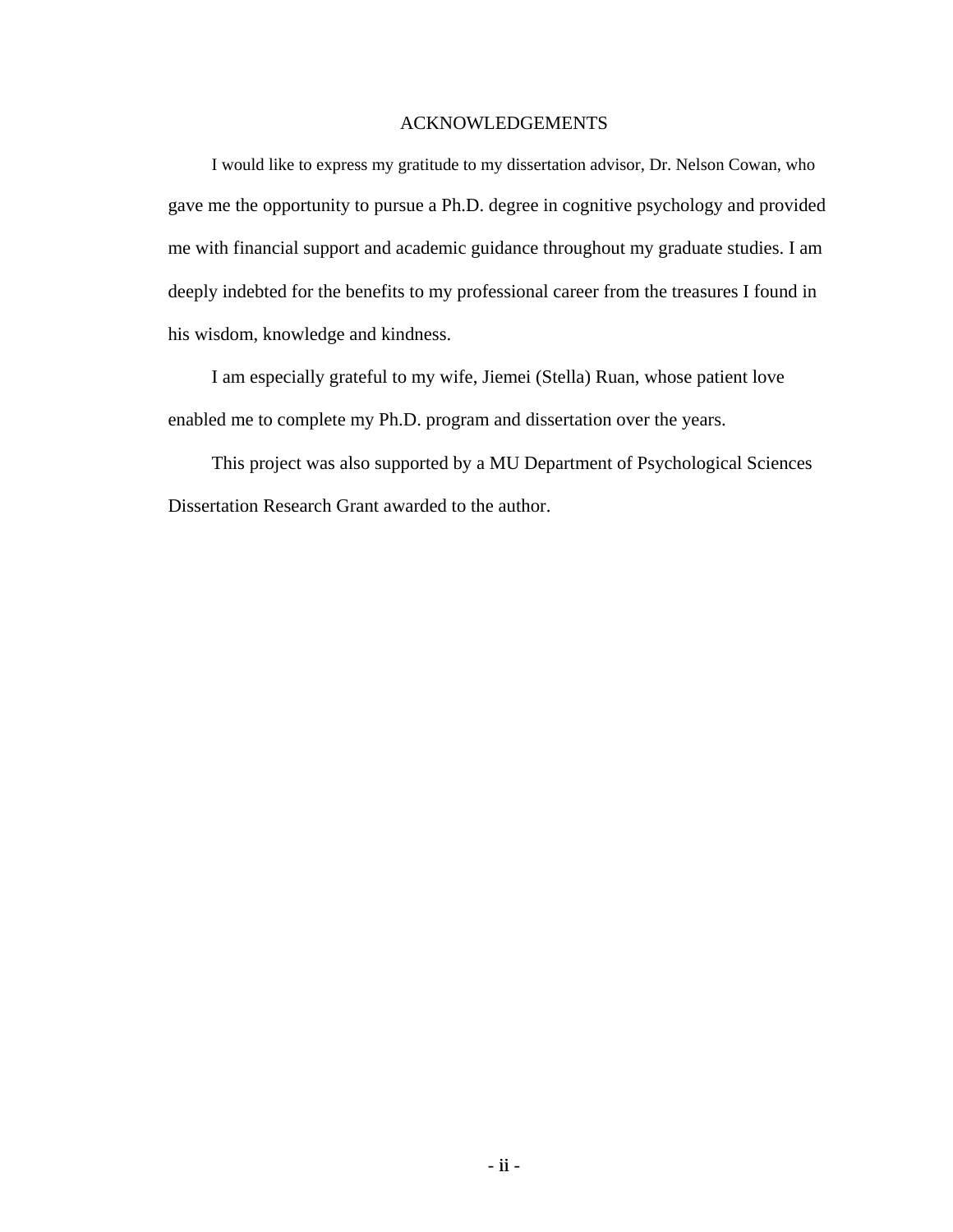# TABLE OF CONTENTS

| Chapter                                                                                                                                                                                                             |
|---------------------------------------------------------------------------------------------------------------------------------------------------------------------------------------------------------------------|
| <b>Concept of Working Memory Capacity</b><br>Measurement of Visual Working Memory Capacity<br>All-or-none Assumption of Cowan's K<br>Quest of Boundary Conditions for the All-or-none Assumption<br>Common Method   |
| 2. EXPERIMENT 1A & 1B: VWM TASKS WITH 3 RESPONSE MODES AND<br>ENGLISH CONSONANTS (1A) OR CHINESE CHARACTERS (1B) AS<br>Methods of Experiment 1a and 1b<br>Results<br>Discussion                                     |
| 3. EXPERIMENT 2: VWM TASKS WITH 3 RESPONSE MODES AND<br>ENGLISH CONSONANTS AS STIMULI, UNDER ARTICULATORY<br>Method<br>Results<br>Discussion                                                                        |
| 4. EXPERIMENT 3: VWM TASKS WITH 3 RESPONSE MODES, CHINESE<br>CHARACTERS AS STIMULI, AND TWO DISPLAY DURATIONS IN<br>.41<br>Method<br>Results<br>Discussion                                                          |
| 44<br>Summary<br>When Does the All-or-none Assumption Work?<br>When Does the All-or-none Assumption Not Work?<br>Why Does the All-or-none Assumption Break Down?<br>Theoretical Implications of the Present Project |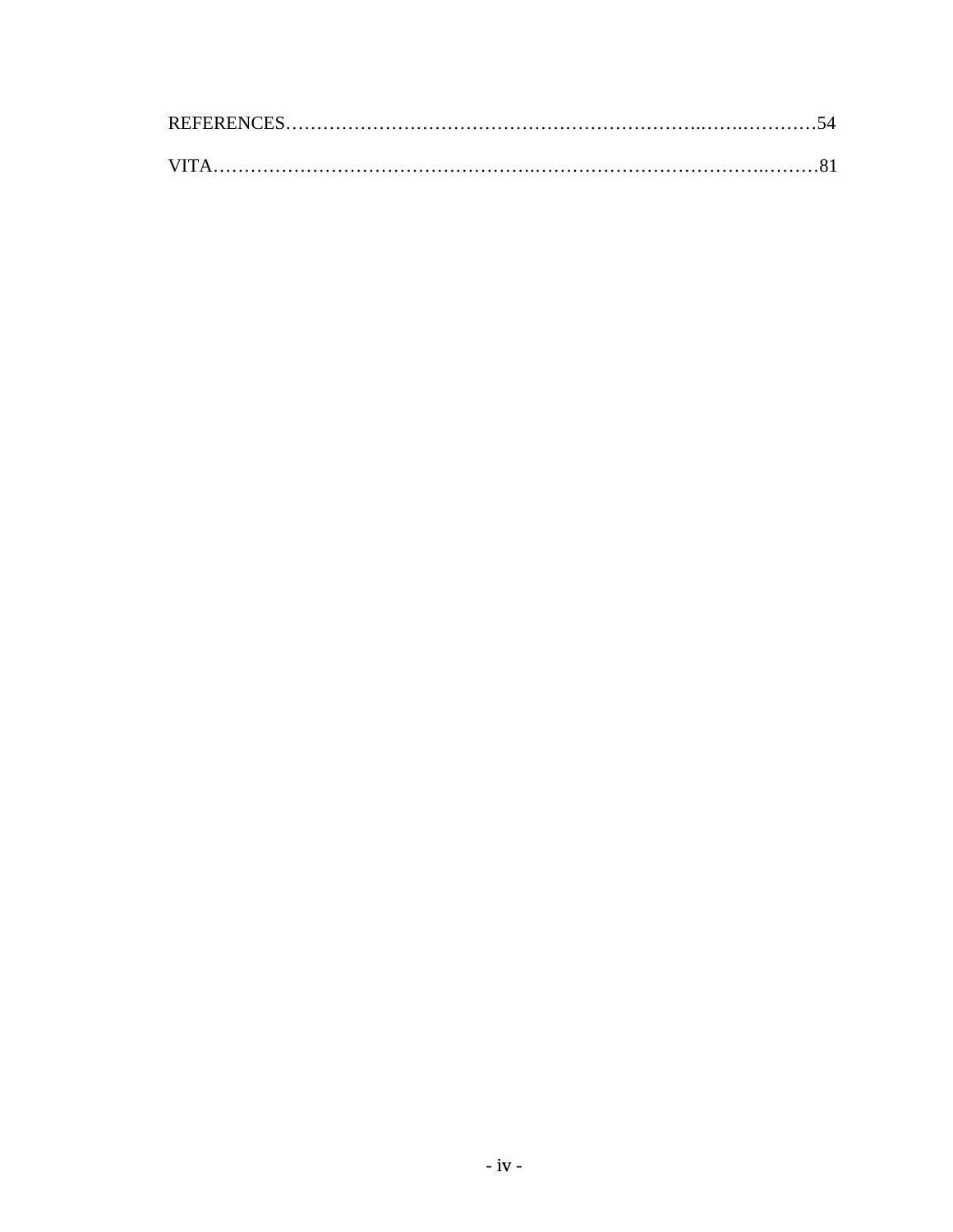# LIST OF TABLES

| Table                                                                     | Page |
|---------------------------------------------------------------------------|------|
| 1. Descriptive statistics of visual working memory capacity estimates,    |      |
| 2. Descriptive statistics of visual working memory task accuracies,       |      |
| 3. Estimated parameters for the multinomial model,                        |      |
| 4. Simulation of the multinomial model,                                   |      |
| 5. Descriptive statistics of visual working memory capacity estimates and |      |
| 6. Descriptive statistics of visual working memory capacity estimates and |      |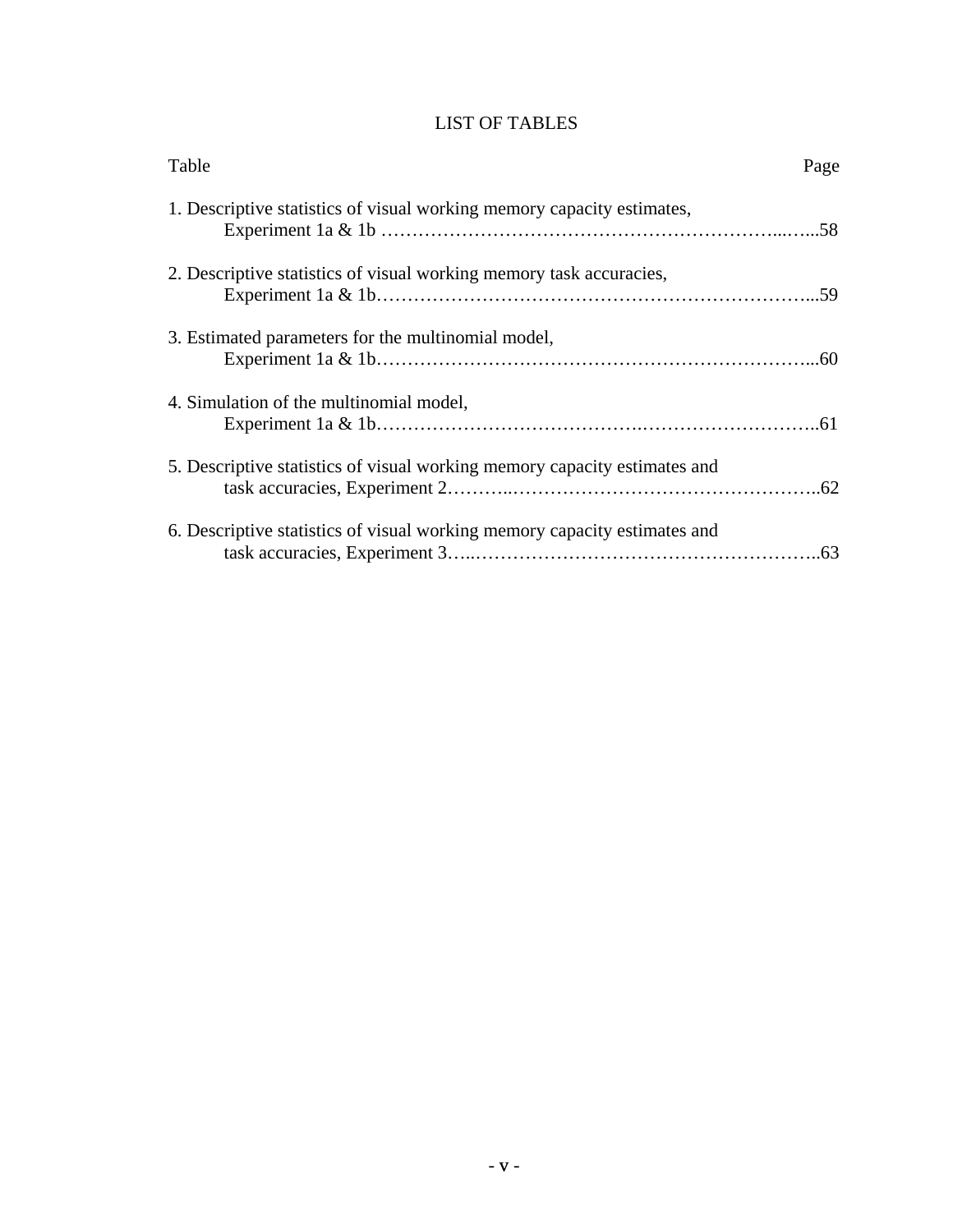## LIST OF FIGURES

| Figure                                                                      | Page |
|-----------------------------------------------------------------------------|------|
|                                                                             |      |
| 2. Visual working memory capacity estimates Cowan's K and $K_1$ ,           |      |
| 3. Visual working memory capacity estimates Cowan's K and $K_2$ ,           |      |
|                                                                             |      |
| 5. Correlation between $K_2$ and Cowan's $K$ ,                              |      |
|                                                                             |      |
|                                                                             |      |
| 8. Visualization of the apparently best model fitting,                      |      |
| 9. Individual residuals from the fitting of the partial information model77 |      |
|                                                                             |      |
| 11. Visual working memory capacity estimates Cowan's K and $K_2s$ ,         |      |
| 12. Visual working memory capacity estimates Cowan's K and $K_2s$ ,         |      |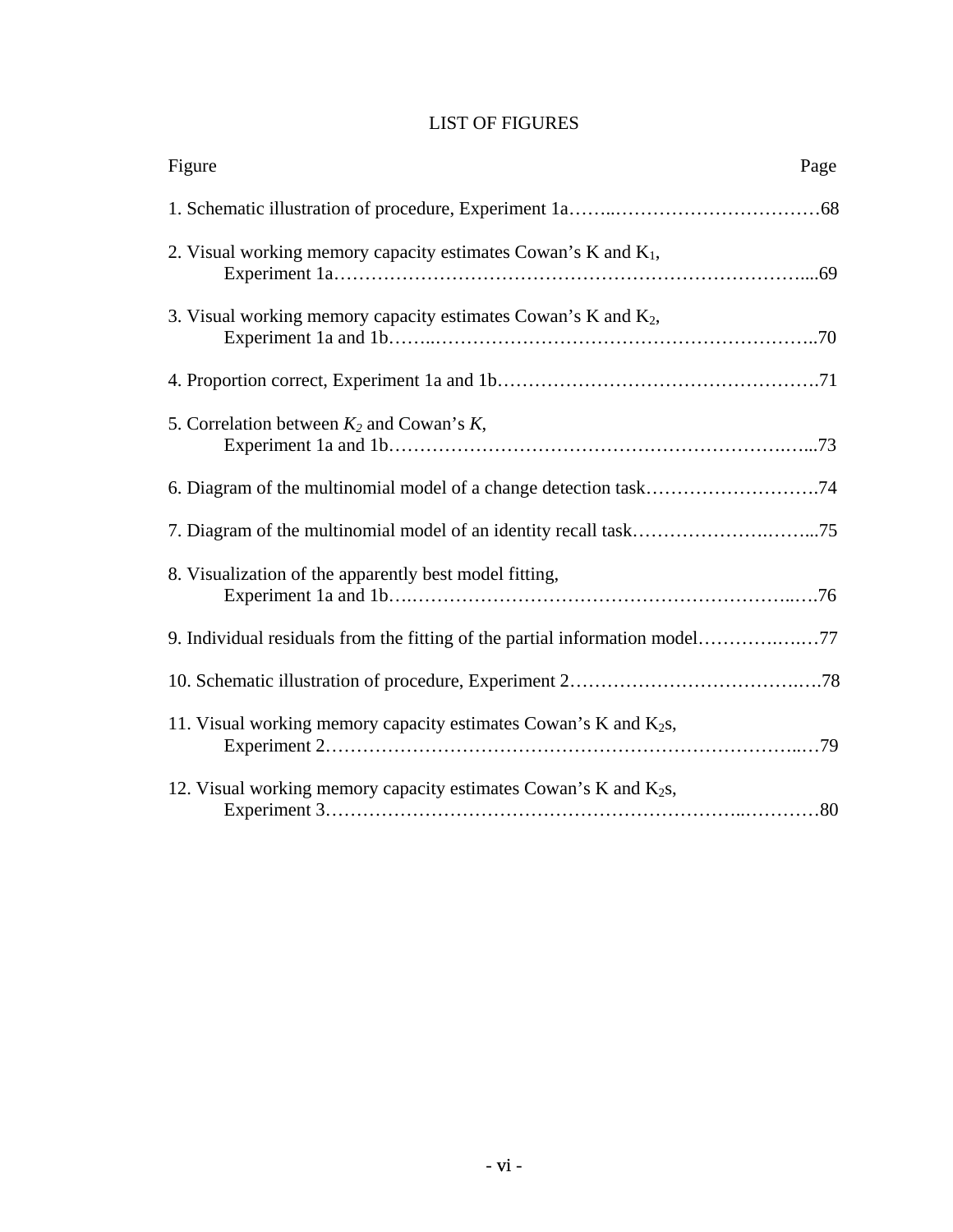#### ABSTRACT

Cowan's K (Cowan, 2001) is an effective measure of visual working memory capacity and has been widely accepted by working memory researchers in recent years. However, one fundamental assumption of this measure, so called the all-or-none assumption (i.e., an observer either remembers everything or nothing about a visual stimulus), could be over-simplified and thus impose validity boundaries for Cowan's K. Little has been done to examine the potential limitations of the assumption in terms of its impact on Cowan's K. As an attempt to fill this gap in the literature, the present project explored the boundary conditions of Cowan's K through addressing the following questions: 1) whether the all-or-none assumption can survive different types of visual working memory test procedures and 2) whether the all-or-none assumption is still viable with complex visual stimuli. The results suggest that the all-or-none assumption is fairly robust across different test procedures, as long as the visual stimuli are simple and familiar. When complex and novel stimuli were used, however, the all-or-none assumption led to significant discrepancies across different test procedures. In addition, it was found that the validity of the all-or-none assumption could be compromised (when articulatory suppression was imposed during visual presentation of English consonants) or enhanced (when extra time was given during visual presentation of Chinese characters). In conclusion, the all-or-none assumption can be extended to visual working memory test procedures other than the conventional change detection paradigm, provided that features of a visual object can be encoded into an abstract representation in visual working memory. Reasons for the failure of the all-or-none assumption were discussed and a revision of Cowan's K formulation was proposed to account for visual working

- vii -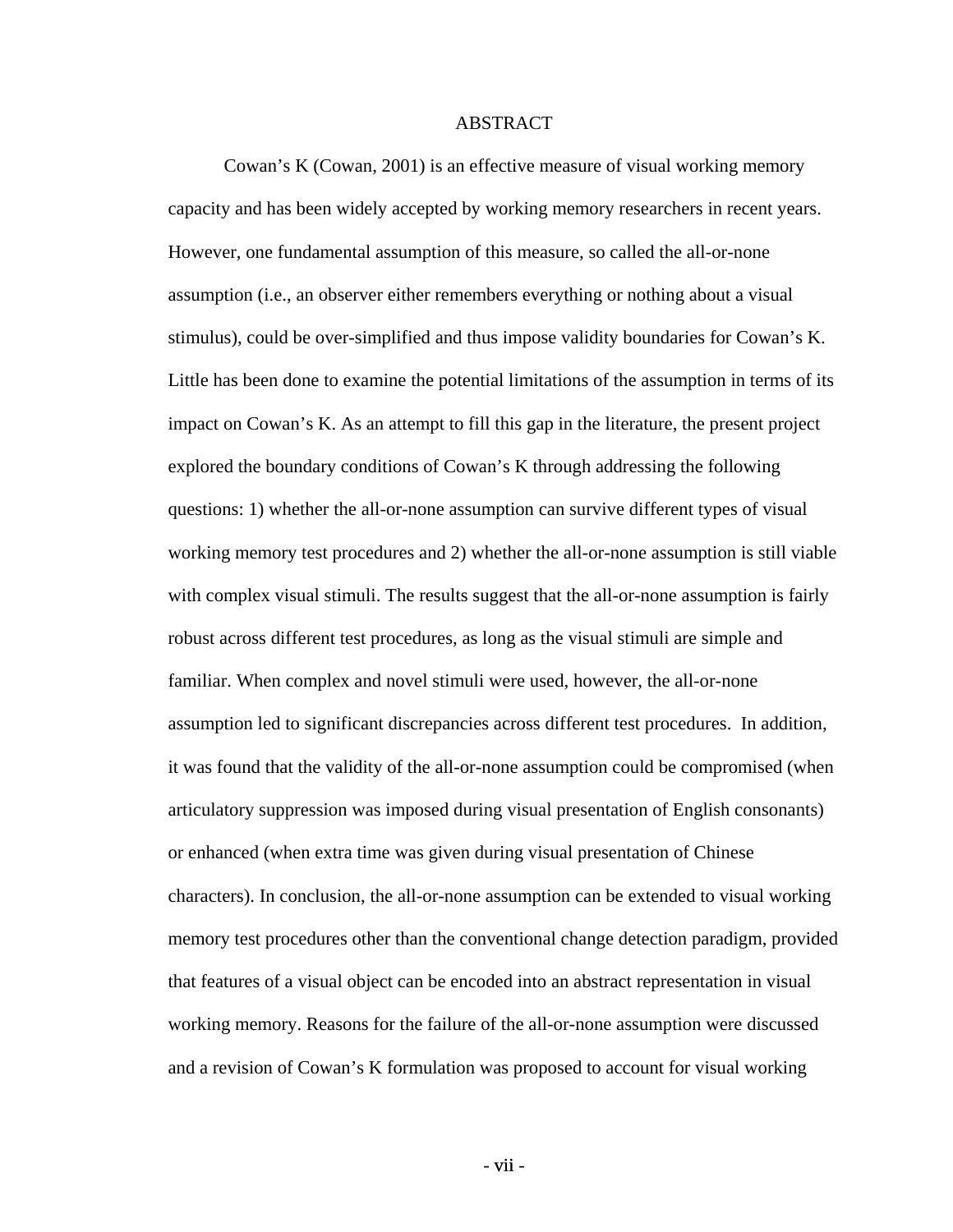memory performance with both simple and complex stimuli. An interesting observation of experiment participants' non-rational strategy use was also reported.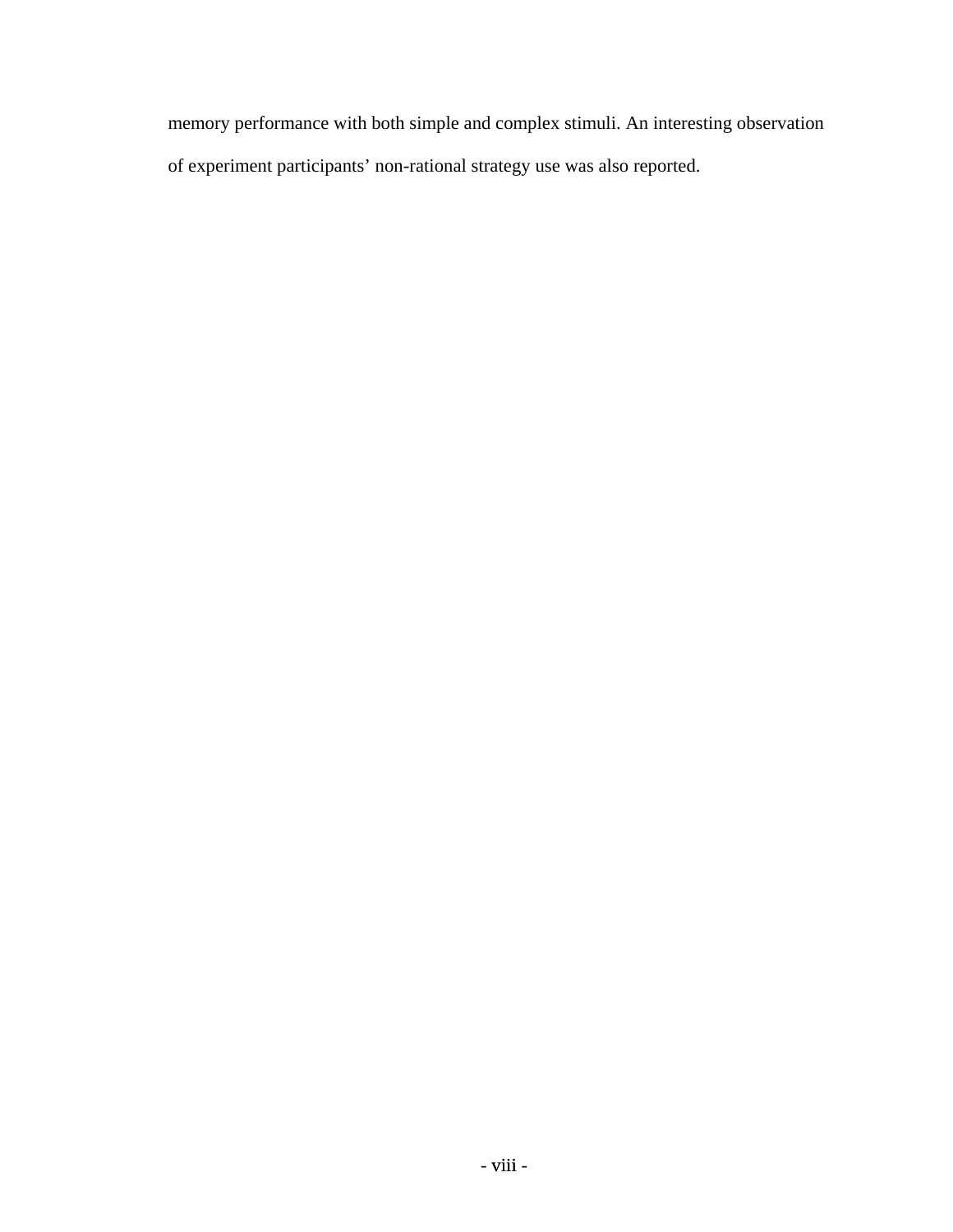#### Introduction

#### *Concept of Working Memory Capacity*

People can attend to only a tiny portion of an ocean of information available from the outside world or past experiences. Information in the focus of attention is highly accessible in various cognitive activities but severely limited in amount (Atkinson & Shiffrin, 1968; Broadbent, 1958, 1975; Cowan, 1995; James, 1890; Miller, 1956). The cognitive mechanism for holding and processing this limited amount of transient information is known as working memory (WM) (Baddeley, 1986; Baddeley & Hitch, 1974; Cowan, 2001; Daneman & Carpenter, 1980; Miller, Galanter, & Pribram, 1960; Miyake & Shah, 1999). Assessment of working memory capacity has remained one of the central topics in cognitive psychology since its establishment in 1950s, not only because of its theoretical significance but also its important psychometric applications, as working memory capacity has exhibited excellent predictive power for individual differences in higher-level cognition (Conway, Kane, & Engle, 2003; Cowan, 2001; Cowan, 2005; Hannon & Daneman, 2006).

In particular, WM capacity for visual information has been intensively studied in recent years (Awh, Barton, & Vogel, 2007; Bays & Husain, 2008; Luck & Vogel, 1997; Rouder et al., 2008; Song & Jiang, 2006; Vogel, Woodman, & Luck, 2001; Zhang & Luck, 2008), with behavioral, electrophysiological and neural imaging data consistently implying that the norm of visual working memory (VWM) capacity might be as small as 3~4 objects (Cowan, 2001; Luck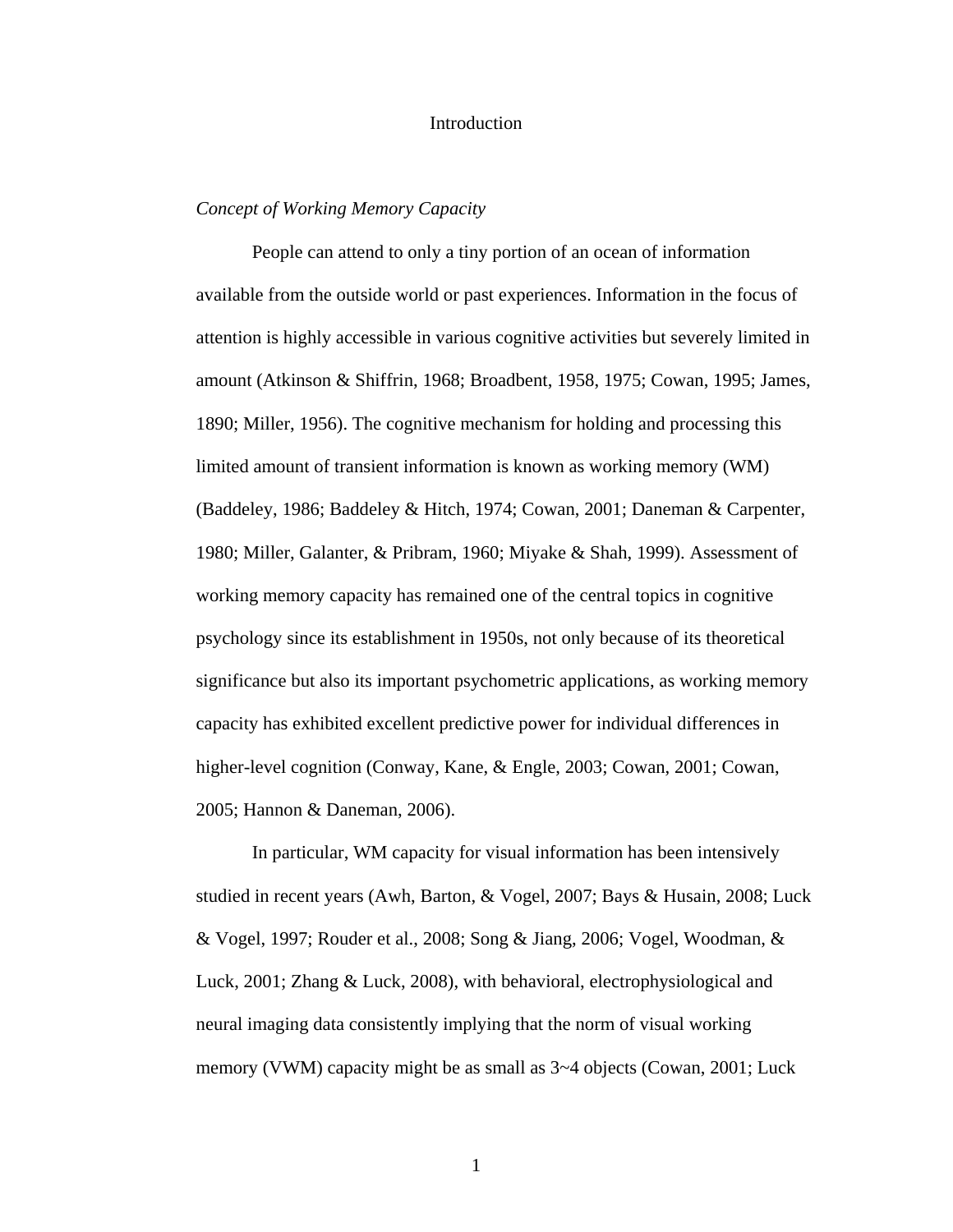& Vogel, 1997; McCollough, Machizawa, & Vogel, 2007; Todd & Marois, 2004), although there are disagreements over whether the unit of VWM capacity should be an object, an object part/feature conjunction or the information load of an object (Bays & Husain, 2008; Davis & Holmes, 2005; Sakai & Inui, 2002; Wilken & Ma, 2004).

#### *Measurement of Visual Working Memory Capacity*

The standard measurement of individual VWM capacity involves a twostage procedure: 1) collection of behavioral data about how well an observer can notice a change between two visual arrays over a brief period of time with a procedure called the change detection paradigm (Luck, 2007; Luck & Vogel, 1997; Pashler, 1988; Phillips, 1974; Vogel et al., 2001) and 2) estimation of VWM capacity with a mathematical model based on the behavioral accuracy data (Palmer, Verghese, & Pavel, 2000; Pashler, 1988; Rouder et al., 2008).

A typical version of the change detection paradigm uses simple objects such as color squares as stimuli (e.g. Luck & Vogel, 1997; Morey & Cowan, 2004; Rouder et al., 2008). At study, the observer is presented with a sample array of colored squares for a few hundred milliseconds. At test, an array is shown and remains until the observer makes a response. The test array is either identical to the sample array or differs in a critical item. The observer is required to determine whether the critical item has changed or not based on his/her VWM of the item in the sample array. A change detection test consists of a number of "change" and "same" trials. In a "change" trial, the sample and test arrays differ in a critical item. In contrast, if the critical item doesn't change between the sample and test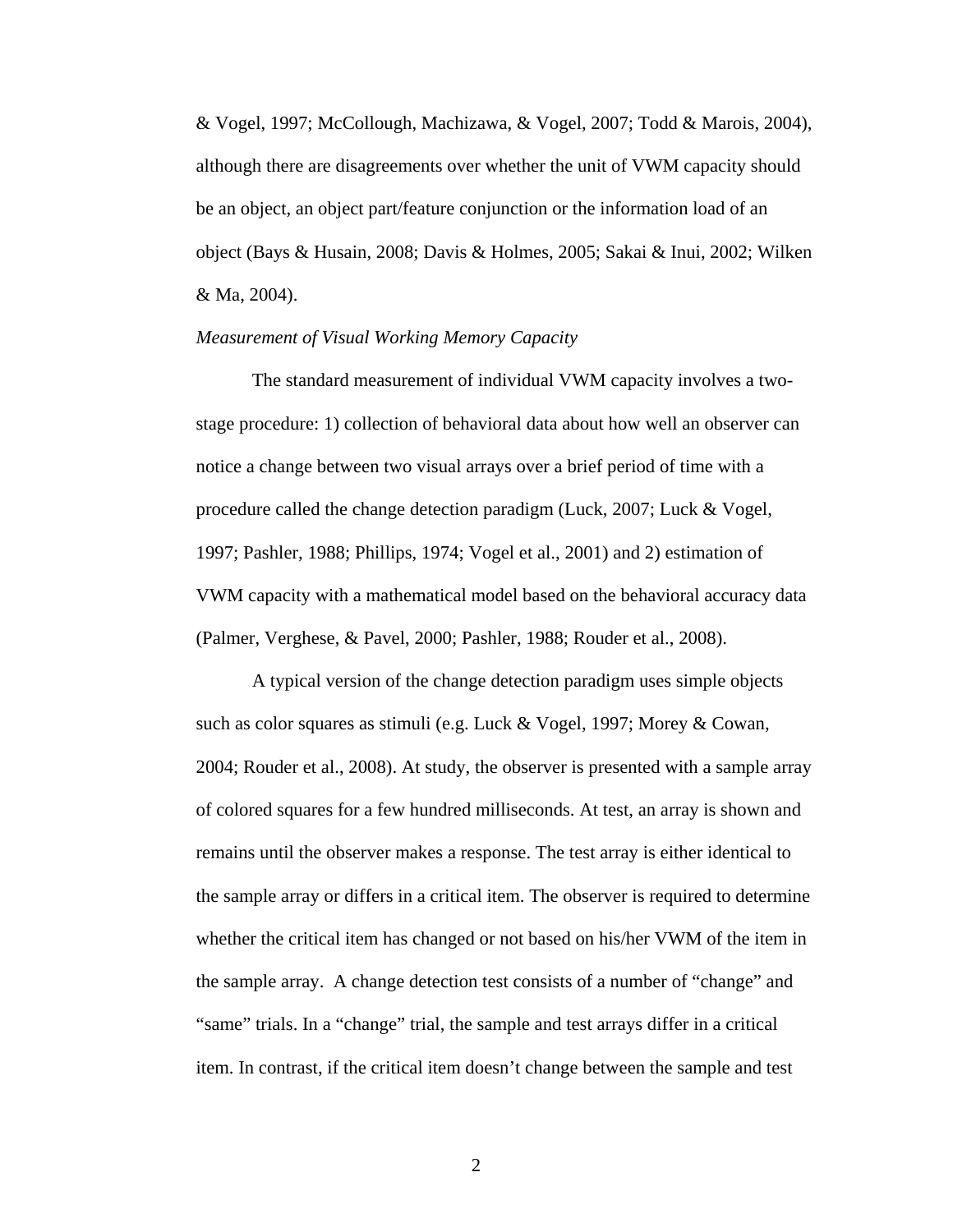arrays, this is called a "same" trial. As the participant has to make a forced decision between "change" and "same", four combinations of trial type and response type are possible: 1) a hit (i.e., a "change" response in a "change" trial), 2) a miss (i.e., a "same" response in a "change" trial), 3) a correct rejection (i.e., a "same" response in a "same" trial) and 4) a false alarm (i.e., a "change" response in a "same" trial). Over the entire set of "change" trials, the proportion of hits is known as the hit rate and similarly, over the entire set of "same" trials, the proportion of correct rejections is known as the correct rejection rate. It is obvious that the miss rate would be  $(1 - hit rate)$  and the false alarm rate would be  $(1$ correct rejection rate).

A variant of the typical change detection paradigm uses a single-item or encircled-item probe rather than a whole array at test for the change-or-same judgment. In this method the participant is informed as to which item may have changed and only needs to make the "change" versus "same" decision. One major advantage of the single item or encircled-item probe is that it reduces the attention cost of perceiving and processing multiple test items. Due to the shared mechanism between visual memory and visual perception, the single-item probe approach can minimize the interference between viewing the test array and holding the sample array in VWM (Wheeler & Treisman, 2002).

Theoretically, if an observer's VWM capacity is big enough to contain all information of the sample array, the critical item should be in VWM as well, so that his/her hit rate should be as high as "1" and false alarm rate as low as "0". However, if his/her VWM capacity is smaller than what it takes to contain the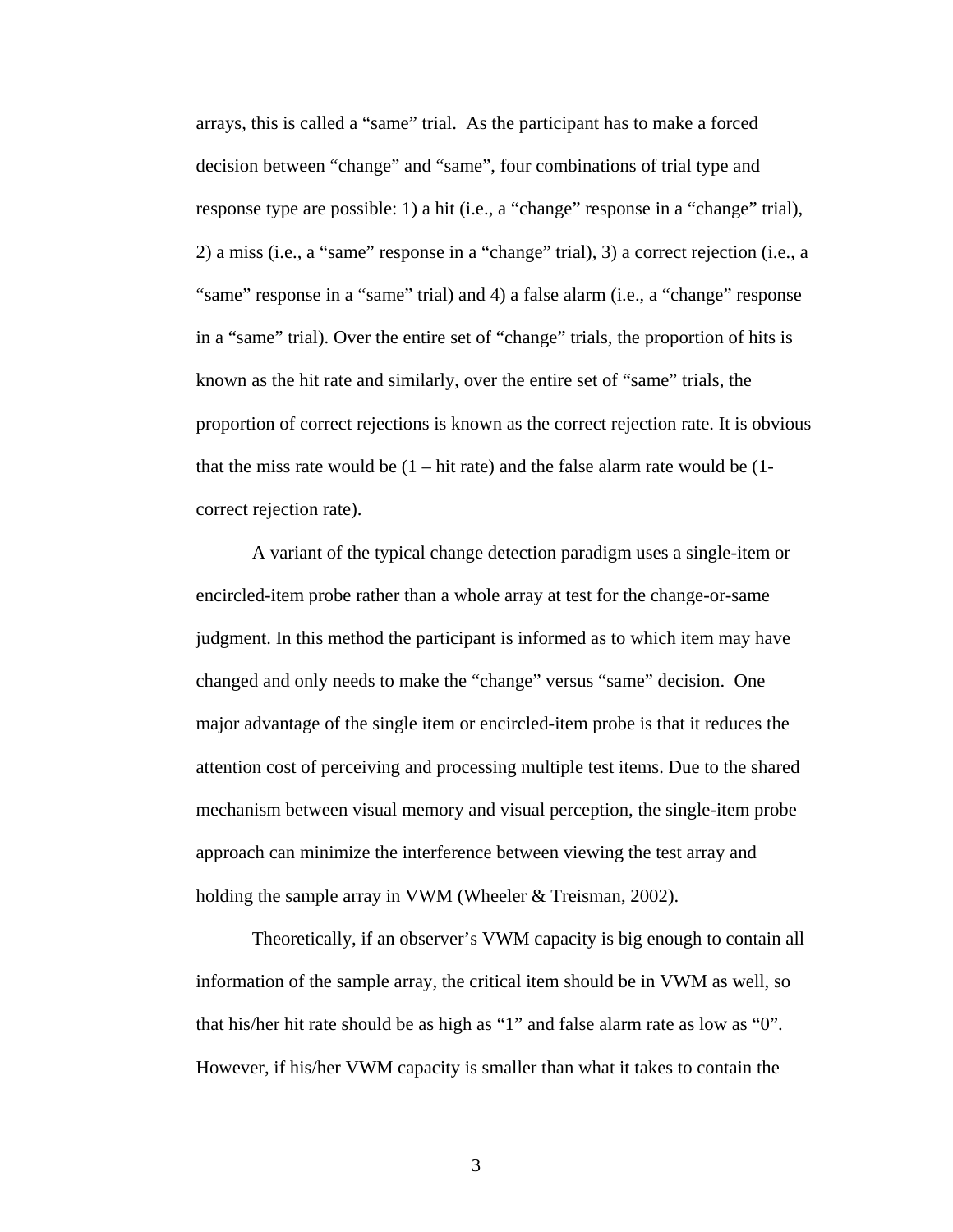entire sample array, the critical item could fall out of VWM from time to time. The more items in the sample array, the higher the chance that the critical item is not in VWM. With the critical item not in VWM, a hit/correct rejection is still possible but only by guessing. The extent of guessing can be ascertained from the relation between the hit rate and the false alarm rate. In general, the more the hit rate exceeds the false alarm rate, the less guessing was used in the task. An estimate of VWM capacity has to take into account the contamination from guessing in the behavioral data.

#### *All-or-none Assumption of Cowan's K*

A popular VWM capacity estimate, known as Cowan's K, can be arithmetically calculated from array-comparison data using a double high threshold (DHT) model with the hit and false alarm rates from a single-item-probe change detection test (Cowan, 2001). A key simplifying assumption underlying the model is that the participant's knowledge of each item is all-or-none; the participant is assumed not to have partial knowledge of any stimulus. Cowan's K has been widely adopted in VWM studies (Kawasaki, Watanabe, Okuda, Sakagami, & Aihara, 2008; Olson, Moore, & Drowos, 2008; Saults & Cowan, 2007; Song & Jiang, 2006; Todd & Marois, 2004) as a simple and expedient measure. Moreover, Cowan's K proves a fairly robust estimate of VWM capacity even under rigorous quantitative assessment (Cowan & Rouder, 2009; Rouder et al., 2008).

The DHT model assumes that 1) a discrete representation of a stimulus in the sample array is either in or out of VWM, and 2) when the critical item in the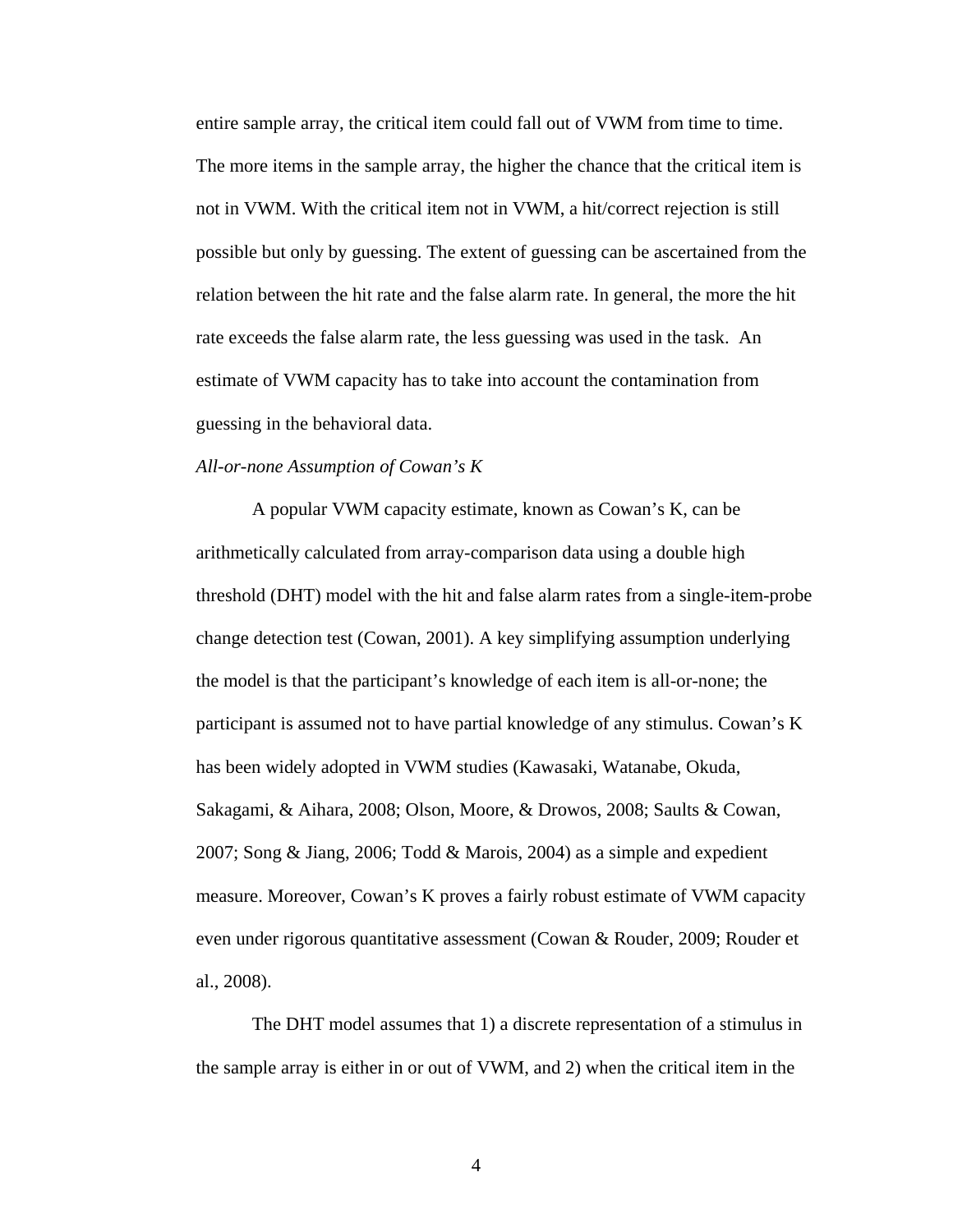sample array is held in VWM, the probability of a hit or a correct rejection is 1; otherwise, the response is made on the basis of some rate of guessing "change" versus "same". This set of premises about VWM is termed as the all-or-none assumption in the present paper. Furthermore, Cowan (2001) posits that given a sample array of *N* objects, *K* of them can be entered in to VWM. The probe item is randomly selected, so that the probability of a probed stimulus being held in VWM capacity is Pr(a probed stimulus in VWM) =  $K/N$ . Accordingly, the DHT model can be characterized by equations  $(1) \sim (4)$ .

When  $K < N$ ,

$$
ht = K/N + (1 - K/N)^*g \tag{1}
$$

$$
cr = K/N + (1-K/N)^*(1-g) \tag{2}
$$

where  $ht = Pr$  (hit),  $cr = Pr$  (correct rejection),  $g = Pr$  (guessing of a "change"),  $K =$  the size of the discrete VWM capacity, and  $N =$  the array size. When  $K > N$ ,

$$
ht=1\tag{3}
$$

$$
cr=1\tag{4}
$$

A formula of the VWM capacity estimate *K* derived from the two equations is as follows.

$$
K = N^*(ht + cr - 1) \tag{5}
$$

Assuming the performance in each trial is independent and identically distributed, the frequencies of hits and correct rejections are distributed as conditionally independent binomials (Rouder et al., 2008). Therefore, an individual's VWM capacity can be conveniently calculated by substituting the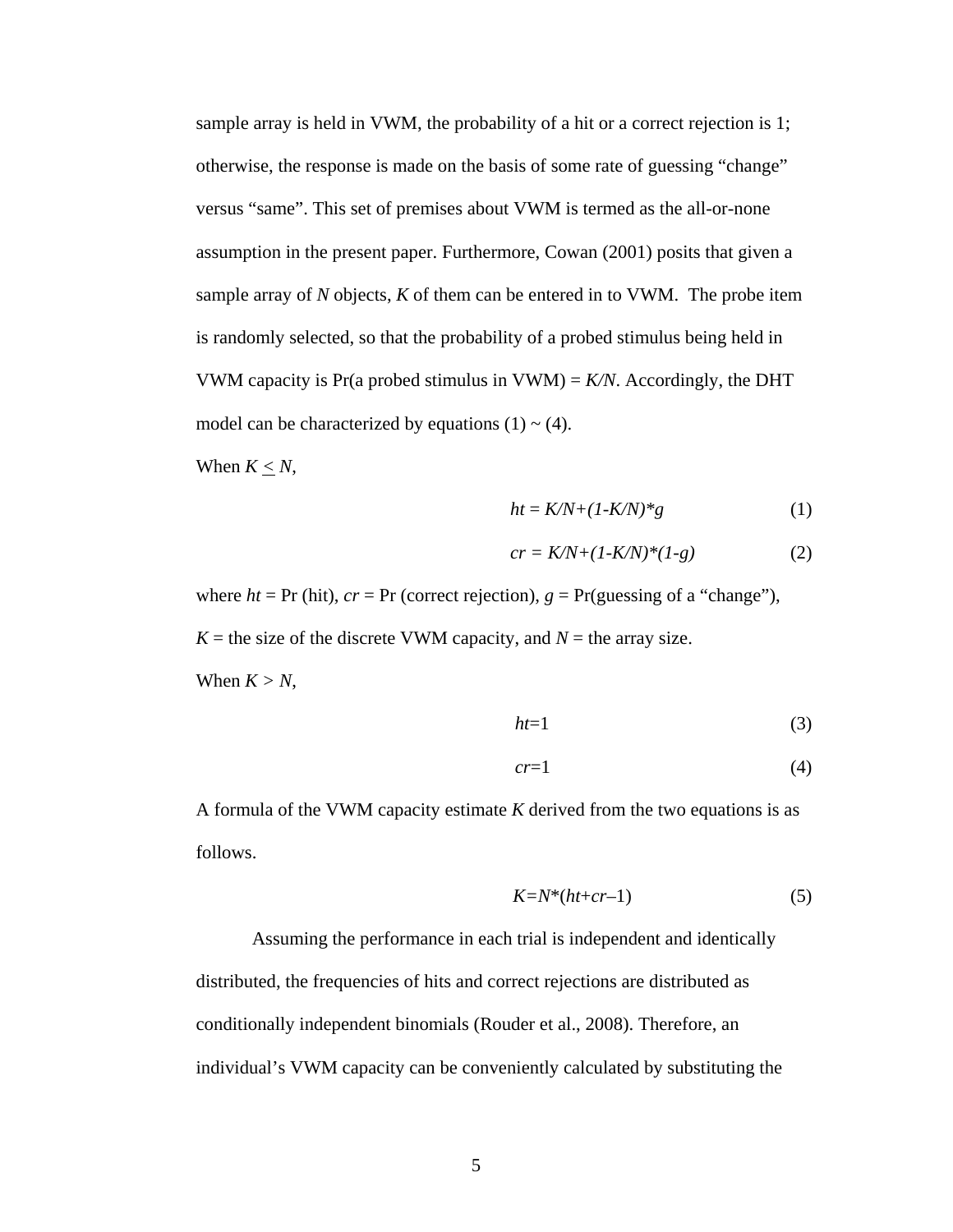observed hit rate, correct rejection rate and the corresponding array size from a change detection test into equation (5). Although Cowan's K is considered to be the first approximation of VWM capacity, a number of VWM studies have shown that it serves the purpose fairly well, exhibiting some good qualities of a VWM capacity measure such as 1) asymptoting at a constant of  $\sim$ 3-4 over increasing array sizes (Cowan, 2001), 2) being consistent with other neural imaging and psychophysiological indexes of VWM capacity (Todd & Marois, 2004; Vogel & Machlzawa, 2004) and 3) surviving selective influence on the guessing biases (Rouder et al., 2008).

Nevertheless, little has been done to explore the boundary conditions for Cowan's K. Theoretically, the all-or-none assumption underlying Cowan's K should be independent of specific VWM capacity measurement procedures, provided that the formula is adjusted to match the testing situation. However, so far, it has been tested only with the change detection paradigm. Can it be extended to other procedures and yield a converging VWM capacity estimate with Cowan's K?

In addition, the all-or-none assumption has been validated mostly with simple objects that are made up of one or two familiar features such as color and regular shape (Luck & Vogel, 1997; Rouder et al., 2008; Zhang & Luck, 2008). Given that recent studies have shown that complexity of visual objects may affect VWM representations (Alvarez & Cavanagh, 2004; Awh et al., 2007; Eng, Chen, & Jiang, 2005; Wheeler & Treisman, 2002), can the all-or-none assumption still stand with complex visual stimuli?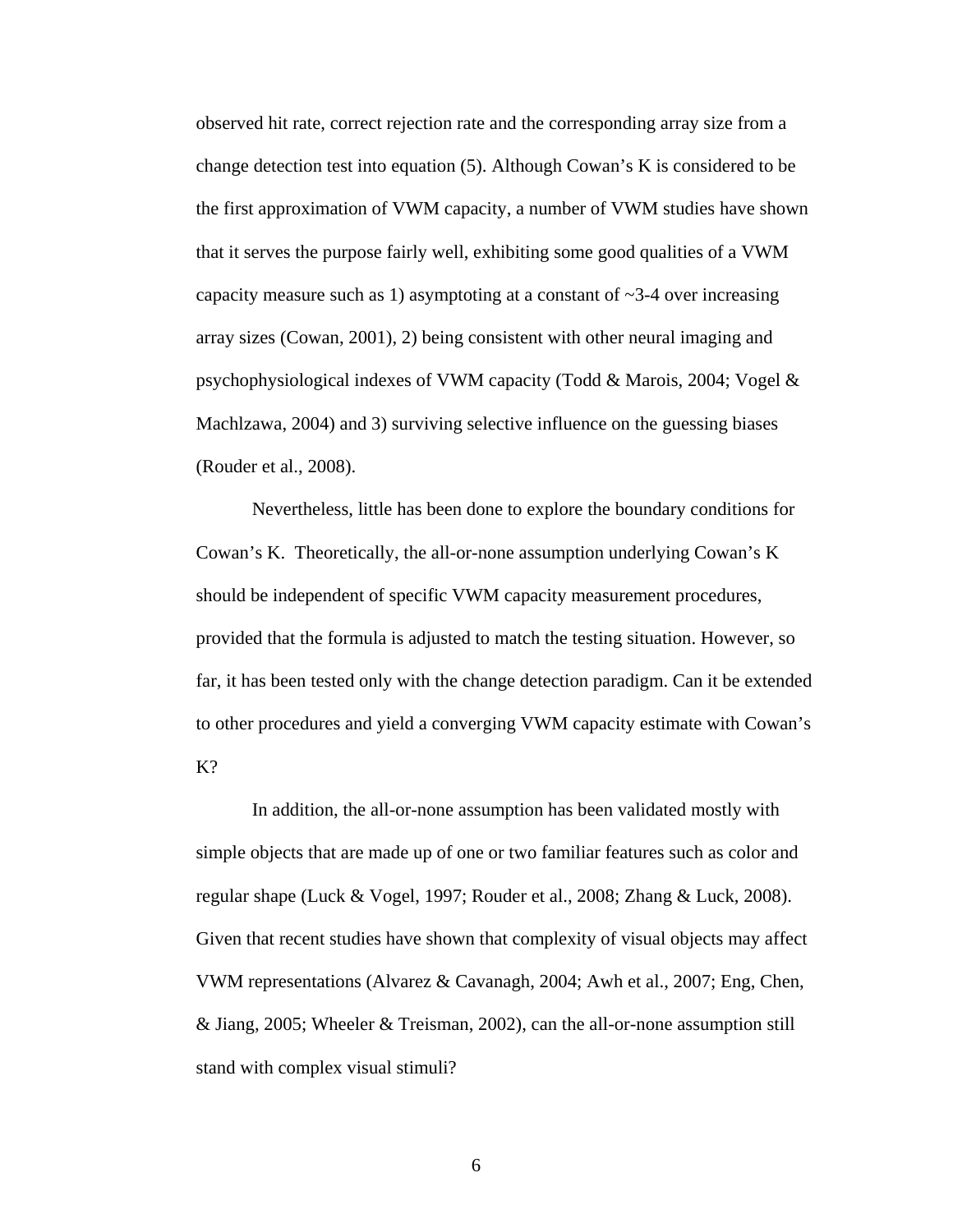We know that performance decreases when complex objects are used as stimuli but there are alternative ways to explain it. Alvarez and Cavanagh (2004) used a change detection procedure to measure the VWM capacity and a visual search task to assess the degree of complexity for 5 stimulus types, respectively. They found that the measured VWM capacity ranged from a high of 4.4 items for the simplest stimuli, colors, to a low of 1.6 items for the most complex stimuli, shaded cubes of different orientations. The actual reason for the decrease with complexity, though, could occur for two reasons: because the number of items in working memory depends on complexity, or because the resolution of each item in memory depends on complexity. The latter possibility violates the all-or-none assumption.

Subsequent studies suggest that the all-or-none assumption is violated for complex items. Awh et al. (2007) replicated Alvarez and Cavanagh (2004)'s findings, but they also found that the apparent VWM capacity reduction was associated with the increased similarity between the sample and test arrays. For example, a cube in a certain orientation changing to a colored spot as a probe was as easy to detect as a color changing to a different color, and much easier than a cube changing to a differently oriented cube. Therefore, they suggested that visual complexity might impair the resolution of VWM representations so that the decreased performance in the change detection procedure with increased complexity in stimuli (Alvarez & Cavanagh, 2004) was presumably caused by the difficulty in comparing items in the sample and test arrays, rather than by fewer items in memory.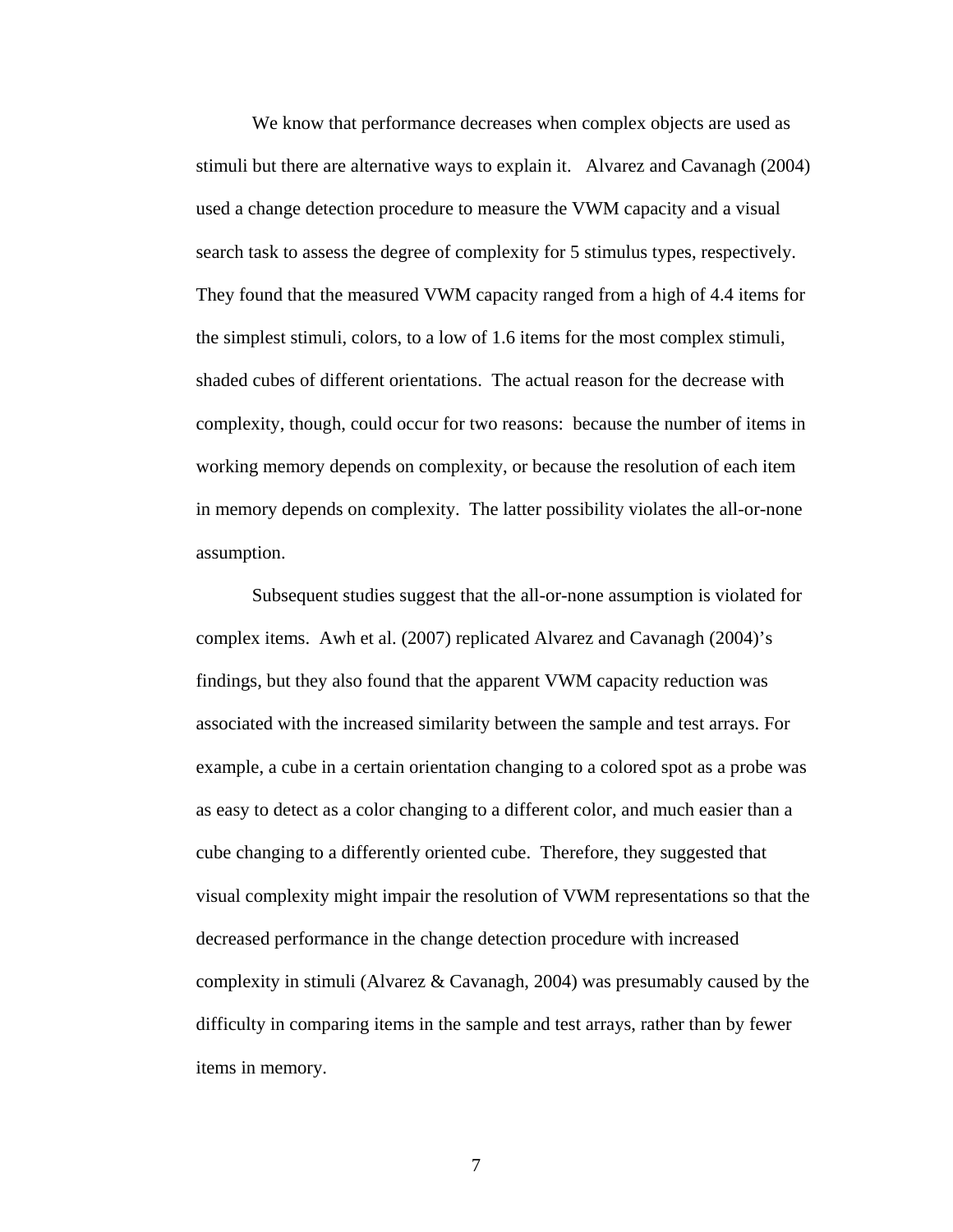The present work tests another implication of the findings of Alvarez and Cavanagh (2004) and Awh et al. (2007). Assume that the effect of using complex items is to lower the capacity, contrary to what these authors conclude, and that the all-or-none assumption still holds. Assume also that there is a convergence between estimates of capacity (*K*) obtained for simple objects using different test procedures. Then there should be a convergence of capacity estimates also for complex items, but at a lower capacity level. If, on the other hand, using complex items lowers the resolution but not the capacity (i.e., the all-or-none assumption is violated), then the convergence might be lost.

Moreover, further thoughts about the nature of the lowered resolution might allow an orderly analysis of the results. For example, suppose that each complex stimulus such as a Chinese character contains, for individuals naïve to that language, at least two features. It might be that not all features can always be integrated into a single representation in VWM, a violation of the all-or-none assumption. A correct response may not be made on the basis of only one of the features of the probed character that is partially represented in VWM. In that case, a revised capacity analysis could be carried out in order to observe convergence between VWM measures of different procedures. *Quest of Boundary Conditions of the All-or-none Assumption*

The present project was primarily to investigate the boundary conditions of the all-or-none assumption underlying Cowan's K. To address the two questions just raised, a total of 4 experiments was carried out. Experiment 1a was designed to directly address the first question that whether the all-or-none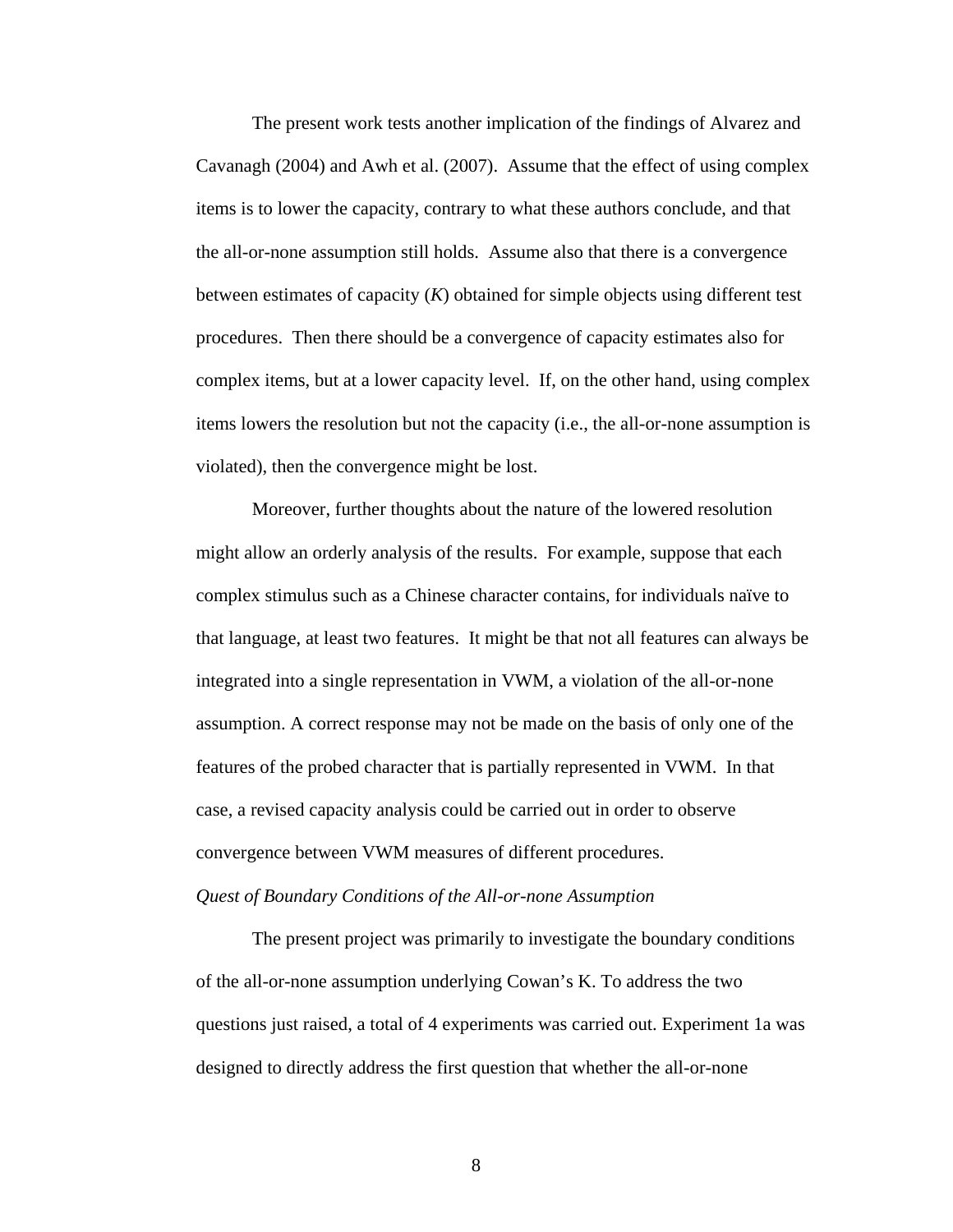assumption can be generalized beyond the change detection paradigm. The answer turned out to be positive, for English consonants (though the model that worked entailed a non-rational use of information). Experiment 1b examined the second question whether the all-or-none assumption holds for VWM capacity tests with complex objects; and the answer appears to be "no" and the model was extended to the case of multiple features per item. Experiment 2-3 were follow-up studies to replicate the findings of Experiment 1a & 1b and also to shed light on some unsettled issues.

In Experiment 1a, the response procedure of a single-item probe change detection task was modified to create another two VWM tasks, namely, recalling a critical item's identity or location from multiple choices. A schematic illustration of all three tasks is shown in Figure 1. In general, each trial in the experiment consisted of a sample array display, a delay interval, a mask display, and a test array display. The multiple-choice identity/location recall tasks differed from the change detection task only in the test array display. For the location recall task, an identity probe (i.e., "B") was provided and the participant was asked to point out the location of the cue from four location options. Similarly, for the identity recall task, a location probe (i.e., "?") was provided and the participant was asked to choose the identity of the probe from four options.

The rationale behind the multiple-choice identity/location recall task as a test of VWM capacity will be set out below, but I will describe two possible models. One model is fully rational and makes full use of the available information in VWM, whereas the second model (which turned out to produce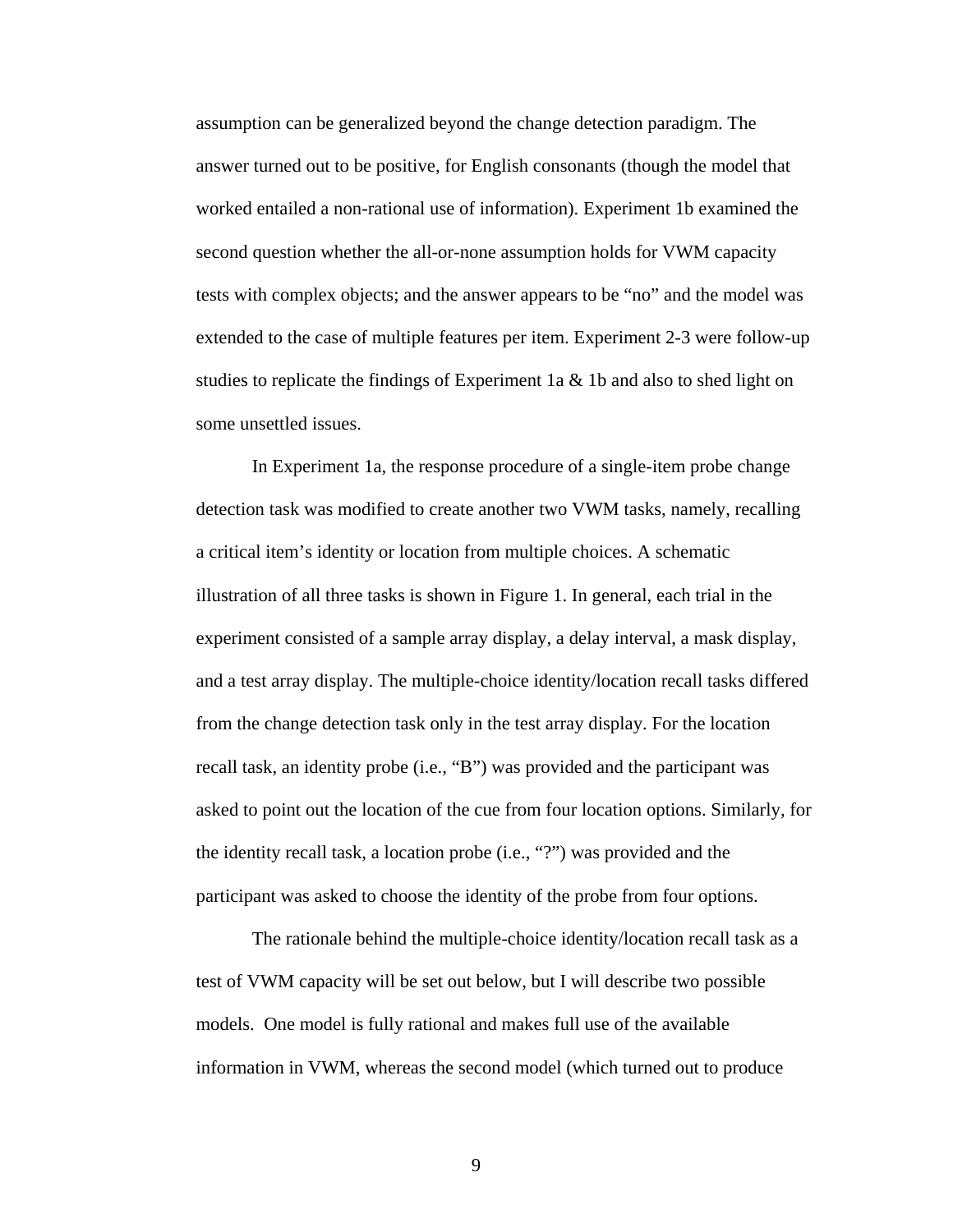much better convergence between procedures) is not fully rational because it makes only partial use of the information in VWM. According to the all-or-none assumption, if a critical item is in VWM, the observer should be able to hold both its identity and location features in mind and certainly make a correct choice from the options. The two possibilities pertain to what happens if the critical item is not in VWM. In that circumstance it is possible that (1) the observer can make full use of information about the non-critical items available in VWM; or (2) cannot take advantage of information of non-critical items in VWM.

The issue is as follows. If one is shown a probe (e.g., an item) and *N* response choices (e.g., locations), what happens when the correct response choice is not in VWM? Can some of the other response choices be ruled out on the basis of other items that *are* in VWM? With Possibility 1, let *K1* denote VWM capacity under the assumption of full use of information. The probability that the probed item is in VWM at the time of test is  $K_N/N$ . When it is not in VWM, which happens with probability *1- K1/N*, the chance of guessing correctly is then *1/(N-* $K_1$ ), because participants could first eliminate  $K_1$  non-critical items they held in VWM capacity from *N* options and then make a random guessing among *(N- K1)*  options. Therefore, with a similar logic to the formula of Cowan's K, the probability of an accurate response in multiple-choice recall paradigms can be characterized by equation (6).

When  $K_I \langle N, \rangle$ 

$$
Ac = K_1/N + (1 - K_1/N)^*(1/(N - K_1))
$$
 (6)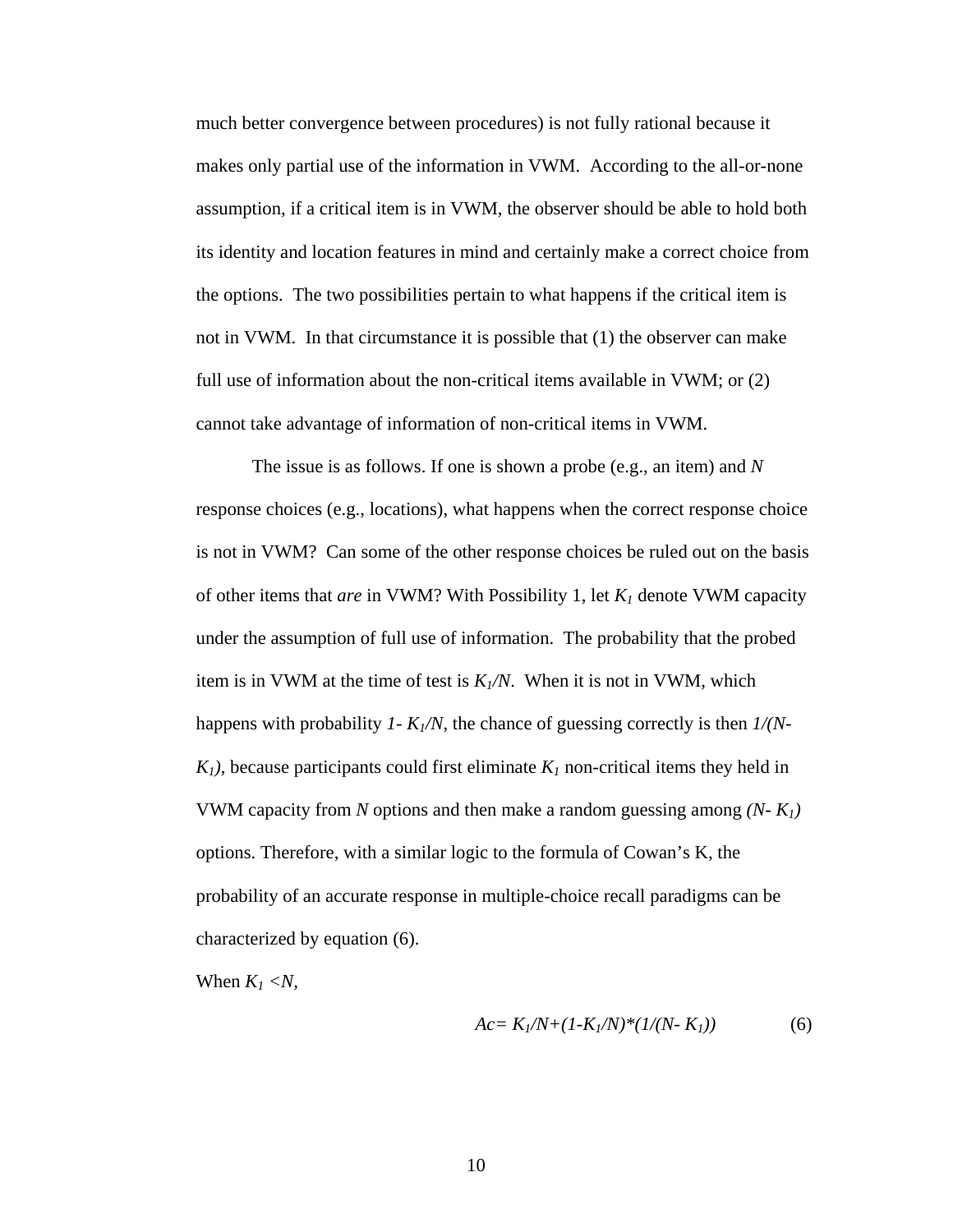where  $Ac = Pr$  (Accurate response),  $K<sub>I</sub> =$  the size of discrete VWM capacity in a formula assuming full use of information, and  $N =$  the array size  $=$  the number of options;

When  $K_l \geq N$ ,

$$
Ac=1\tag{7}
$$

Some algebraic transformations of equation (6) give rise to a formula of  $K_1$ , assuming full use of information as follows.

$$
K_I = N^*(Ac - I/N) \tag{8}
$$

With Possibility 2, the observer is not able to take advantage of any information about non-critical items and thus, when the probed item is not in VWM, makes one random choice out of *N* options (instead of *N- K1* options as before). That is, if the probed item is not in VWM, the participant simply guesses among all the items. In this case the probability of a correct guess is *1/N*. Let *K2* denote VWM capacity without assuming full use of information. The probability of an accurate response in multiple-choice recall paradigms can be characterized by equation (9).

When  $K_2 < N$ ,

$$
Ac = K_2/N + (1 - K_2/N)^*(1/N)
$$
 (9)

where  $Ac = Pr$  (Accurate response),  $K_2$ = the size of the discrete VWM capacity in a formula assuming no use of information about non-critical item in VWM , and  $N =$  the array size  $=$  the number of options;

When  $K_2 \geq N$ ,

$$
Ac=1\tag{10}
$$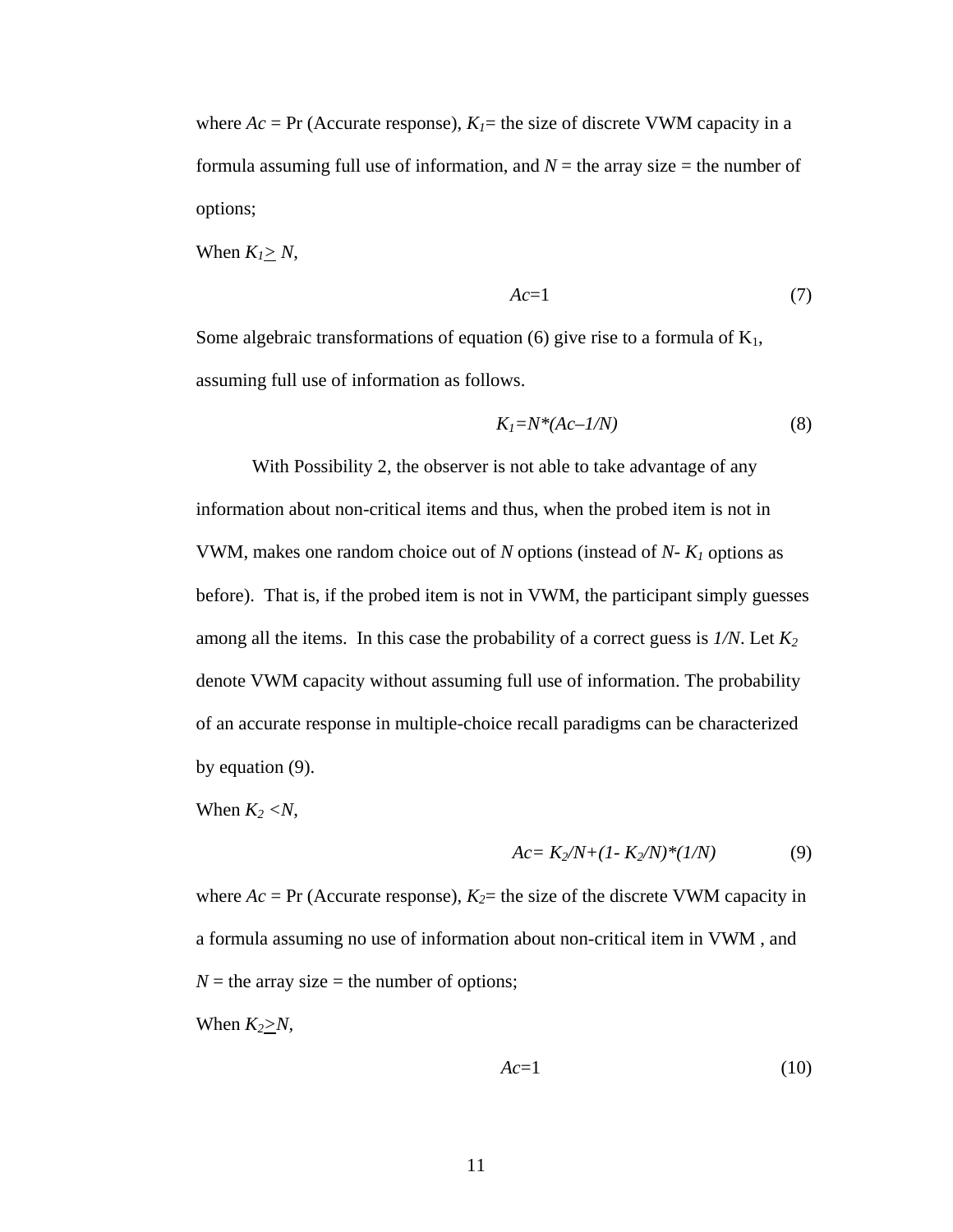Using equation (9), *K2* can be expressed as a function of *Ac*, which is formulated as equation (11) after some algebraic transformation.

$$
K_2 = N^*(Ac - l/N)^*(N/(N-1))
$$
 (11)

Therefore, two different ways to estimate VWM capacity are to calculate  $K_1$  or  $K_2$  from equation (8) or (11), respectively.

If the all-or-none assumption is valid, Cowan's K from the changedetection task should converge with either  $K_1$  or  $K_2$  from the remaining tasks, if one of these models holds true. To anticipate the results, Experiment 1a suggested that the all-or-none assumption fits data, but only with Possibility 2, no use of VWM for non-critical items. In the subsequent experiments, any derivative VWM capacity estimates are therefore calculated using the  $K_2$  formula unless it is otherwise stated.

In Experiment 1b, I examined whether Cowan's K is consistent with alternative VWM capacity measures when complex and novel visual stimuli (i.e. Chinese characters for observers who did not speak Chinese) were used. The results were compared to Experiment 1a, in which simple and familiar visual stimuli (i.e. English consonants for observers who spoke fluent English) were used. The rationale behind the comparison is as follows. If the representation of the critical item is indeed all-or-none in VWM, the three paradigms with different response modes should still return the same VWM capacity estimates regardless of stimulus complexity as long as the contamination from different guessing processes across three paradigms has been quantitatively accounted for. Consequently, if the all-or-none assumption remains valid for both simple and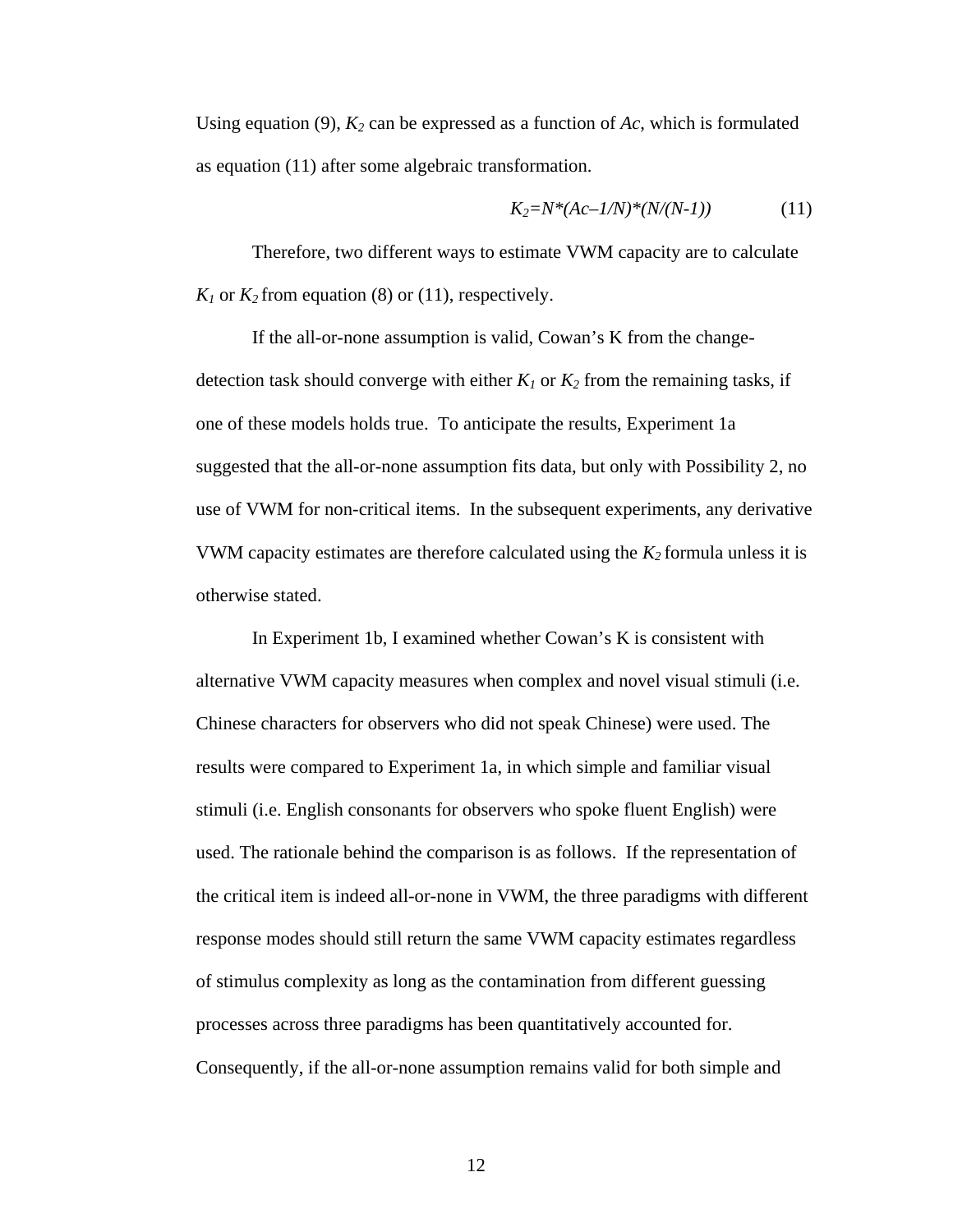complex objects, VWM capacity values estimated from different procedures should make no difference for the same type of stimuli and thus converge to each other, even though complex stimuli may result in lower VWM capacity estimates. To anticipate, that was not the case but an alternative model that is not all-or-none did work.

#### *Common Method*

In general, the core paradigm of all 4 experiments reported in the present paper was in the form of three VWM tasks, each with a distinctive response mode. Each trial of the tasks consisted of a sample array display, a delay interval, a mask display, and a test array display. In each experiment, the response mode required for a specific trial was unknown until the test array display was shown. In this section, the common parameters or characteristics of all 4 experiments in the project will be delineated below. The variation from the common method in a specific experiment will be indicated when that experiment is described in details.

*Participants.* A total of 84 undergraduates (age 18-25 years old) from introductory psychology courses at University of Missouri, Columbia participated in the project in exchange for course credit.

Participants naïve to the task were recruited through an on-line experiment management system of the Department of Psychological Sciences of the University of Missouri at Columbia. Participants read and signed an informed consent form before the experiment started. All participants were fluent speakers of English with normal hearing and normal or corrected-to-normal vision. No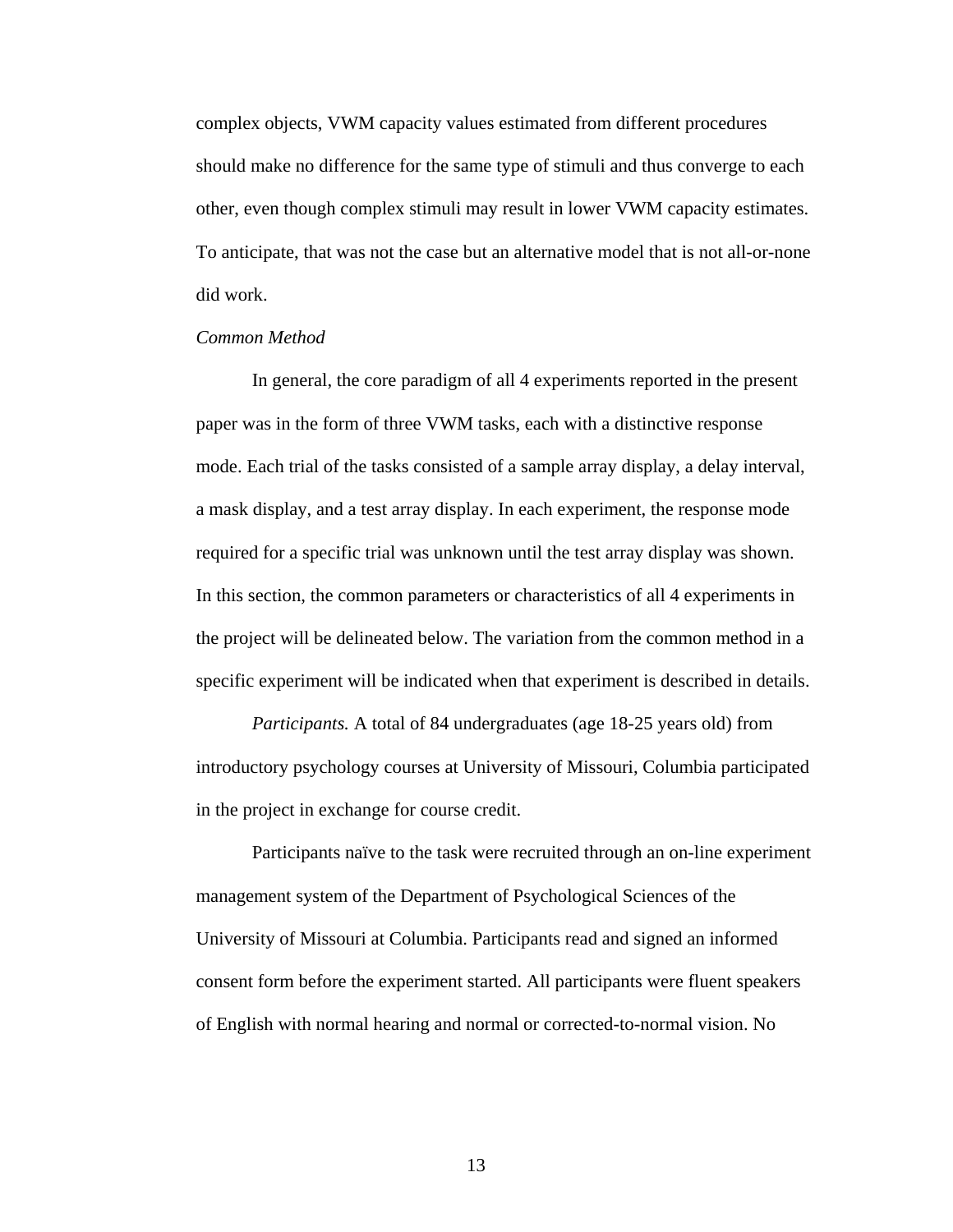participants in an experiment with Chinese characters as stimuli could read Chinese.

*Apparatus & Stimuli.* VWM tasks in this project were computerized with E-prime software (Schneider, Eschman, & Zuccolotto, 2002) and administered on personal computers equipped with 15-inch CRT monitors, loudspeakers and a mouse-pointing device in quiet, private booths.

Two types of visual objects were used as stimuli in the VWM tasks. One type was English consonants with low phonological and visual confusability, with the entire stimulus set comprising {*B, G, H, K, N, J, T*}. Presumably, for participants who speak English fluently, these stimuli could be easily verbalized and conceptualized but are unlikely to be formed into words due to the absence of vowels in the array. The other type was Chinese characters, with the entire stimulus set comprising  $\{\mathcal{I}, \mathcal{K}, \bot, \bot, \mathcal{K}, \Delta, \Box\}$ . Each of these Chinese characters had no more than 3 strokes and was structurally comparable to the English consonants but, for participants who did not know Chinese, it was rather difficult to conceptually and verbally encode these characters.

As shown in Figure 1, when the sample and test array were displayed, the computer screen area was marked into two parts by a horizontal white line. The upper part (12 x 7.5 inch), called the stimulus area, was designated for presentation of stimuli and the lower part (12 x 1.5 inch), called the response area, for response options. When presented in the stimulus area, each English consonant or Chinese character was shown in black and filled up a 1 x 1 inch white box  $(3^{\circ} \times 3^{\circ} \text{ visual angle}, \text{with an assumed viewing distance of about } 20)$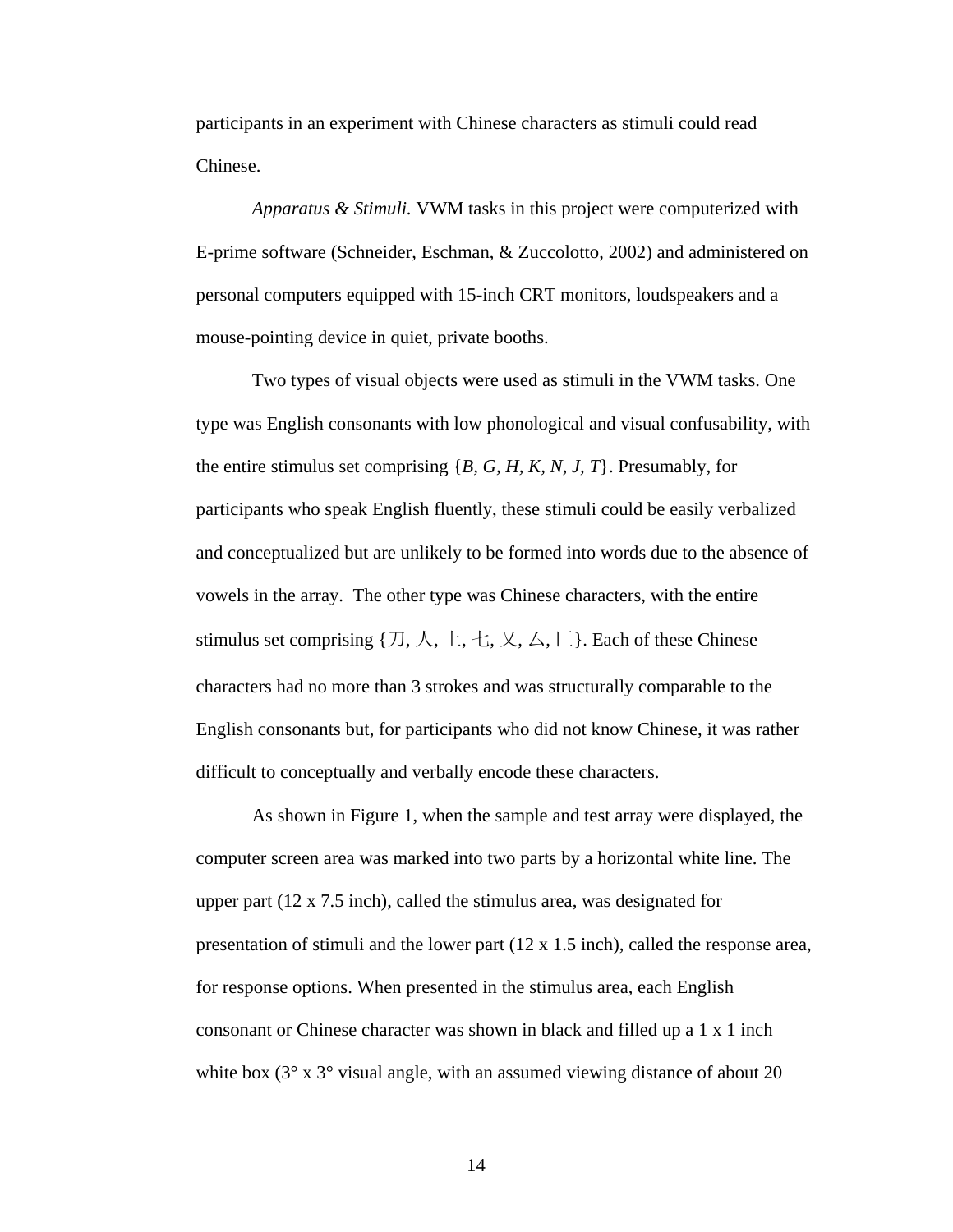inches). Stimuli were displayed on a gray background and pseudo-randomly distributed within a 10.5 x 6 inch area  $(30^{\circ} \times 17^{\circ}$  visual angle) that was centered in the stimulus area. The minimal side-to-side distance among stimuli was about 2° of visual angle. Each quadrant of the stimulus area had no more than two stimuli at any time. In a sample array display, the response area below the white line was always blank, but in the test array display, the response area showcased stimulus items or the "Change" and "Same" buttons that were evenly aligned with 1-inch side-to-side separation from each other.

The SPACE BAR had to be pressed to initiate each trial by the participants. The participants used the computer mouse to click on one of the designated options or buttons on the screen to make a response.

*Procedure.* After participants returned the signed informed consent form, they were situated in a quiet and private booth, facing a computer screen in a distance of about 20 inches. The experimenter then launched the program of the experiment and completed a series of survey questions on the computer by filling in the participant's subject number and demographic information.

Following the survey session was a practice trial session, in which the experimenter first explained the instructions with a schematic illustration of a task and then had the participant carry out a couple of trials for practice. There were three tasks in each experiment. All participants appeared to have learned the task after two practice trials. After the practice trial session, the participant was left alone in the booth and completed the formal test session at his or her own pace.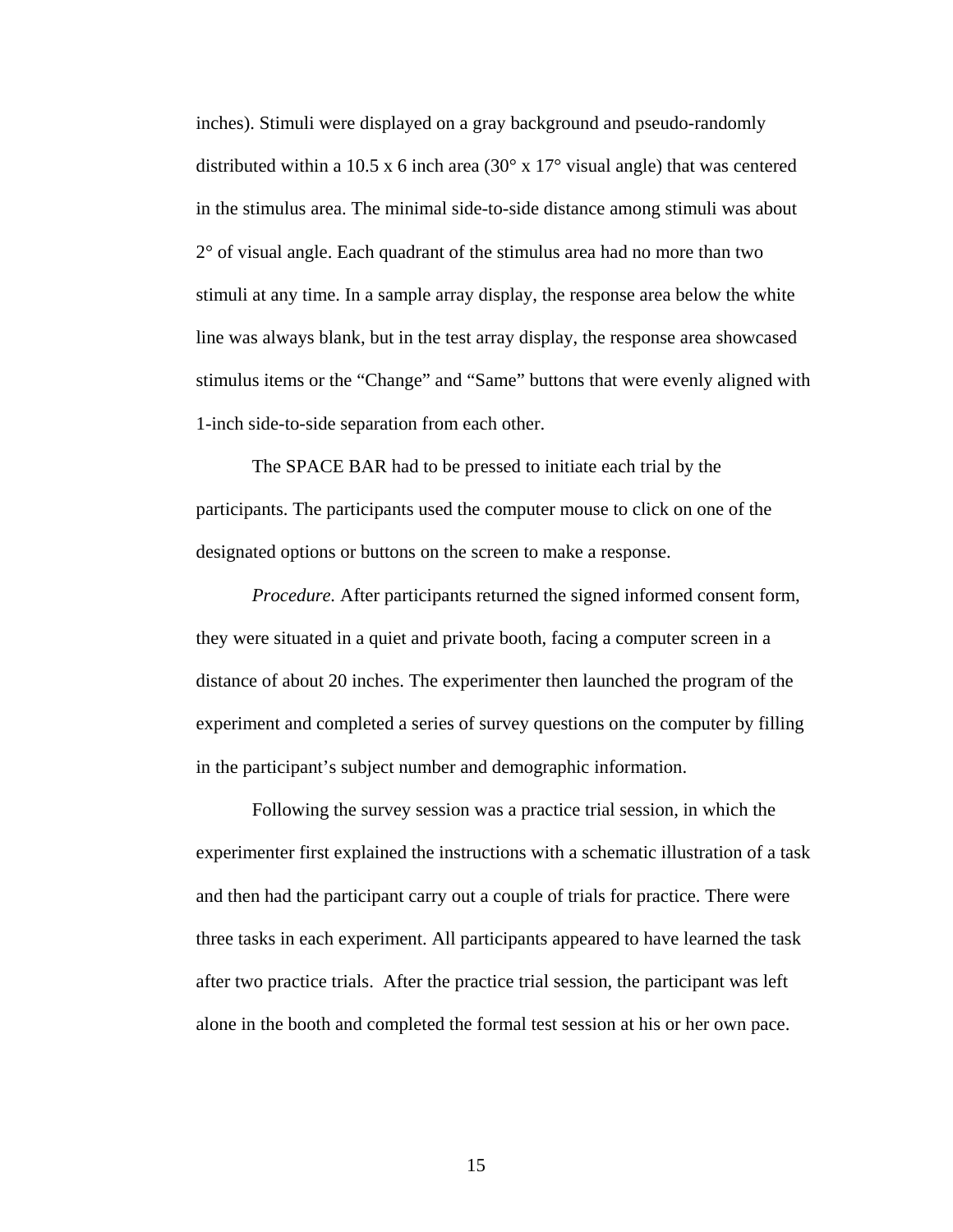The scores of the practice trials were excluded from the data analyses. The formal test scores from all participants who successfully finished the experiment were included in the analyses, as there was no evidence of systematic problems or mistakes in the data and no one performed at or below chance level over all conditions in an experiment.

For all four experiments in the present project, the major statistics of interest were mean proportion correct in the VWM tasks and VWM capacity estimates, namely Cowan's K in tasks with change detection response mode and two other derivative Ks in tasks with multiple-choice identity or location recall response mode. Cowan's K was calculated according to equation (5), with the probability of hit, *ht,* estimated by the hit rate and the probability of correct rejection,  $cr$ , estimated by the correct rejection rate. The other two derivative  $K_1s$ or  $K_2$ s were calculated according to equation (8) or (11), respectively, with the probability of accurate response, *Ac*, estimated by the proportion correct of responses. Tests of statistical significance included ANOVAs and the post-hoc Newman-Keuls tests. The alpha level was set to 5%. For each significant result, an F value, p value, and effect size, partial Eta squared,  $\eta_{p}^{2}$  (Cohen, 1973) will be reported in the present paper. All statistical analyses were implemented with Statistica software (StatSoft, 2008).

*Project Overview.* A brief preview of the studies and findings is as follows. In Experiment 1a, participants completed three VWM tasks with English consonants as stimuli. There were three response modes, including change-orsame detection, multiple-choice identity recall and multiple-choice location recall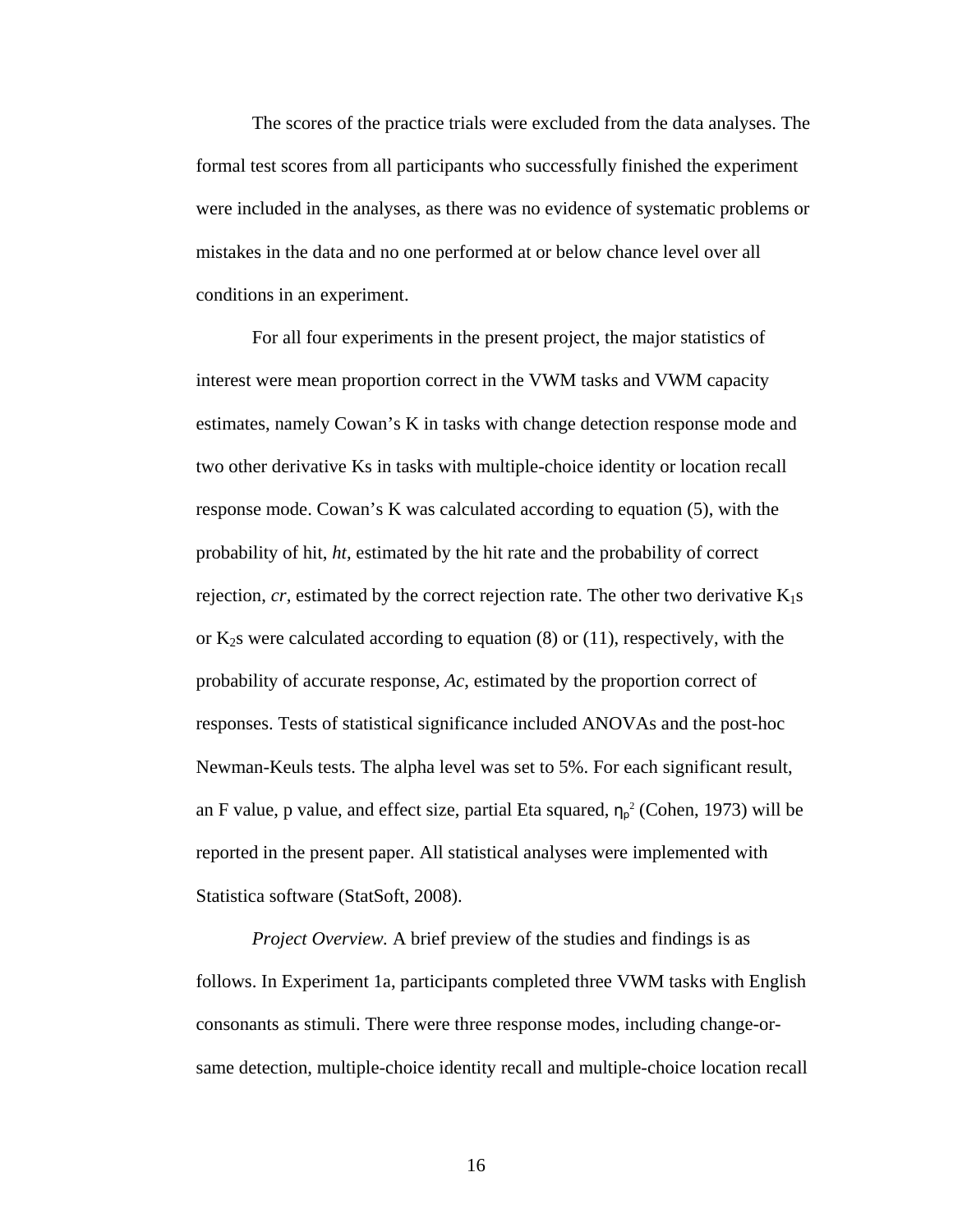modes. Three VWM capacity estimates (i.e., Cowan's K and two derivative  $K_2$ s), all based on the all-or-none assumption, yielded remarkably similar results and, across arrays with 3 to 6 items, asymptoted at about 4 items in accordance with previous work. This study shows that the logic of the all-or-none working memory capacity assumption can be generalized across procedures, though not with a fully rational model.

The remaining experiments show, however, that the logic does not generalize to situations in which encoding of the items is difficult. In Experiment 1b, participants completed the same tasks as in Experiment 1a except that the visual stimuli were Chinese characters. However, there was no stable asymptote and the measure of VWM capacity estimates proved to be very low and dependent on the task. The data were accounted for much better with a model in which partial information about each item was a possibility. In Experiment 2, participants conducted three VWM tasks similar to those in Experiment 1a, except that during the maintenance of the array they performed a secondary task in which rehearsal is prevented, i.e., articulatory suppression (Chen & Cowan, 2009). The VWM capacity estimate value was again lower than in Experiment 1a and again diverged across tasks. Finally, in Experiment 3, participants carried out three VWM tasks similar to those in Experiment 1b, except that one half of the trials had a sample array display duration of 500 msec, as before, whereas the other half had a display duration of 1000 msec, longer than before. The data from trials with 500 msec display duration basically replicated the pattern in Experiment 1b. More importantly, confirming the importance of adequate encoding, the longer display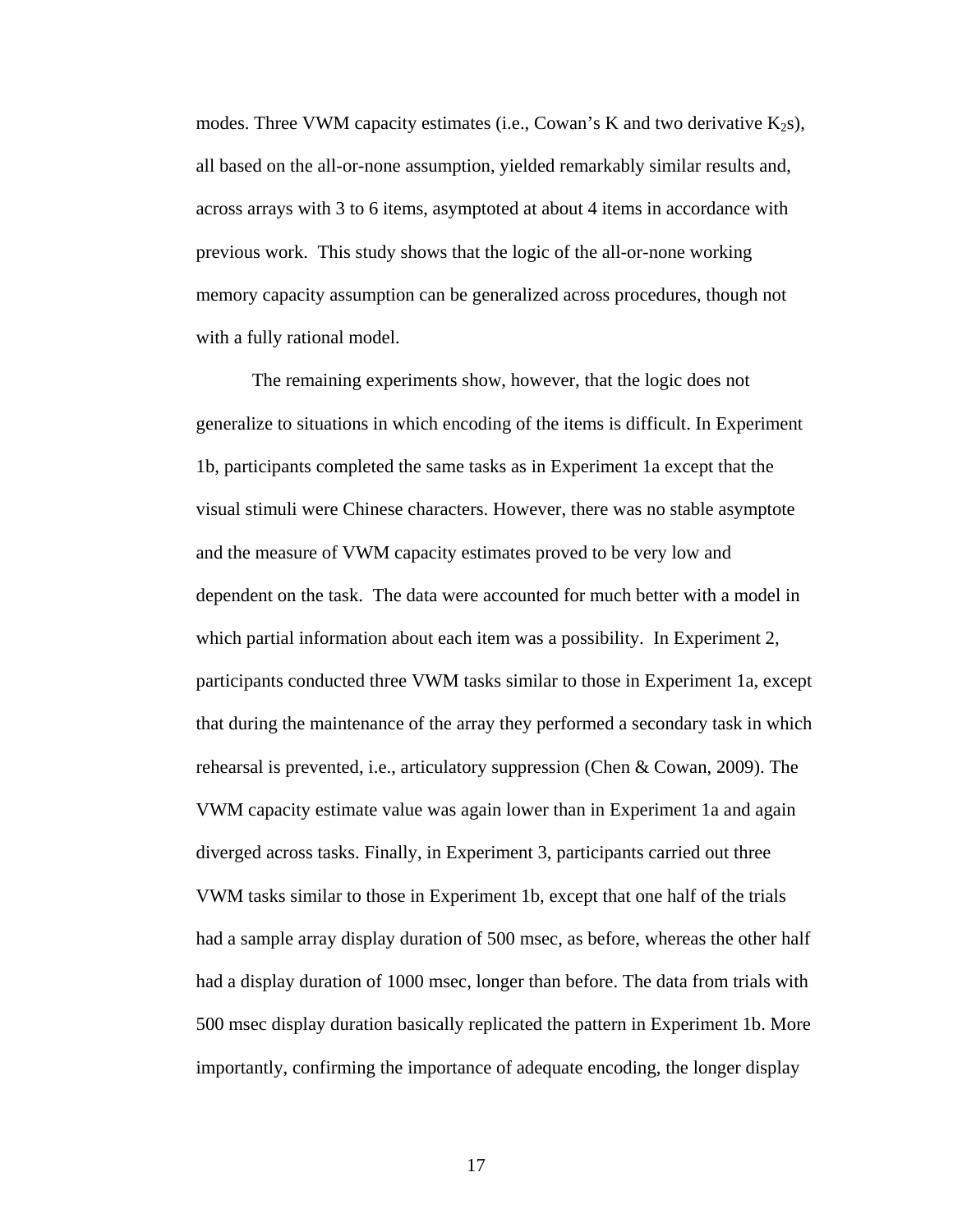duration in the sample array not only boosted all three VWM estimates, but also removed discrepancies among them.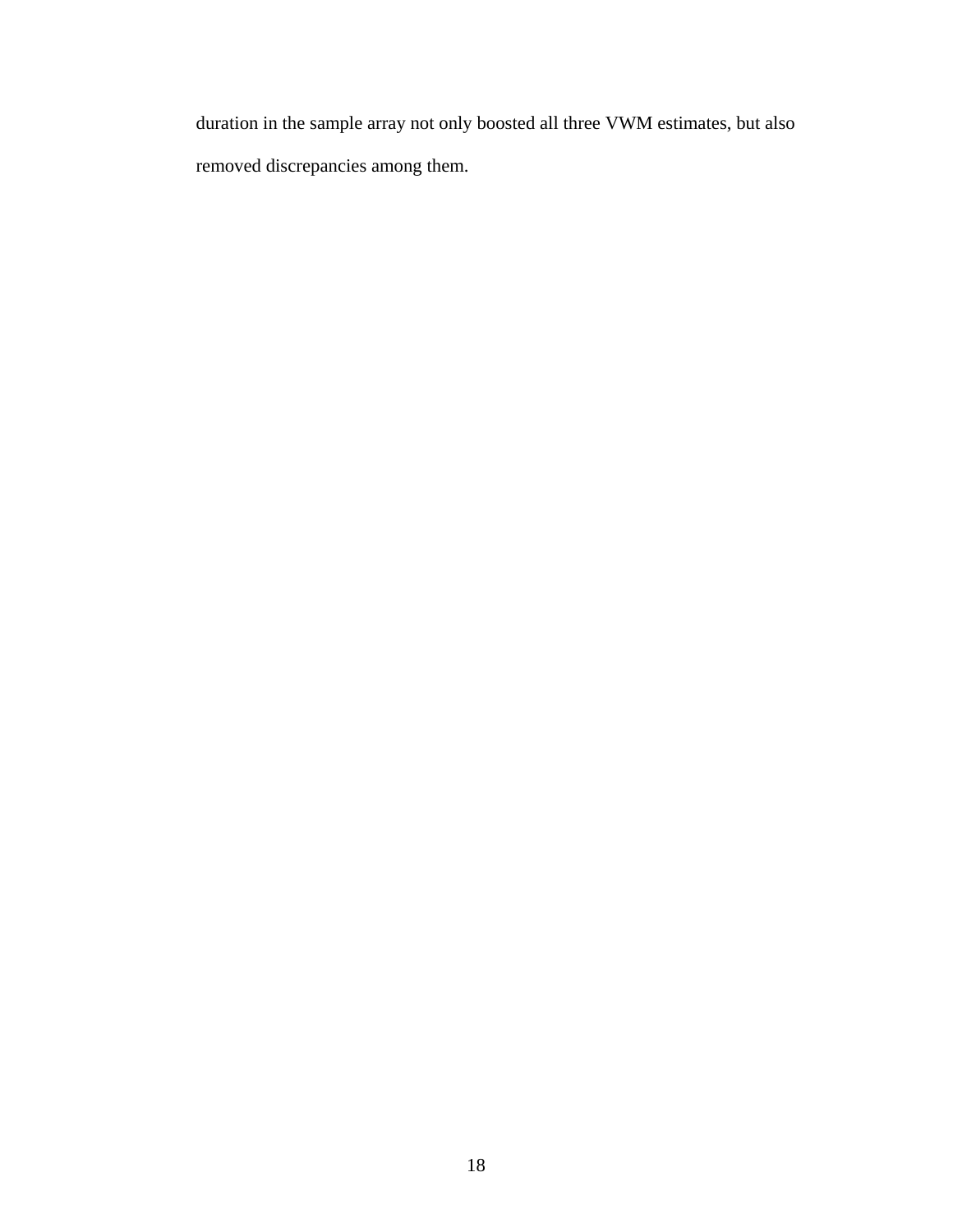#### Experiment 1: VWM Tasks with 3 Response Modes and

English Consonants (1a) or Chinese Characters (1b) as Stimuli

#### *Methods of Experiment 1a and 1b*

Experiment 1a and 1b shared the same method except that they had two different groups of participants and used English consonants and Chinese characters as visual stimuli, respectively.

*Participants.* There were 15 participants in each of Experiment 1a (9 females, 6 males) and Experiment 1b (11 females, 4 males).

*Stimuli and Conditions.* In Experiment 1a, the sample array consisted of 3 to 6 English consonants, which were randomly selected without repetition from database {B, G, H, K, N, J, T}. Similarly, in Experiment 1b, 3 to 6 Chinese characters were randomly selected without repetition from database  $\{\mathcal{D},\}$ 

人,上,七,又,[厶](http://xh.5156edu.com/show.php?id=3378),匚}.

Combination of the array size (i.e., 3,4,5, and 6) and response mode (i.e., change-or-same detection, multiple-choice identity recall, and multiple-choice location recall) factors resulted in a total of 12 conditions. Each condition included 40 trials and 50% of trials in the change-or-same detection condition were "change" trials.

*Procedure.* The procedure of Experiment 1a & 1b is illustrated in Figure 1. At the beginning of the experiment, the experimenter explained a VWM task with a schematic diagram shown on the computer screen and then supervised the participant to do two practice trials so as to make sure the instruction was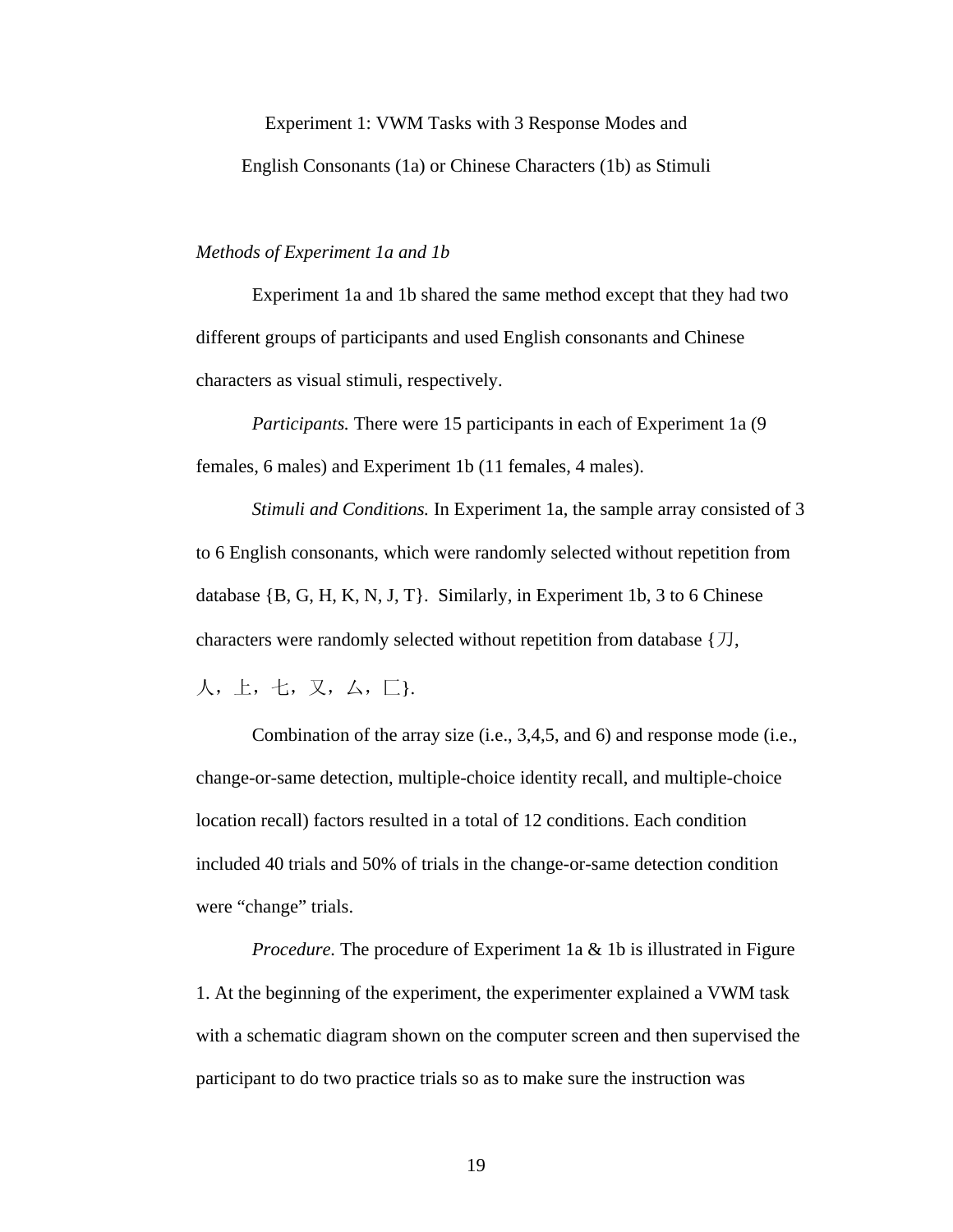followed properly. The practice trials were identical to trials in the formal test session. Experiment 1a and 1b each consisted of three VWM tasks.

The participant initiated the task by pressing "SPACE BAR" when ready. First of all, a fixation sign was shown for 400 msec, signaling where the participant to look for the upcoming sample array. Then came a sample array, which was centered in the stimulus area against a gray background, and lasted for 500 msec. After that, a clean gray screen replaced the entire sample array for 1000 msec and was followed by an array of white boxes which masked exactly over the locations of stimuli in the sample array for 500 msec. This was intended to remove the lingering visual sensory memory of the sample array without introducing unnecessary interference into VWM. After that, a test array was then shown and stayed until the participant made a response with the mouse-pointing device. The white boxes in the test array had the same spatial configuration as the stimuli in the sample array, but they had a unique characteristic for each response mode (See Figure 1), as follows.

In the change-or-same detection mode, all but one of the white boxes were empty and one contained a probe item. In the response area, there were a "change" and a "same" buttons. The probe item was either the same item as the one at that location in the sample array or, in change trials, one from the stimulus set but not in the sample array. The appropriate response button was to be clicked.

In the multiple-choice identity recall mode, all but one of the white boxes were empty and one box contained a question mark. In the response area, all items from the sample array were provided, but in random order. The participant was to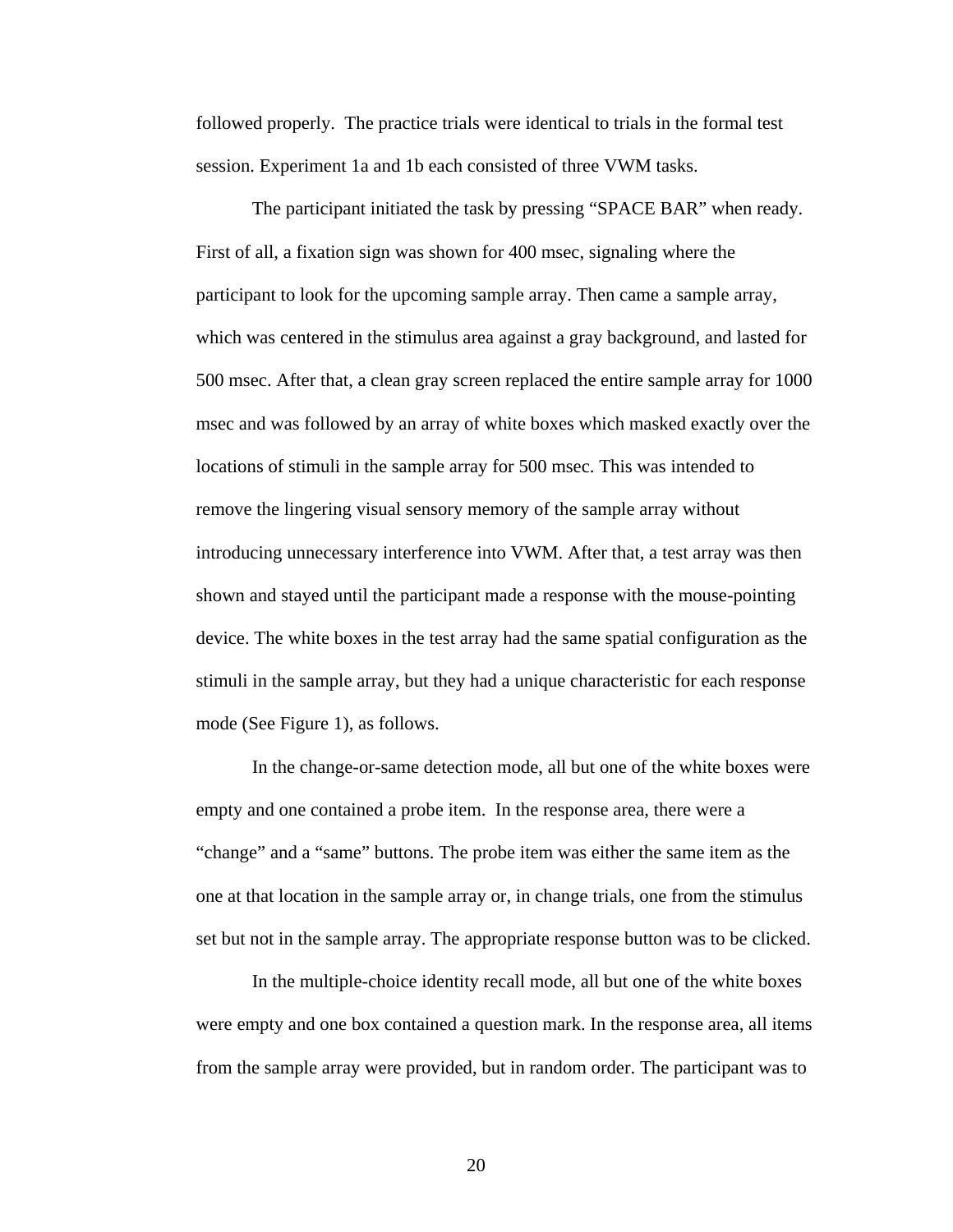mouse-click on a single option matching the item previously placed where the question mark was shown.

In the multiple-choice location recall mode, the white boxes were all empty. A probe item from the sample array was provided at the center of the response area. The participant was to mouse-click on one of the white boxes to indicate where the probe item was previously located in the sample array.

Both visual and auditory feedbacks were provided immediately following the participant's response. If the response was correct, the text message said "good job" and there was a chime; otherwise, a text message said "work harder" and there was a tone. Participants initiated each trial when ready and were allowed to take breaks between trials as long as needed. All trials in an experiment were arranged in a random order.

#### *Results*

 *Experiment 1a.* In Experiment 1a, 15 participants completed three VWM tasks with different response modes, including 1) change-or-same detection, 2) multiple-choice identity recall and 3) multiple-choice location recall of English consonants. Each participant contributed 480 accuracy scores to the following analyses.

 The initial analysis of Experiment 1a was to decide which one of two possible strategies for multiple-choice recall tasks was realistic in the present project. VWM capacity estimates  $K_1$  and  $K_2$  were calculated and plotted along with Cowan's K in Figure 2 and the left-hand panel of Figure 3, respectively. A one-way ANOVA and its post hoc Newman-Keuls tests showed Cowan's K was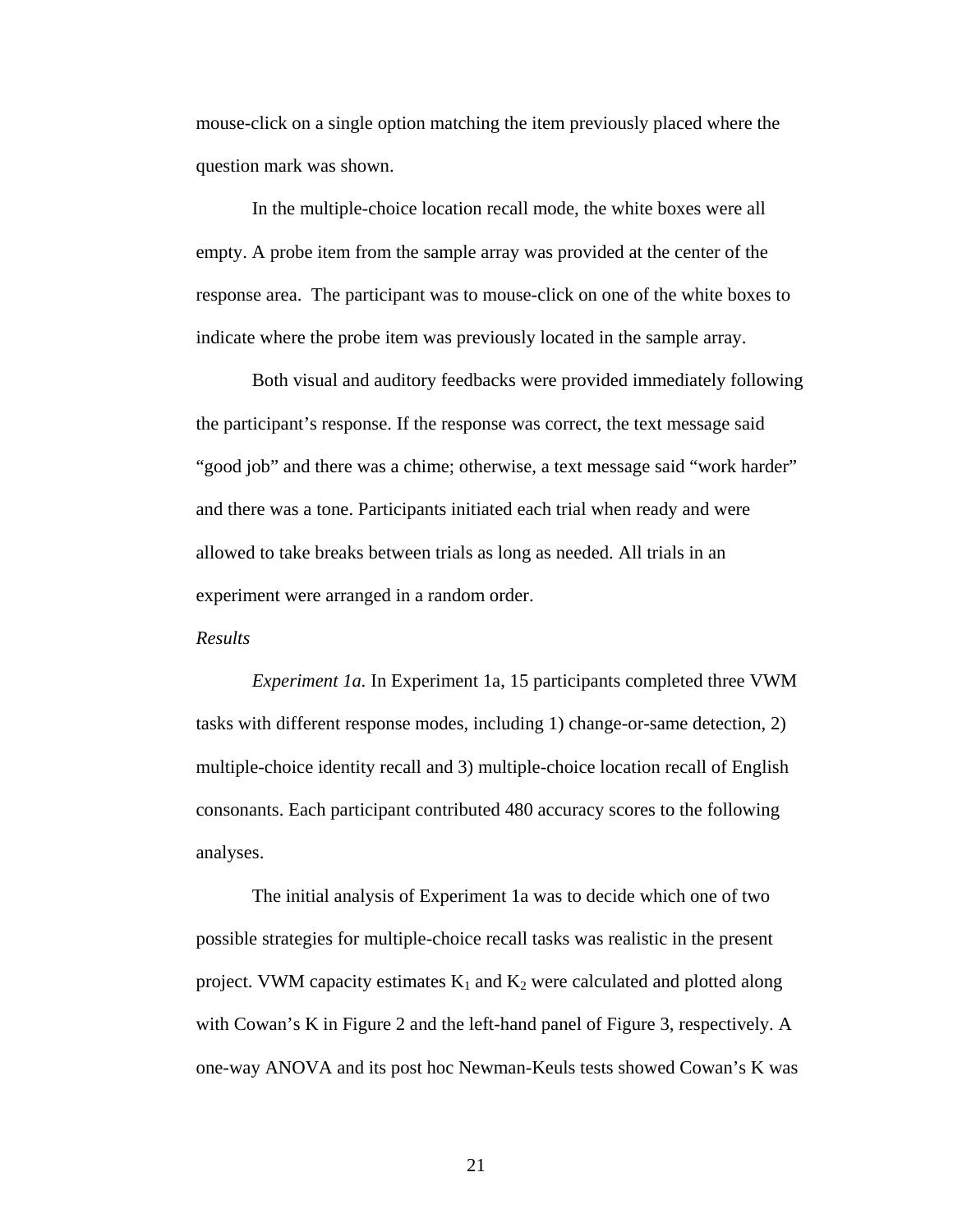strikingly higher than the  $K_1s$  from the identity and location recall tasks, with a main effect of response mode (F(2, 28)=72.08, p < .001, and  $\eta_p^2 = .84$ ) and with two significant post hoc Newman-Keuls comparisons between Cowan's K and both  $K_1s$  (p's < .001).

In stark contrast, as the left-hand panel of Figure 3 shows, three VWM capacity estimates, namely Cowan's K and the two derivative  $K_2$ s, converged almost perfectly. They started at about 3 for an array size of 3 and rose gradually with increasing array sizes, but became asymptotic at about 4 for array sizes of 5 and 6. This observation was confirmed by a series of statistical tests. There was no effect of response mode,  $F(2, 28)=0.23$ ,  $p=.798$ ,  $n_p^2=.02$ , and there was no interaction between array sizes and response modes,  $F(6, 84)=35$ ,  $p=.911$ ,  $\eta_p^2=$ .02.

In addition, the convergence between Cowan's K (for change detection) and the two  $K_2$  estimates (for identity and location tasks) was confirmed by a series of Bayesian t tests for each array size. These tests are capable of providing an odds ratio between the likelihood of the null and alternative hypotheses (Rouder, Speckman, Sun, Morey, & Iverson, 2009). A statistic termed JZS Bayes Factors, based on a particular, typical alternative hypothesis, showed reasonable plausibility for the null hypothesis in the comparison of Cowan's K and the average  $K_2$  across the identity recall and location recall tasks. When the ratio is above 1.0, it favors the null hypothesis. The obtained null:alternative ratio was 5 for an array size of 3, 5.1 for an array size of 4, 3.8 for an array size of 5, and 3.8 for an array size of 6. For example, for an array size of 3, it was 5 times more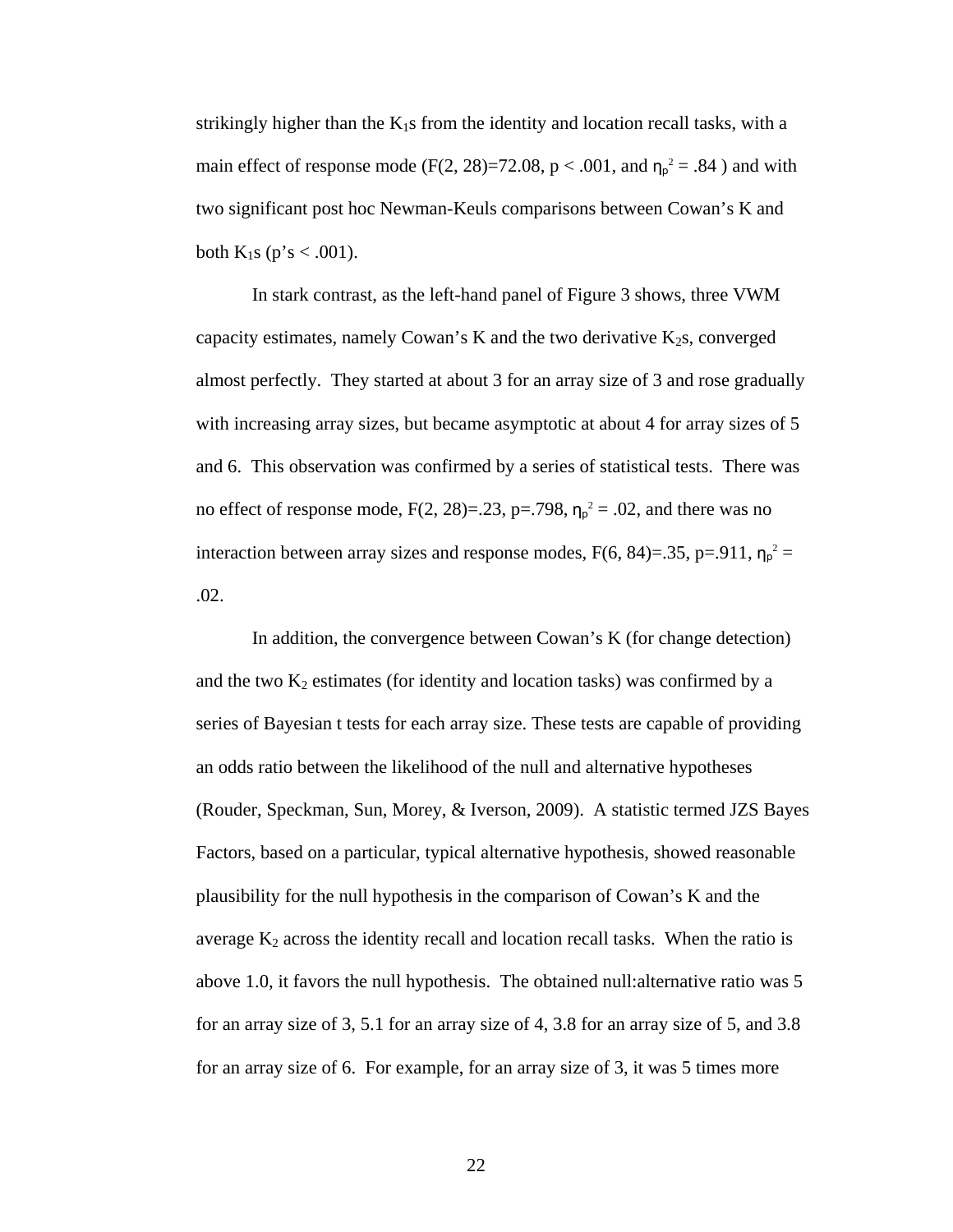probable that the null hypothesis was true than that the specified alternative hypothesis was true. These results yield reasonably good evidence for the convergence between Cowan's K and  $K_2$ s.

One-way ANOVAs of capacity across set sizes, separately for each VWM capacity estimate, were significant: for Cowan's K with the change detection mode, F(3, 42)=11.46, p <.001,  $\eta_p^2 = .45$ ; for K<sub>2</sub> with the multiple-choice identity recall mode, F(3, 42)=13.52, p<.001,  $\eta_{p}^{2} = .49$ , and for K<sub>2</sub> with the multiplechoice location recall mode,  $F(3, 42)=15.880$ , p<.001,  $\eta_p^2 = .53$ . Post hoc Newman-Keuls tests showed significant difference between array sizes 3 and 4  $(p's < .01)$  in all VWM capacity estimates but no significant difference in any of them between array sizes of 5 and 6.

Given that these findings clearly showed that Possibility 2, above, the nonrational model, was the realistic outcome of the present project, the derivative VWM capacity estimates were calculated with the  $K_2$  formula in the present paper unless it is otherwise stated. Descriptive statistics on VWM capacity estimates and accuracy associated with different response modes across array sizes can be found in Table 1 and 2. The mean VWM capacity estimates ranged from 2.92 to 4.16 across all conditions.

An analysis of the proportion correct was carried out to assess response biases. As shown in the upper left-hand panel of Figure 4, "change" trials and "same" trials departed from each other in accuracy further and further away with increasing array sizes. This observation was supported by a significant interaction between array sizes and trial types (i.e, "change" versus "same" trials),  $F(3,42) =$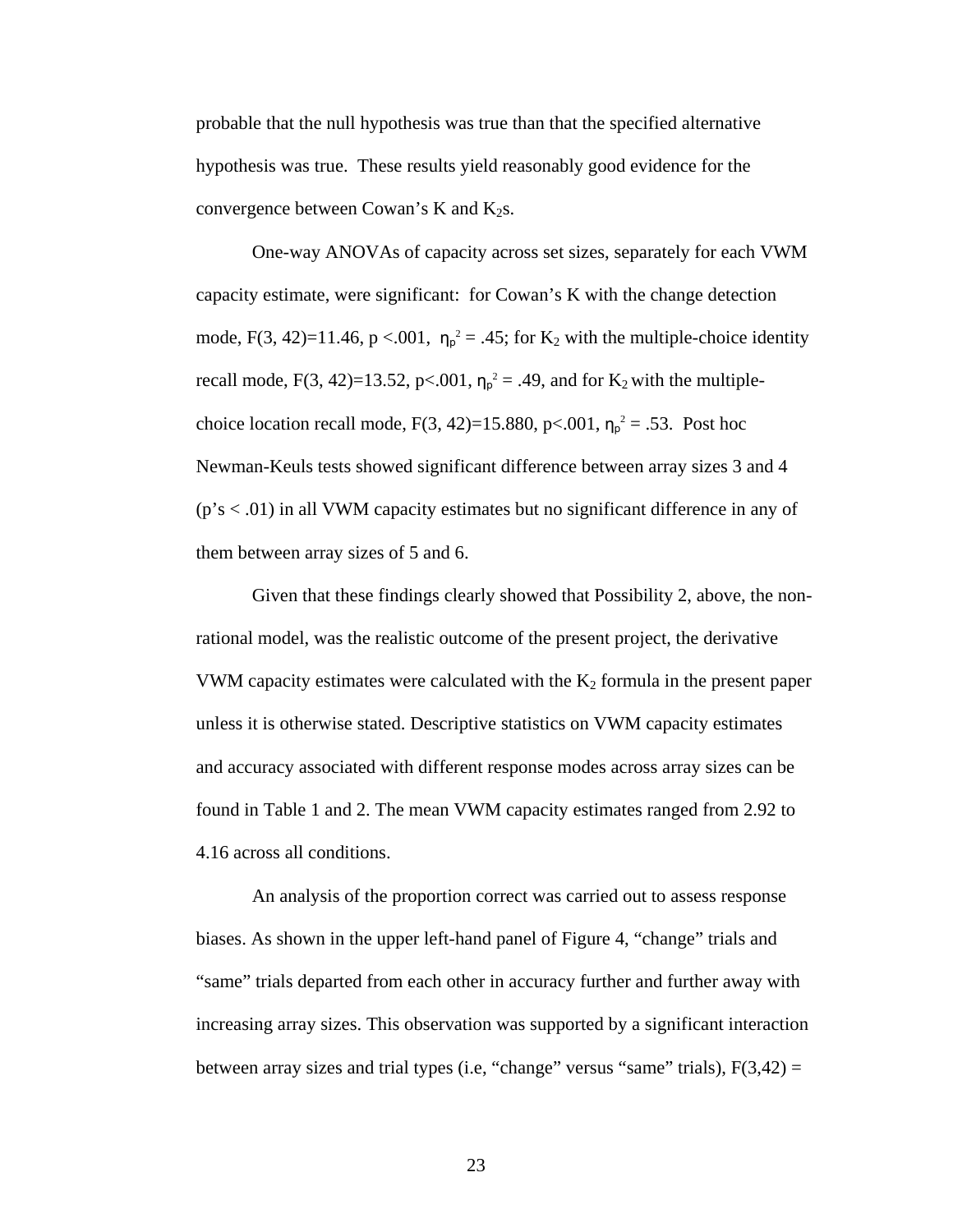3.01,  $p = .04$ ,  $\eta_p^2 = .18$ . Also, post hoc Newman-Keuls tests showed no significant difference between "change" and "same" trials at array sizes of 3, 4 and even 5, but the difference turned significant at the array size of  $6$ ,  $p < .001$ . In addition, there was a significant main effect of trial type  $(F (1,14) = 7.30, p < .05, \eta_p^2 = .34)$ and a significant main effect of array size (F (3,42) = 27.73, p < .001,  $\eta_p^2 = .66$ ). This pattern suggested that bias in guessing toward "change" as opposed to "same" seems to increase with increased array sizes.

 *Experiment 1b.* Experiment 1b was almost identical to Experiment 1a in the method except that Experiment 1b used Chinese characters as stimuli and a different set of 15 participants. Descriptive statistics on VWM capacity estimates and accuracies in Experiment 1b are also reported in Table 1 and 2. The mean VWM capacity estimates ranged from 1.18 to 2.19 across all conditions. Despite the similarities in procedure between experiment 1a and 1b, there were dramatically different patterns in the results of the two experiments, presumably due to their difference in the stimulus type.

As the right-hand panel of Figure 3 shows, the three VWM capacity estimates appeared to first decline and then asymptote with increasing array sizes. One-way ANOVAs showed that both derivative  $K_2$ s calculated based on the multiple-choice recall trials had a significant main effect of array size, for identity recall, F(3, 42)=4.23, p=.011,  $\eta_p^2 = 0.23$ , for location recall, F(3, 42)=4.28, p=.010,  $\eta_p^2 = 0.23$ . Moreover, post hoc Newman-Keuls tests showed that K<sub>2</sub>s were always higher at an array size of 3 compared to at an array size of 6 ( $p$ 's <.05) and there were no significant differences between array sizes 5 and 6. Nevertheless,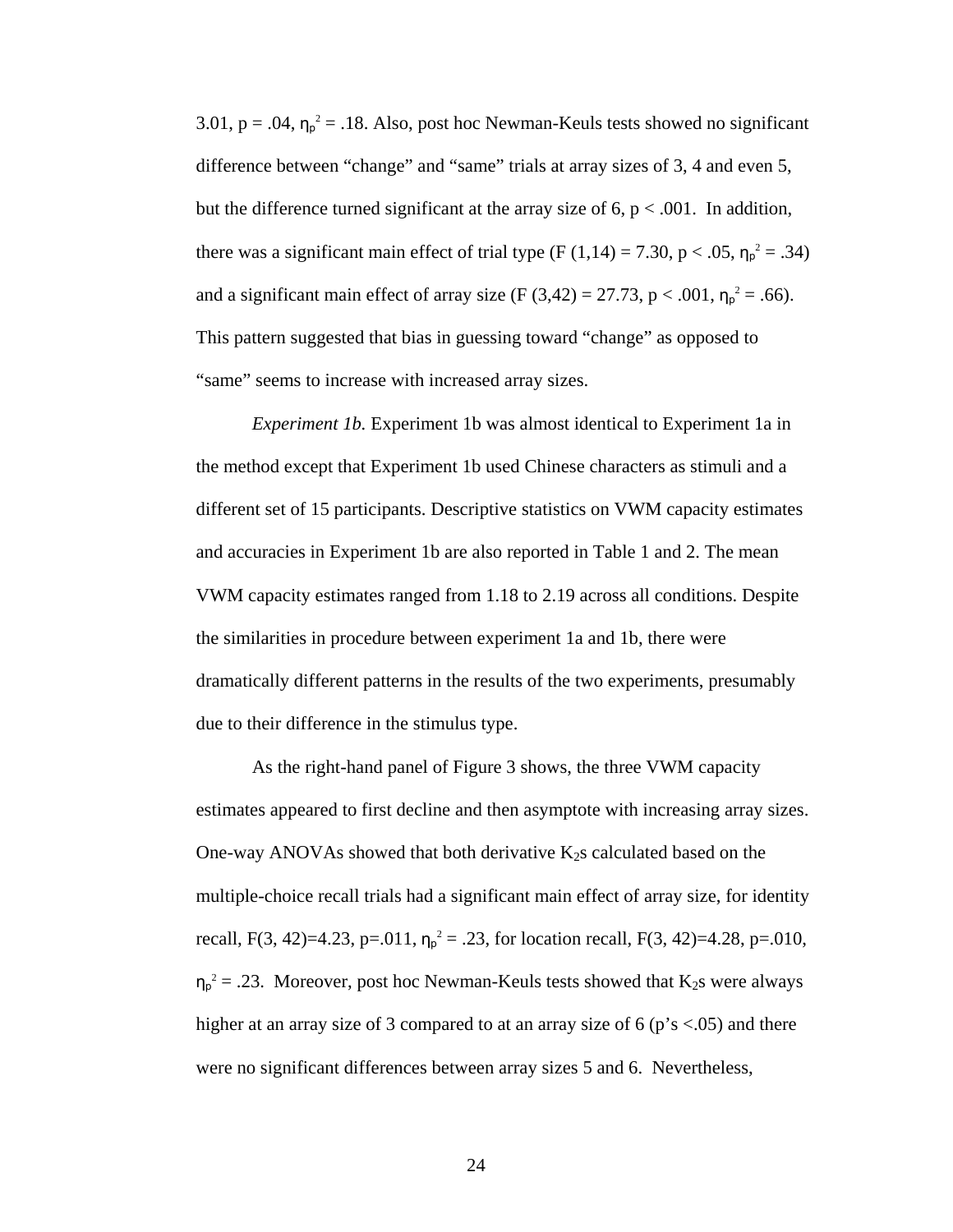Cowan's K calculated from the change detection trials had no significant array size effect.

In contrast to Experiment 1a, one striking effect observed from Experiment 1b was that Cowan's K appeared inconsistent with the other two derivative  $K_2s$ . A two-way (3 response modes  $X$  4 array sizes) ANOVA showed that there was a significant main effect of response mode,  $F(2, 28)=7.90$ ,  $p < .01$ ,  $\eta_p^2$  = .36 and a post hoc Newman-Keuls test confirmed that Cowan's K was significantly lower than the other two derivative Ks ( $p's < .01$ ), whereas the two derivative  $K_2s$  didn't differ from each other. In addition, a significant main effect of array size (F(3, 42)=6.55, p<.001,  $\eta_p^2 = .32$ ) but no significant interaction between response mode and array size were found.

Another remarkable difference between Experiment 1b and Experiment 1a was in the pattern of accuracy between "change" and "same" trials (see the upper right-hand panel of Figure 4). Accuracy in "change" trials was constantly lower than that in "same" trials across array sizes. This observation was consistent with the results of a two-way (2 trial types X 4 array sizes) ANOVA, showing a significant main effect of trial type (F(1, 14)=28.12, p <.001,  $\eta_{p}^{2} = .67$ ), a significant main effect of array size  $(F(3, 42)=19.70, p<.001, \eta_p^2=.58)$ , but no interaction between array size and trial types.

*Correlation between K<sub>2</sub> and Cowan's K in Experiment 1a and 1b.* To supplement the group mean analysis, the correlation between  $K_2$  and Cowan's  $K$ across array sizes in Experiment 1a and 1b was also investigated. An average capacity estimate, on the basis of the non-rational strategy and the all-or-none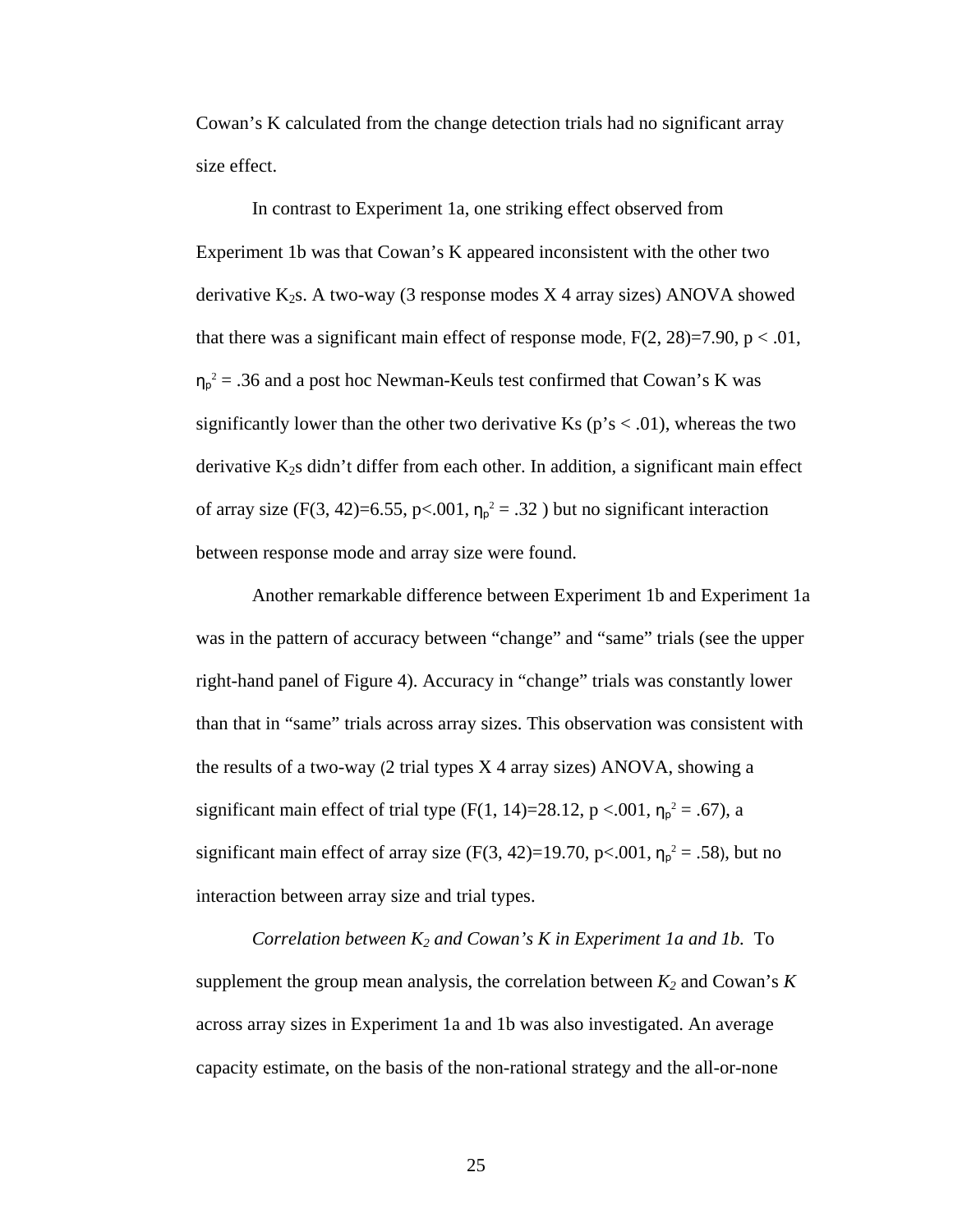assumptions was first calculated across the multiple-choice identity recall and location recall for each participant. A Pearson's correlation coefficient was then computed between the average  $K_2$  across both multiple-choice recall tasks and Cowan's K from the change detection task for Experiment 1a and 1b. The results were plotted in Figure 5,  $r = .73$  in Experiment 1a with English consonants as stimuli and  $r = .77$  in Experiment 1b with Chinese characters as stimuli. The fairly high correlation between *K2* and Cowan's *K* in both Experiment 1a and 1b suggests that the validity of analyses based on group means should be able to extend to the individual level.

*Response Time Analysis across Experiment 1a and 1b.* In order to check whether participants systematically changed their strategy across Experiment 1a and 1b and across response modes, the response time data were analyzed. A twoway (2 Experiments X 3 Response modes) between-participants ANOVA on mean response times showed neither main effect  $(F(1,28) = .081, p = .78, \eta_p^2 =$ .002) of experiment nor interaction ( F (2, 56) = 2.91, p = .06,  $\eta_p^2$  = .09) between experiment and response mode factors, suggesting that Experiment 1b had not encouraged a strategy different from that in Experiment 1a. There was indeed a significant main effect of response mode F(2, 56)=57.30, p <.001,  $\eta_p^2$  = .67 and a post hoc Newman-Keuls test attributed the cause of such response mode main effect to a longer response time in the identity recall mode than in two other response modes (p's < .001), suggesting that searching a set of identity options for the critical item did take longer than making a "change" or "same" judgment on a probe item or indicating the critical item's location.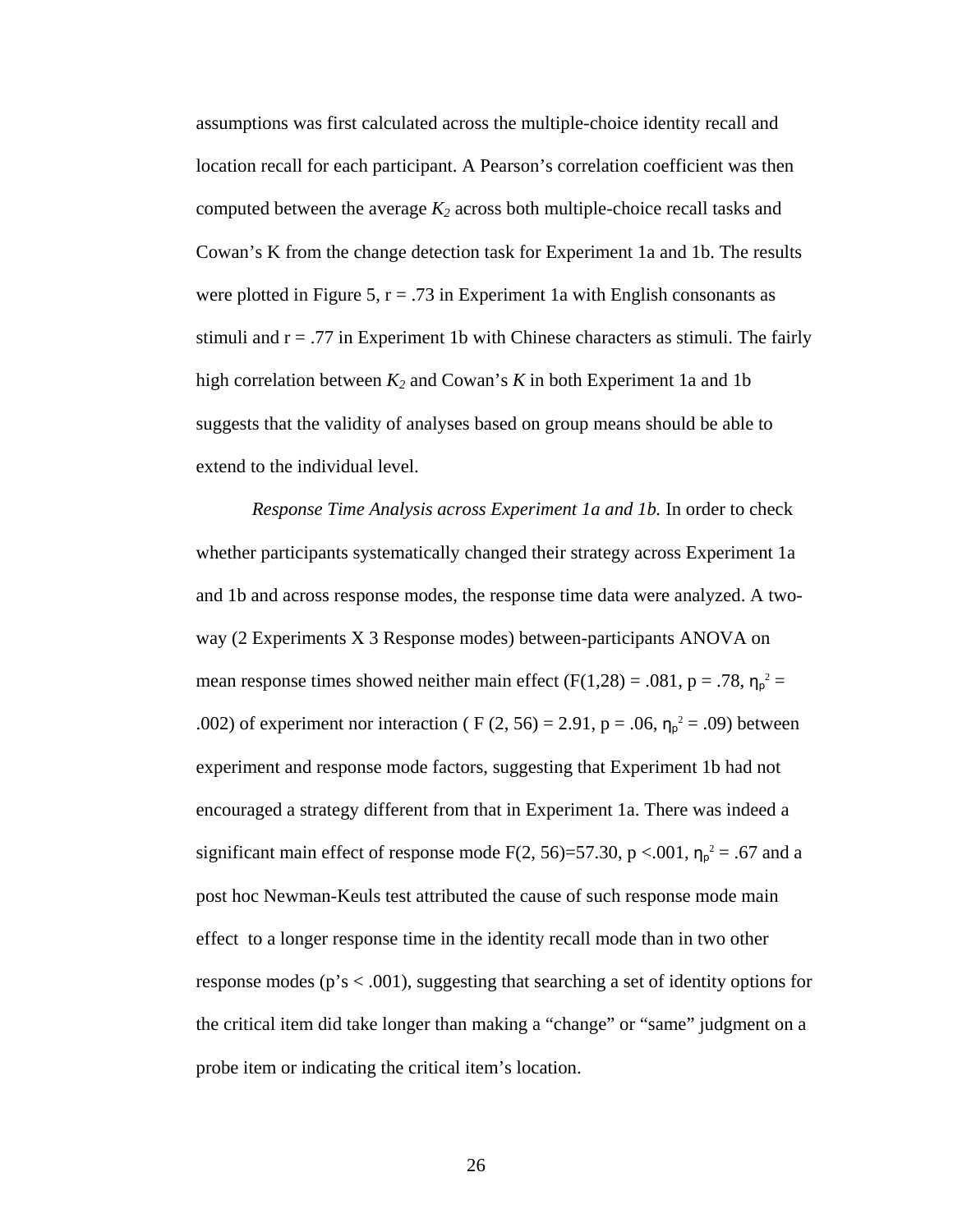*Modeling data from Experiment 1a and 1b.* A tentative multinomial model was developed to account for data from both Experiment 1a and 1b. This model released the all-or-none assumption to accommodate partially encoded VWM representations in Experiment 1b. The model can be illustrated with a tree structure shown in Figure 6  $\&$  7. Assumptions of this model can be delineated as follows. *K* items, regardless of their resolution states, can be encoded into VWM. If a critical item is in VWM, its identity representation can be in either high or low resolution. A critical item in high resolution always leads to a correct response, whereas a critical item in low resolution may lead to a correct response with a probability contingent on the task type. Specifically, the "same" trials have a probe item identical to the critical item, providing the strongest retrieval support, whereas the "change" trials have a probe different from the critical item, providing the weakest retrieval support. The retrieval support for a multiplechoice recall trial should be intermediate, as the critical item is available in the option set but the non-critical items may also distract attention or cause interference. Theoretically, the probability of a correct response based on partial information may be relatively lower for the "change" trials and the multiplechoice recall trials but it should be higher than the chance level. When a critical item is not in VWM, a correct response is possible only by guessing.

Let *K, Y* and *N* denote, respectively, the entire VWM capacity, the number of low-resolution items (with the restrictions  $Y \le K$  and  $Y \le N$ ), and the array size. These are probability parameters for a correct response to low-resolution representations: 1)  $X_l$  is the probability of responding "change" in a "change"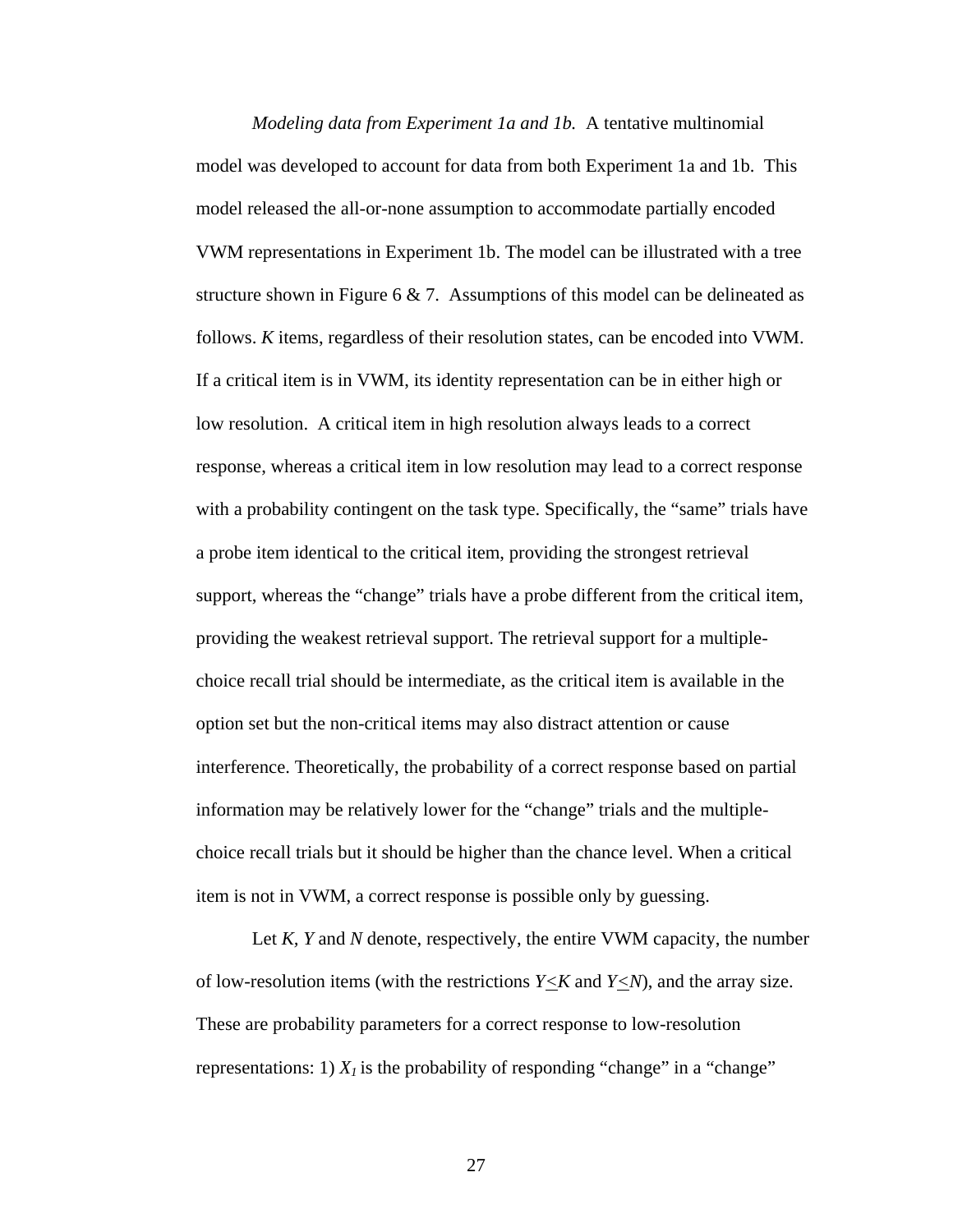trial; 2)  $X_2$  is the probability of responding "same" in a "same" trial; and 3)  $X_3$  is the probability of a correct response in a multiple-choice recall task (with the restrictions  $(X_1 + X_2) > 1$  and  $X_3 > 1/N$ . In addition, let *g* and  $(1-g)$  denote the probability of guessing "change" and "same" in a change detection task, respectively.

With denotations specified above, the hit rate and correct rejection rate in the change detection task can be formulated in equations (12)  $\sim$  (16) as below.

When *K< N*

$$
ht=(K-Y)/N+(Y/N)*X_1+(1-K/N)*g \t(12)
$$

$$
cr = (K-Y)/N + (Y/N)^*X_2 + (1-K/N)^*(1-g) \tag{13}
$$

When  $N < K < N+Y$ 

$$
ht=(K-Y)/N+(Y/N)*XI
$$
\n(14)

$$
cr = (K-Y)/N + (Y/N)^*X_2
$$
\n<sup>(15)</sup>

When  $K \geq N+Y$ 

$$
ht = cr = 1 \tag{16}
$$

The rationale of the hit rate formulation can be described as follows.

When  $K \leq N$ , given that there are *Y* items of low resolution in the sample array of *N* items and a critical item is randomly selected, the probability of the critical item being in low resolution is *Y/N*. Consequently, given a VWM capacity of *K* and a sample array of *N* items, *(K-Y)* items would be in high resolution and the probability of the critical item being in high resolution is *(K-Y)/N*. As a result, the probability of a critical item with no feature in VWM would be *(1-Y/N–(K-Y*)/*N*)=(1-*K*/*N*). Since a high-resolution critical item presumably leads to correct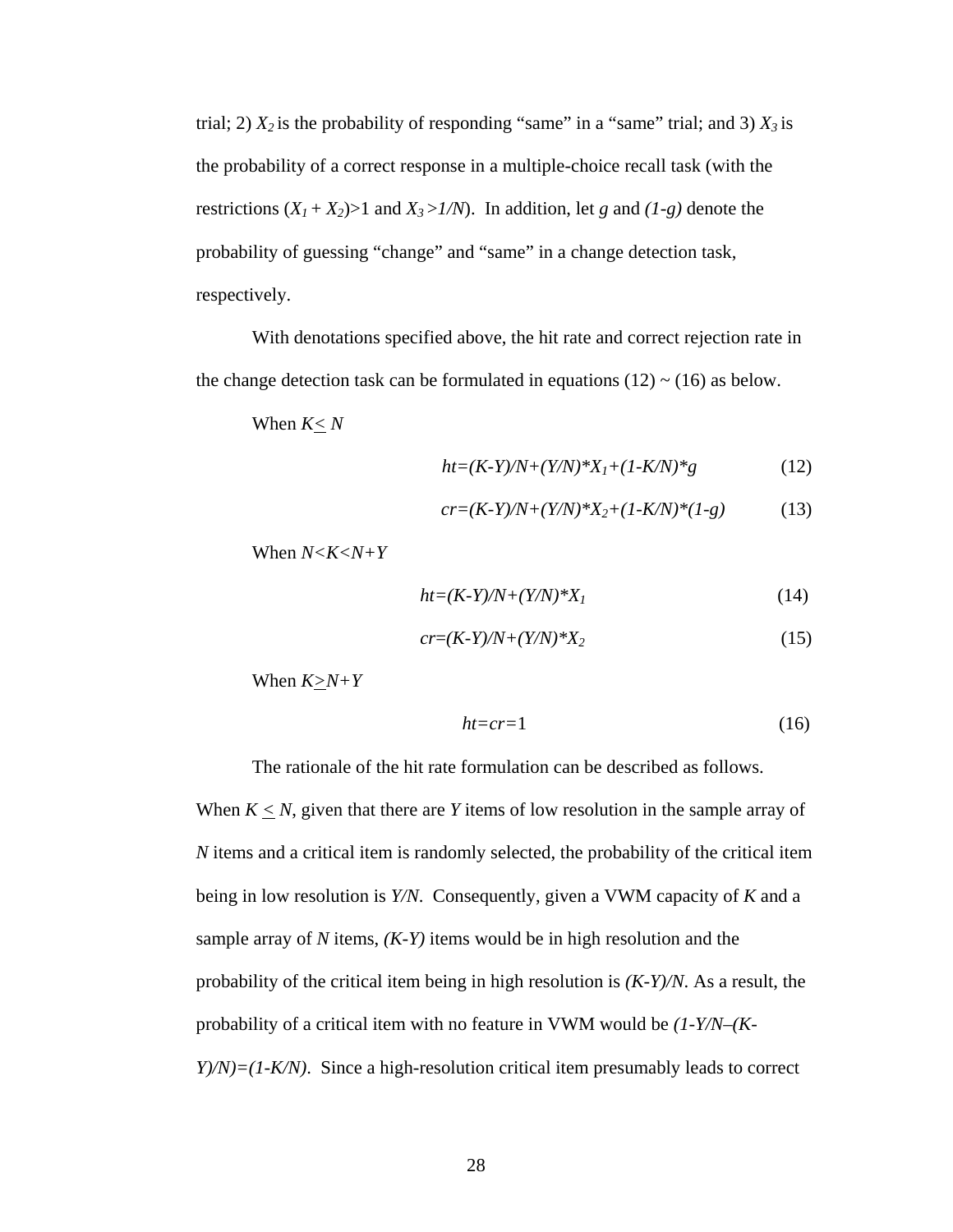response, the probability of having a correct response from a high-resolution critical item is  $(K-Y)/N$ . Likewise, with  $X<sub>I</sub>$  being the probability of responding "change" to a low-resolution critical item in a "change" trial, the probability of having a correct response to a low-resolution critical item is *(Y/N)\* X1*. Finally, the probability of responding "change" by chance to a critical item that has no feature in VWM is *(1-K/N)\*g*. A similar logic can be applied to the correct rejection rate formulation, except that  $X_l$  and g in equation (12) are replaced by  $X_2$ and *(1-g)*, respectively.

When *K-Y<N* (i.e., *K<N+Y*), performance will depend on *Y* as in Equations (14) and (15). If, however,  $K \ge N+Y$ , then all items will be fully encoded and performance will be perfect.

Similarly, the accuracy in the multiple-choice recall task can be specified in equation  $(17)$  ~  $(19)$ .

When  $K \leq N$ ,

$$
Ac = (K-Y)/N + (Y/N)^*X_3 + (1-K/N)^*(1/N)
$$
 (17)

When *N<K<N+Y*

$$
Ac = (K-Y)/N + (Y/N)^*X_3\tag{18}
$$

When  $K>(N+Y)$ ,

$$
Ac=I+(Y/N)*X_3\tag{19}
$$

The rationale behind the formulation is similar to those of the hit rate and correct rejection rate. Note that the guessing rate is *1/N*, meaning one out of *N* options, rather than *g* or *(1-g)*.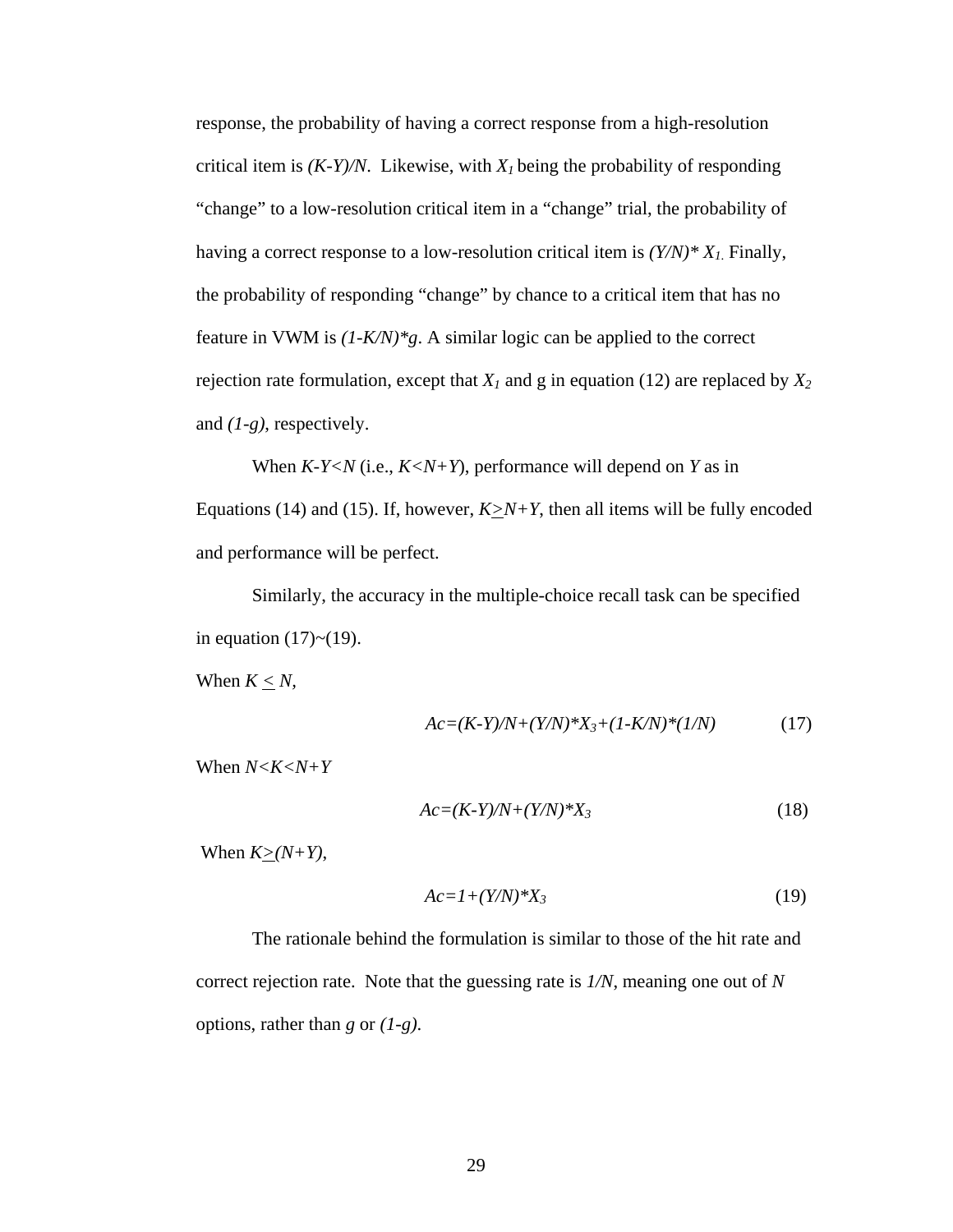It can be shown that these equations provide a fairly good fit to the data. Preliminary model fitting was carried out by adjusting free parameters in the equations  $(12)$ ,  $(13)$  and  $(17)$  by eye to match the data. For the multiple-choice recall task, only the identity recall data were used, as they were very similar to those of the location recall. The parameter values for both Experiment 1a and 1b are reported in Table 3 and the observed data and predicted values can be found in Table 4 and were also plotted in Figure 8. It is especially noteworthy that the fits were obtained using the same parameter values for both Experiments 1a and 1b, except for the parameter *Y*, the number of items that are in VWM but in low resolution. That parameter value was 0 in Experiment 1a and 3 in Experiment 1b.

As the partial information model was fitted at the group mean level in the above analysis, the fitting at an individual level was also investigated through plotting individual residuals from the predicted group mean (See Figure 9). The residuals were mostly symmetrically distributed around 0, suggesting the fitting at individual level was consistent with that at the group mean level.

Another model based on a partial information account but a "rational" response strategy was also tried out. Such a model only needs to modify equation (17) into  $Ac = (K - Y)/N + (Y/N)^*X_3 + (1 - K/N)^* (1/(N - K))$ . A trial and error fitting process was unable to simulate even the pattern of the observed data.

*Auxiliary experiment.* An additional experiment was administered but not reported in the present paper because the data pattern was disorderly. This experiment was similar to Experiment 1b, but the change detection task included a type of "change" trials, known as "binding-change" or "feature-switch" trials, in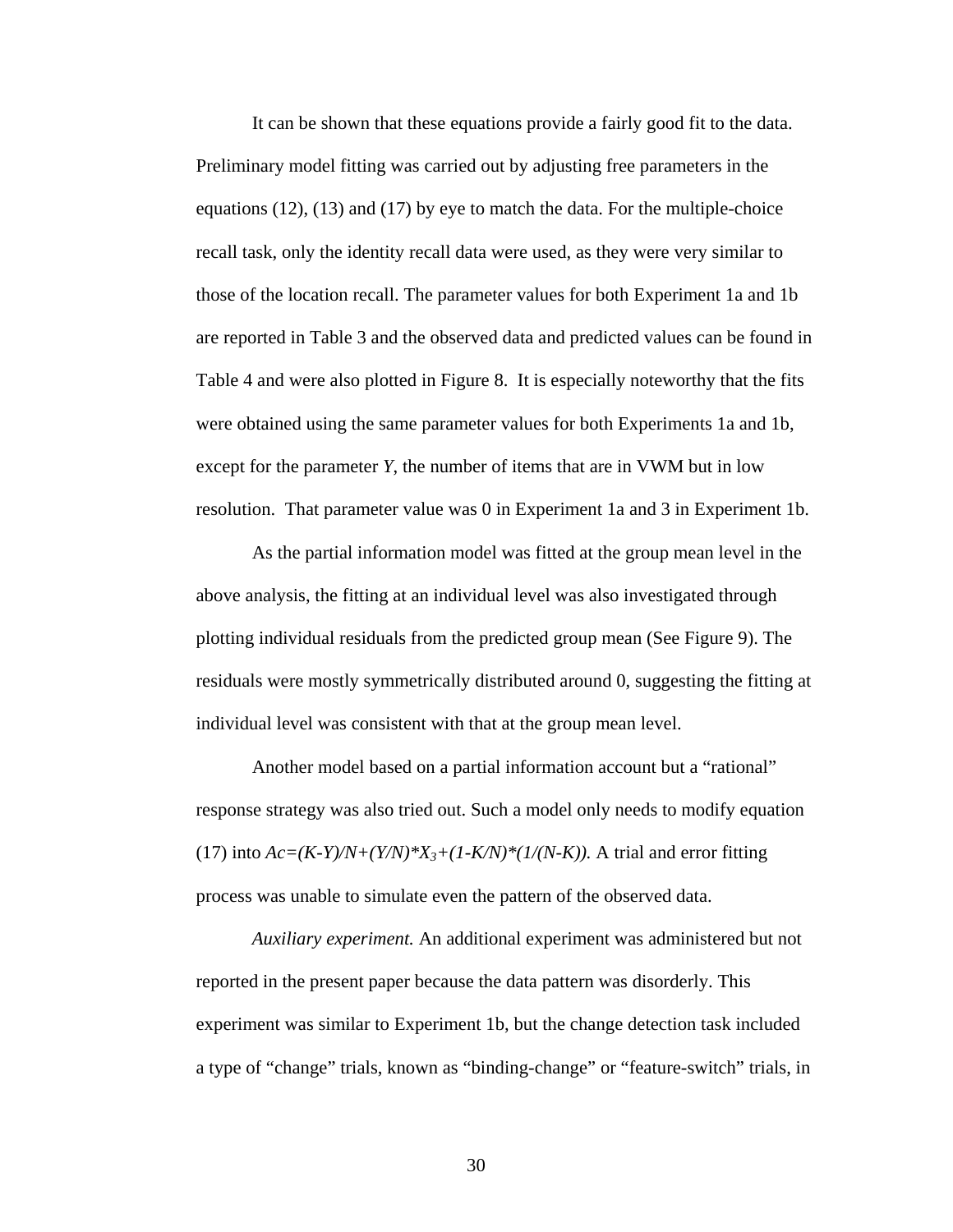which the probe item was one of the stimuli from a different location in the sample array rather than an outside item. A derivative VWM capacity estimate based on the "binding-change" trials is logically complicated (Alvarez & Thompson, 2009). It was found that the binding-change trials showed higher accuracy performance than other VWM trials, suggesting participants might be able to take advantage of some information from non-critical items in VWM under some circumstances. In particular, the participant might know that a probe has changed from the studied array because he or she remembered that the probe item appeared at a different location in the array.

## *Discussion*

Experiment 1a and 1b enriched our knowledge about the boundary conditions for the all-or-none assumption in visual working memory research. As Experiment 1a showed, the all-or-none assumption is not limited to the change detection paradigm, but equivalently viable for multiple-choice identity or location recall procedure as well. Data from different procedures but with the same all-or-none assumption showed that VWM capacity estimates ascended to asymptote at the level of about 4 items. This asymptote was not caused by any ceiling effect, as it had room to reach higher given the largest array size was 6. Therefore, Cowan's K was validated by converging evidence from two other derivative VWM capacity estimates that all shared the all-or-none assumption.

It is noteworthy, though, that the validation of Cowan's K required a departure from the rational strategy in which the participant uses all of the information that he or she knows. That assumption led to capacity estimates that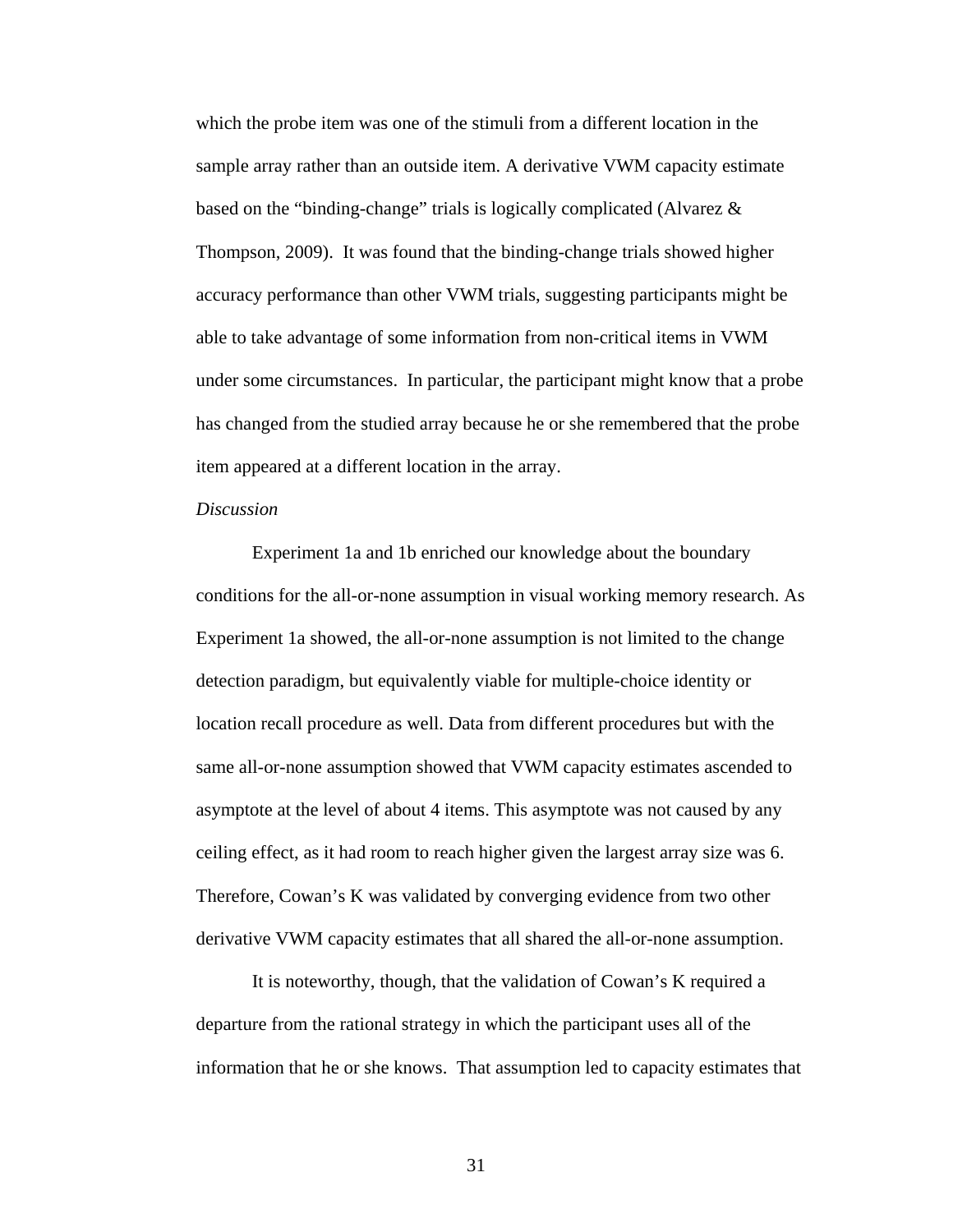were very divergent for the different response modes (See Figure 2). In contrast, the assumption that the participant does not use information in VWM about noncritical items led to nicely convergent functions (Figure 3, left-hand panel).

The non-rational use of visual working memory probably echoes the somewhat-efficient conditioning in perception of letters and words (Rouder, 2004). In an investigation of the mechanism that rapidly presented letters and words are better identified when there are fewer available choices, Rouder (2004) found that observers are "neither as efficient as they would be by using ideal conditioning nor as inefficient as they would be by using choice-set restrictions when guessing." To some extent, using ideal conditioning through normalizing activation by the total activation of available choices (e.g. Keren & Baggen, 1981; Oden & Massaro, 1978) is comparable to the rational use of visual working memory in the present project, whereas guessing among all available options (e.g. McClelland & Rumelhart, 1981) can be likened to the non-rational use of visual working memory. However, for an automatic perception process, a non-rational processing is confounded with the partial representation of stimuli as the cause of inefficient conditioning. In contrast, the present project successfully separated and demonstrated these two mechanisms in visual working memory tasks.

Despite no restriction by test procedures, the nature of stimuli does impose a boundary condition for the all-or-none assumption. Experiment 1b showed that different procedures with the same all-or-none assumption showed discrepancies in VWM capacity estimates, when Chinese characters replaced English consonants as stimuli for participants who did not speak Chinese. With the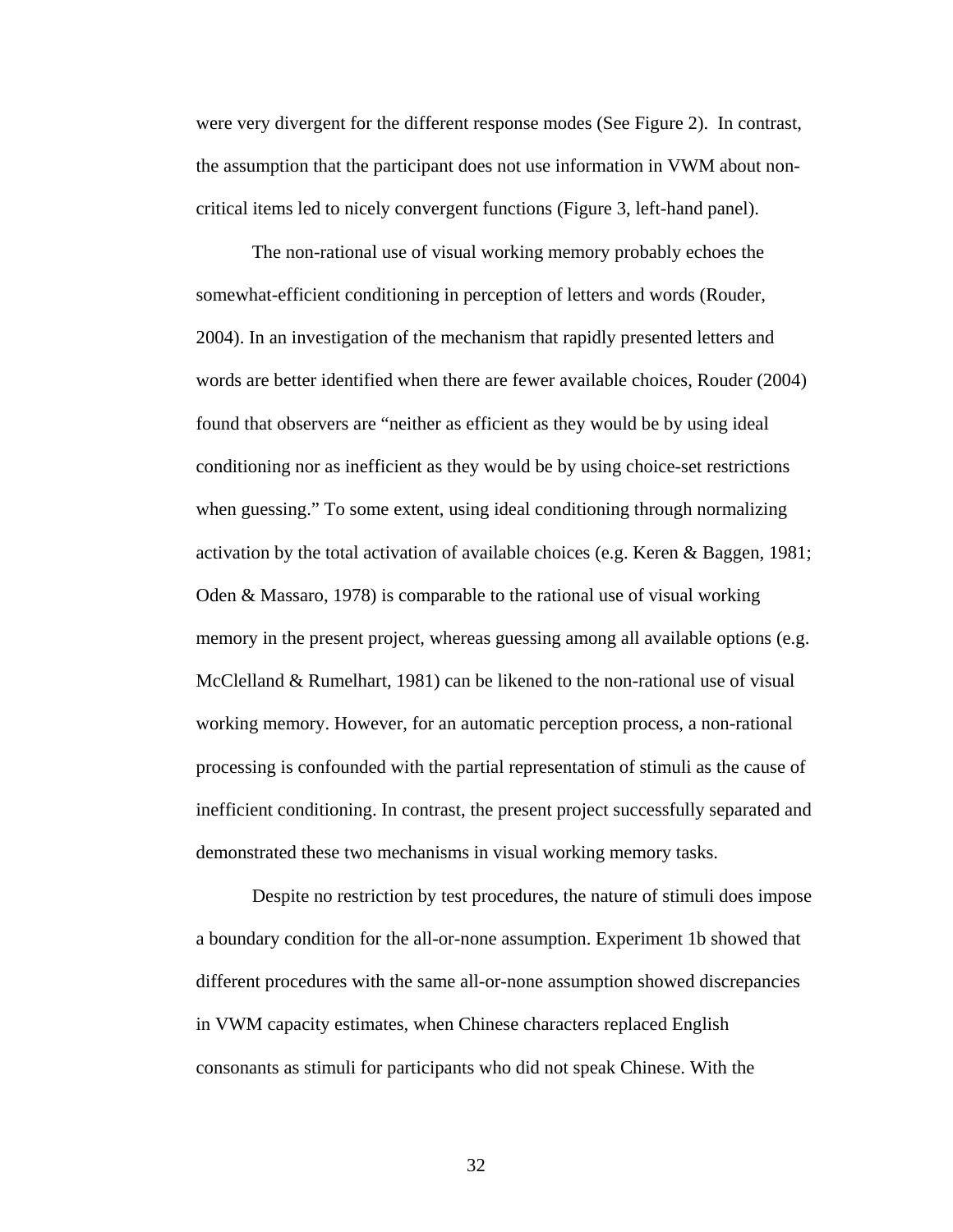present methods, it is reasonable to assume that both English consonants and Chinese characters in a sample array should have been encoded in two dimensions: the identity features and the location features. The critical difference between these two types of stimuli may be in how the identity information was encoded. Given that English consonants were very familiar to the participant, identity features of English consonants could be registered into working memory with either a single conceptual feature or a single phonological feature. In contract, a 2-or-3-stroke Chinese character might require at least two orthographic features at the same time to sufficiently register its identity. Given that features of the same dimension may compete for capacity and attention resources in encoding (Wheeler & Treisman, 2002), Chinese characters may not be encoded in an all-ornone manner; in other words, at least some Chinese characters in the sample array might be partially represented in VWM. The multiple-choice recall procedure always provided the intact identity or location information of the critical item so that it only had to be recognized, whereas the change detection procedure gave that kind of information only for the "same" trials. Consequently, partiallyencoded critical items might lead to correct responses more often in the multiplechoice procedures. Indeed, this description of processing matches our multinomial model and explains 1) the discrepancy between the recall and detection procedures in accuracy, and 2) the bias favoring "same" trials over "change" trials in the change detection procedure.

The predicted values of mean proportion correct by the model apparently fitted the observed data fairly well. The strikingly different patterns between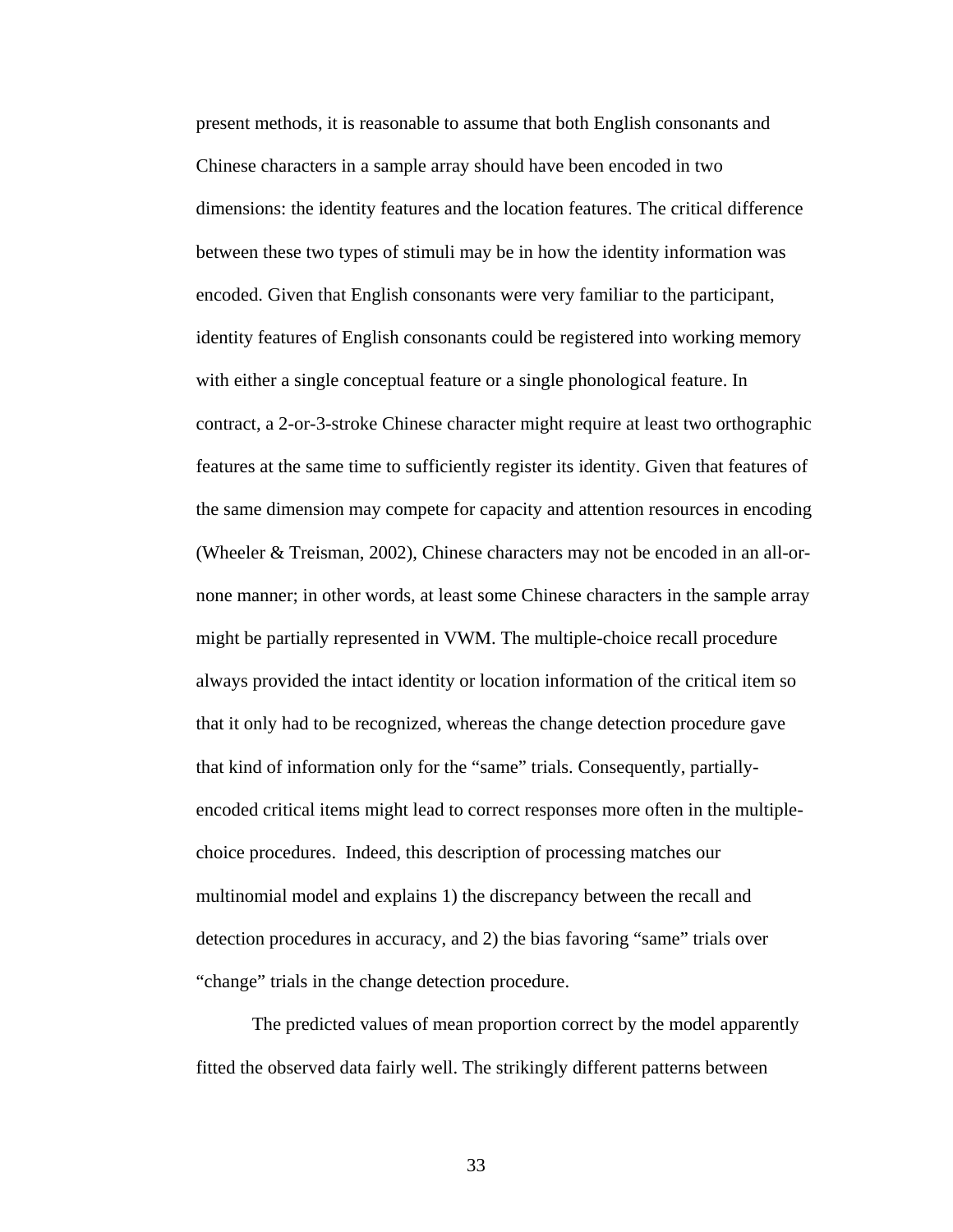Experiment 1a and 1b were satisfactorily reconciled by changing only a single parameter *Y*, the number of low-resolution items in VWM (See Table 3). Thus, it is reasonable to hypothesize that the difference between data patterns in Experiment 1a and Experiment 1b was solely caused by the number of lowresolution items in VWM, with Experiment 1a having no low-resolution item at all but Experiment 1b having about 3 per trial. More importantly, this model showed that a constant VWM capacity is possible regardless of visual complexity in stimuli, with a VWM capacity of 3.8 items across participants in both experiments. The relationship between the predicted values  $X_1$ ,  $X_2$ , and  $X_3$ , with  $X_2 > X_3 > X_1$  is reasonable because a probe item in a "same" trial with the change detection response mode provided the most retrieval support to a low-resolution critical item, whereas a probe item in a "change" trial did the least. This was also consistent with the fact that guessing biased toward responding "same" (i.e.,  $g =$ .3) in a change detection task.

One challenge to the discrepancy in VWM capacity estimates between different procedures across Experiment 1a and 1b is that participants might choose a "non-rational" strategy (i.e., not making full use of available information in VWM) in Experiment 1a, but switch to a "rational" strategy (i.e., making full use of available information in VWM) in Experiment 1b. In other words, for experiment 1a, the VWM capacity based on the multiple-choice recall procedures should be estimated with the  $K_2$  formula, whereas for experiment 1b, the  $K_1$ formula should be used instead. Therefore, there will be little discrepancy between Cowan's K and two derivative capacity estimates any more. However,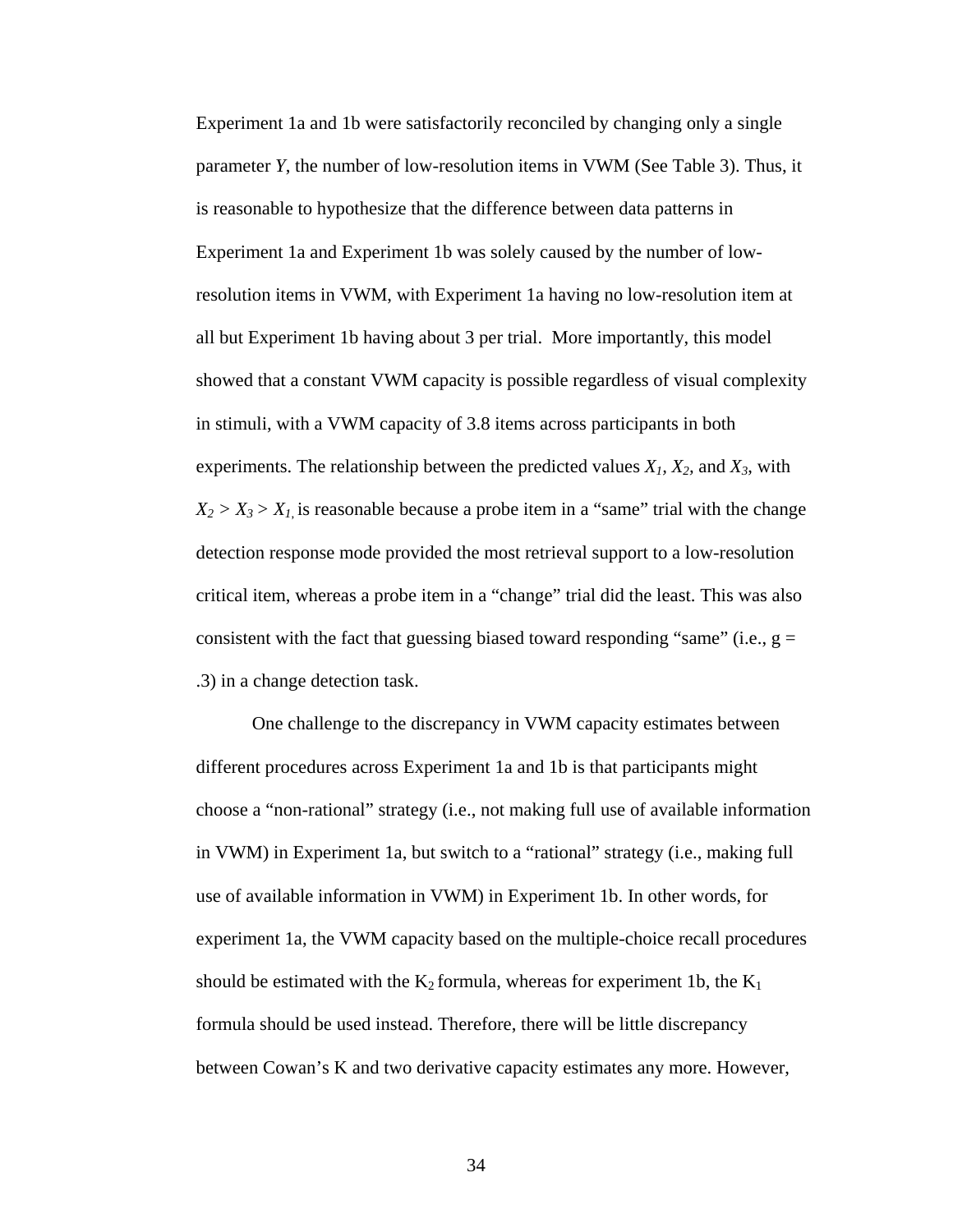this argument is not reasonable and also lacks empirical support. For one thing, it is more demanding to apply the "rational" in Experiment 1b than the "nonrational" strategy in Experiment 1a, as it is obviously harder to hold K Chinese characters than English consonants in mind for a while until they can be eliminated from the option set. For another, this argument lacks support from the response time data. Theoretically, it involved more steps of processing to carry out the "rational" strategy when participants made a guess by first eliminating multiple non-critical items from the option set and then randomly selecting one among the rest of the option set. The response time associating with the "rational" strategy is expected to be longer in Experiment 1b. In other words, the multiple-choice response modes should take longer in Experiment 1b than in Experiment 1a. In fact, the non-significant main effect of experiment and interaction between experiment and response mode indicated that it was unlikely that participants systematically changed their response strategies across Experiment 1a and 1b. If participants in Experiment 1b did rely on the "rational" strategy, a main effect of experiment factor should be observed. Moreover, the significant main effect of response modes confirmed my assumption of the response time analysis that mean response time was sensitive enough to distinguish different response strategies. Therefore, the response time analysis should help to rule out the possibility that switching between "rational" and "nonrational" strategies can account for the discrepancy among VWM capacity estimates across Experiment 1a and Experiment 1b.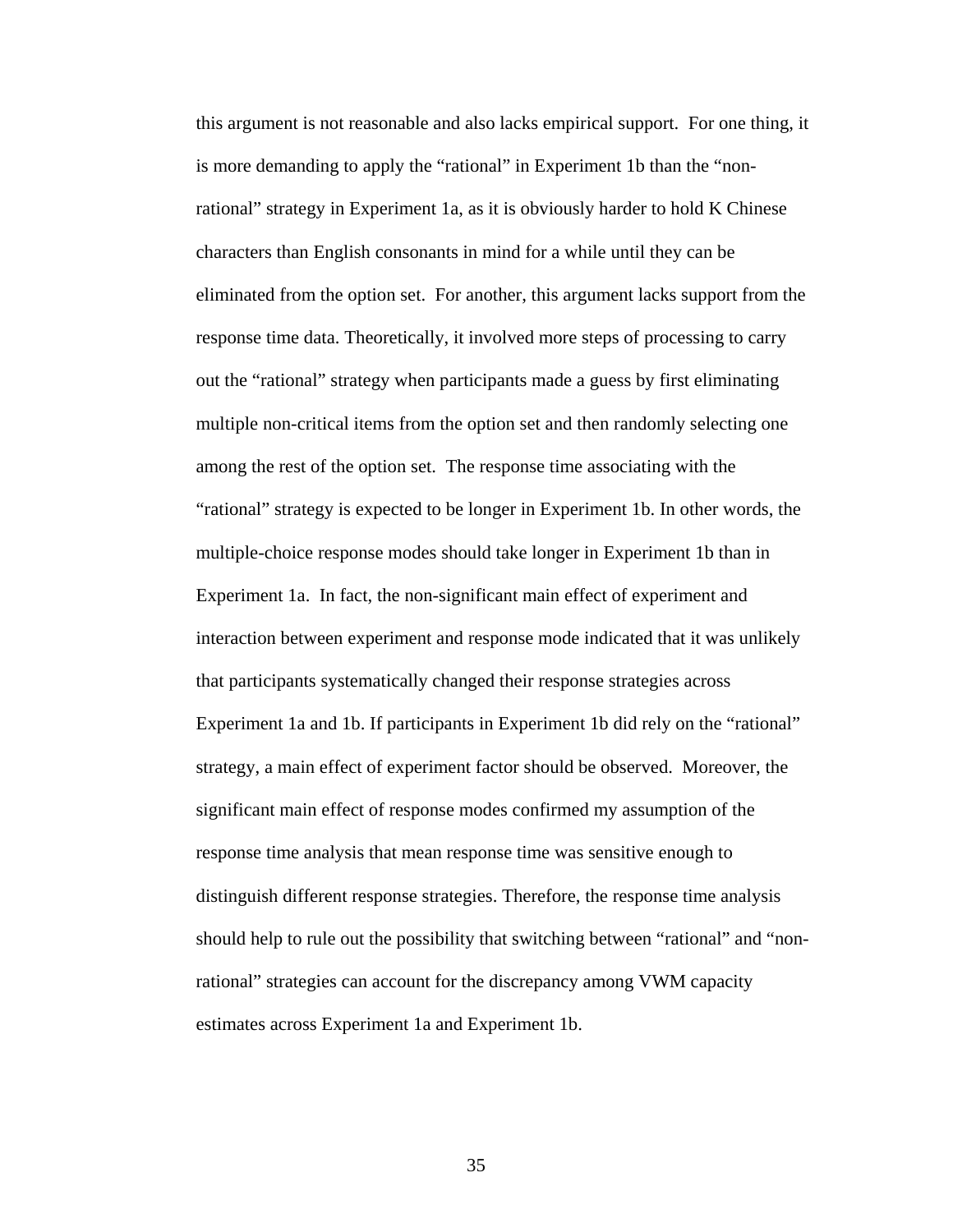In addition, accuracy data from Experiment 1a and 1b suggested that identity and location features were integrated fairly well regardless of complexity of the visual stimuli. In both experiments, participants had comparable accuracy with identity and location recall trials, although they did much better with English consonants than with Chinese characters. This pattern implies that identity and location features can be bound even though each feature dimension might not have been fully encoded and the binding between identity and location supports bidirectional retrieval, that is, the identity feature can be used to cue the retrieval of the location feature and the reverse is equally efficient.

Although our theoretical model provides an account of the data, there are still some important unknowns about the difference between VWM for English consonants versus unfamiliar Chinese characters. The remaining two experiments address two of these unknowns. Experiment 2 explored the extent to which the encoding of English consonants depended on phonological encoding, and Experiment 3 explored the extent to which the poor memory for Chinese characters could be ameliorated using a longer encoding period.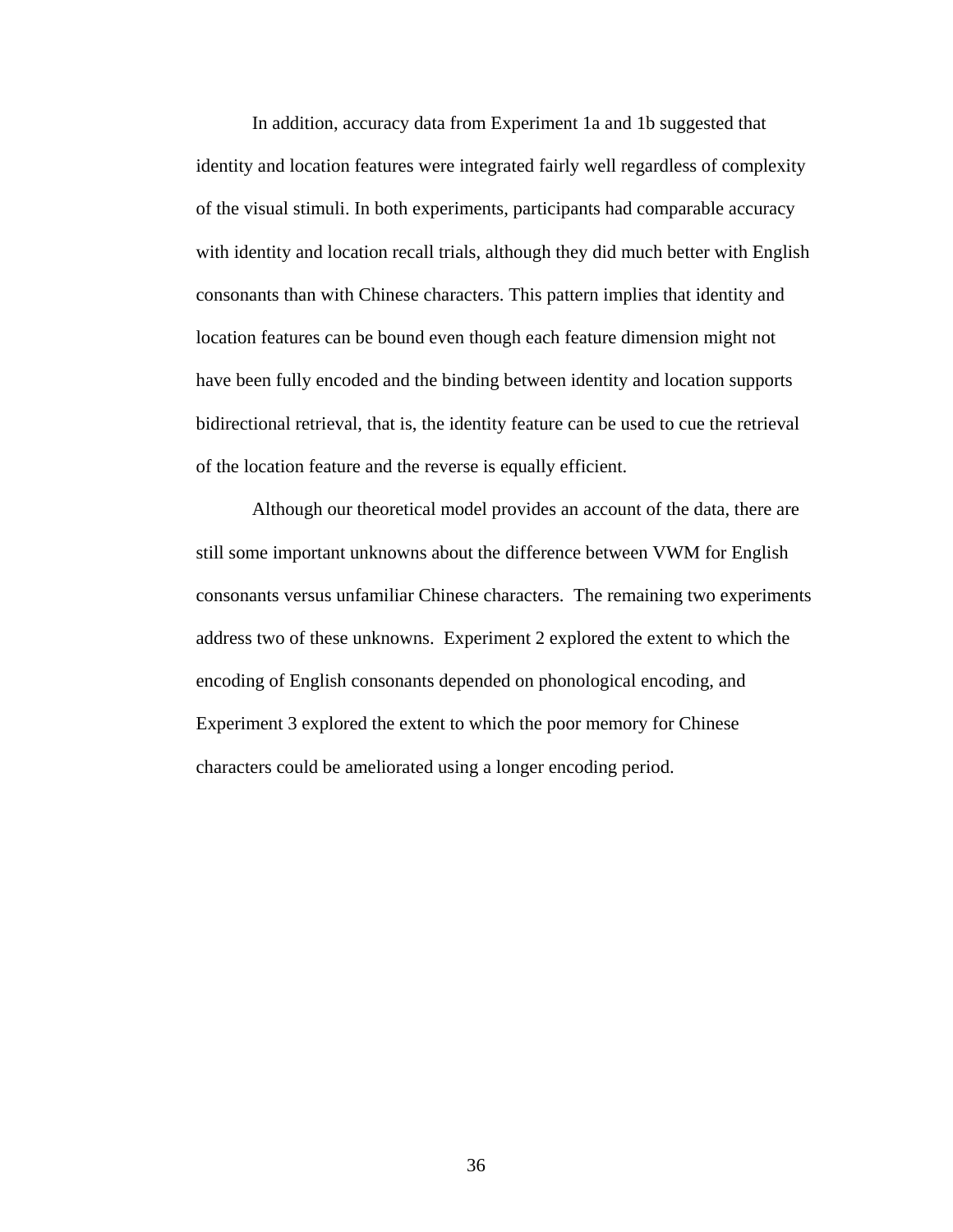# Experiment 2: VWM Tasks with 3 Response Modes and English Consonants as Stimuli, Under Articulatory Suppression

Experiment 1a and 1b showed that the all-or-none assumption yielded consistent VWM capacity estimate for different procedures when English consonants were used as stimuli, but that was no longer the case when the stimuli were Chinese characters. One hypothetical account for this phenomenon is that the English consonants are better known but another, slightly different account is that the ability to use phonological encoding (i.e., to pronounce the letter silently) is important for working memory. In Experiment 2 an articulatory suppression procedure from Chen & Cowan (2009) was adopted as a secondary task concurrent to the entire course of the sample array presentation with English consonants. This articulatory suppression procedure was expected to interfere with the phonological encoding or rehearsal (Baddeley, 1986; Baddeley & Hitch, 1974), so that the familiarity of English consonants could still play a role, but not through phonological means.

### *Method*

 *Participants, Stimuli, Conditions & Procedure.* Experiment 2 had 30 participants (23 females and 7 males). Methods regarding stimuli and conditions were identical to those in Experiment 1a. In brief, it used English consonants as stimuli and had 3 VWM tasks with different response modes.

 The procedure of Experiment 2 was highly similar to that of Experiment 1a. The only difference between the two experiments was Experiment 2's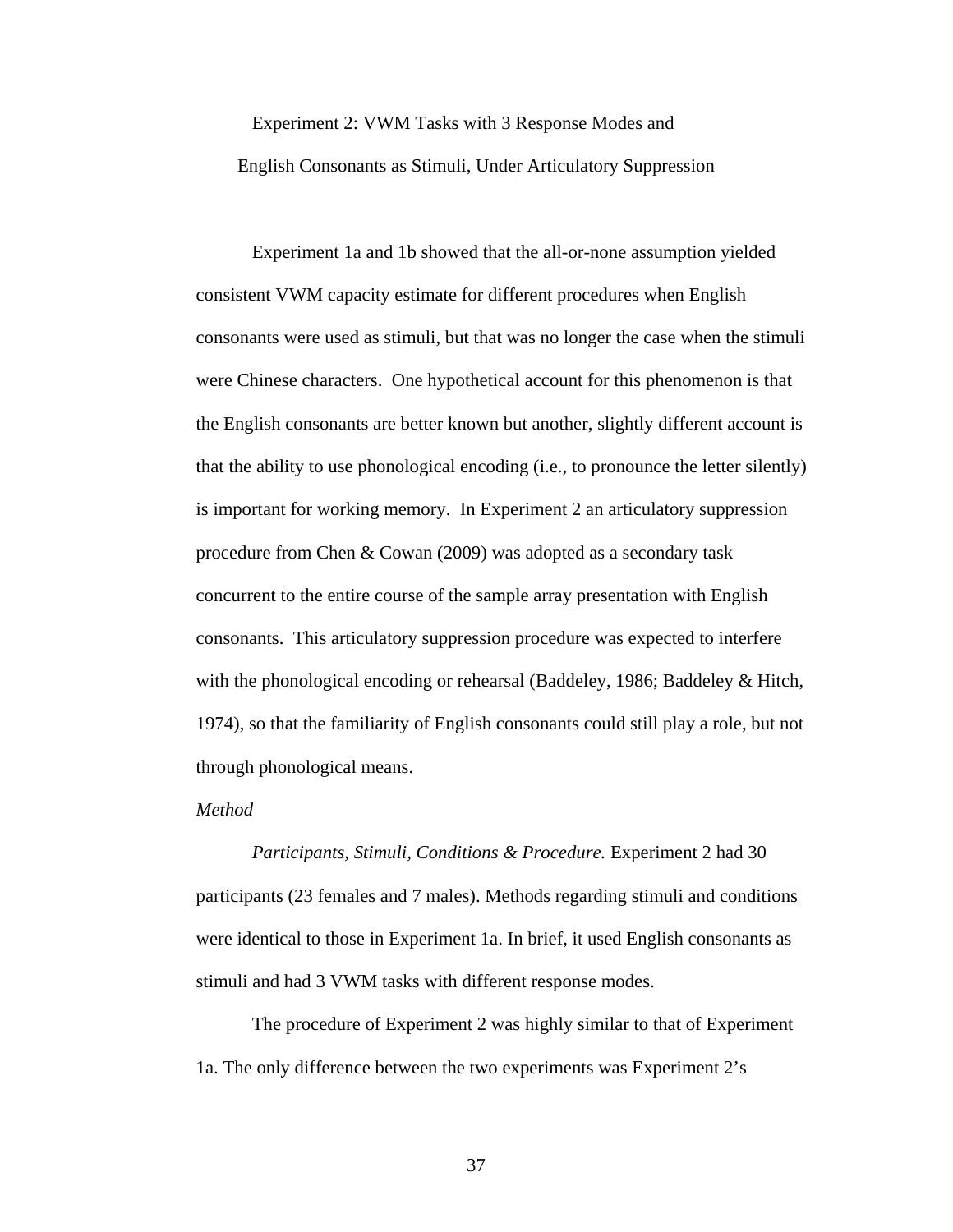inclusion of an articulatory suppression procedure that concurred with the fixation signal display, the sample array display and the clear screen delay (See Figure 10).

Upon receiving the fixation signal display after pressing the SPACE BAR in each trial, participants heard from two loudspeakers flanking the computer screen a voice recording of the word "the" twice per second continuously. Meanwhile they were supposed to say aloud the same speech at about the same pace over a period of about 2000 msec, presumably while encoding the sample array. The voice playback stopped and participants ceased to articulate as soon as the mask display occurred. Participants were allowed to drink water during breaks between trials if they felt thirsty from articulation.

#### *Results*

In Experiment 2, each of 30 participants performed 480 VWM trials under articulatory suppression concurrent with the sample array display and responded in three different modes. Descriptive statistics on VWM capacity estimates and accuracies of various conditions are reported in Table 5. The mean VWM capacity estimates ranged from 2.67 to 3.41 across conditions.

As Figure 11 shows, three VWM capacity estimates, including Cowan's K and the other two derivative  $K_2$ s, started at about 2.7 for an array size of 3 and rose a little with increased array sizes, but generally leveled off after the array size exceeded 4, as there were no significant difference between array sizes 5 and 6. A two-way (3 response modes x 4 array sizes) ANOVA on VWM capacity estimates yielded a significant main effect of response mode (F  $(2, 58) = 5.57$ , p < 01,  $\eta_p^2 =$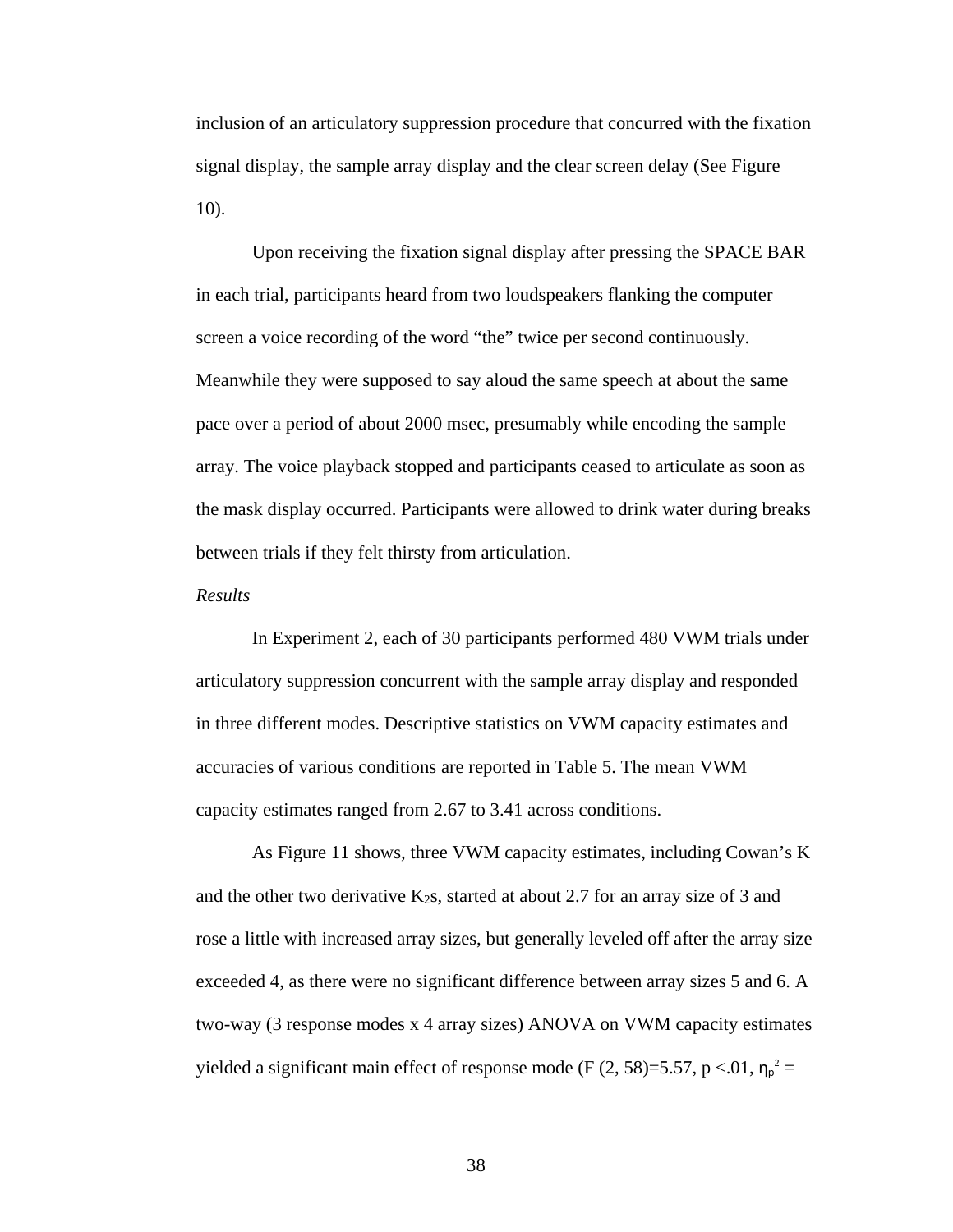.16), a significant main effect of array size ( F(3, 87)=12.65, p <.001,  $\eta_p^2 = .30$ ), but no significant interaction between response mode and array size.

Nevertheless, the capacities observed in Experiment 2 suggest a two-stage relationship among three Ks. Post hoc Newman-Keuls tests showed that when array sizes were not greater than 4, there were no significant differences among the three Ks. When array sizes were greater than 4, there was still no difference between two derivative  $K_2s$ , but Cowan's K (for the change-detection task) dropped below both two derivative  $K_2$ s (for the identity and location tasks), with the difference reaching statistical significance at array size  $5$  ( $p's < .05$ ) though not quite significant at array size 6. The statistical power appears to have been insufficient to observe what appears to be an interaction between response mode and array size.

## *Discussion*

Experiment 2 was intended to test the partial information account that was proposed to reconcile the different data patterns observed from Experiment 1a and 1b. To this end, Experiment 2 utilized an articulatory suppression procedure to degrade the phonological codes of English consonants' identity feature. It was expected that, although with the same stimuli (i.e., English consonants) of Experiment 1a, the data of Experiment 2 should resemble that of Experiment 1b with Chinese characters as stimuli. The result turned out to be an intermediate pattern between Experiment 1a and 1b, only somewhat consistent with the prediction.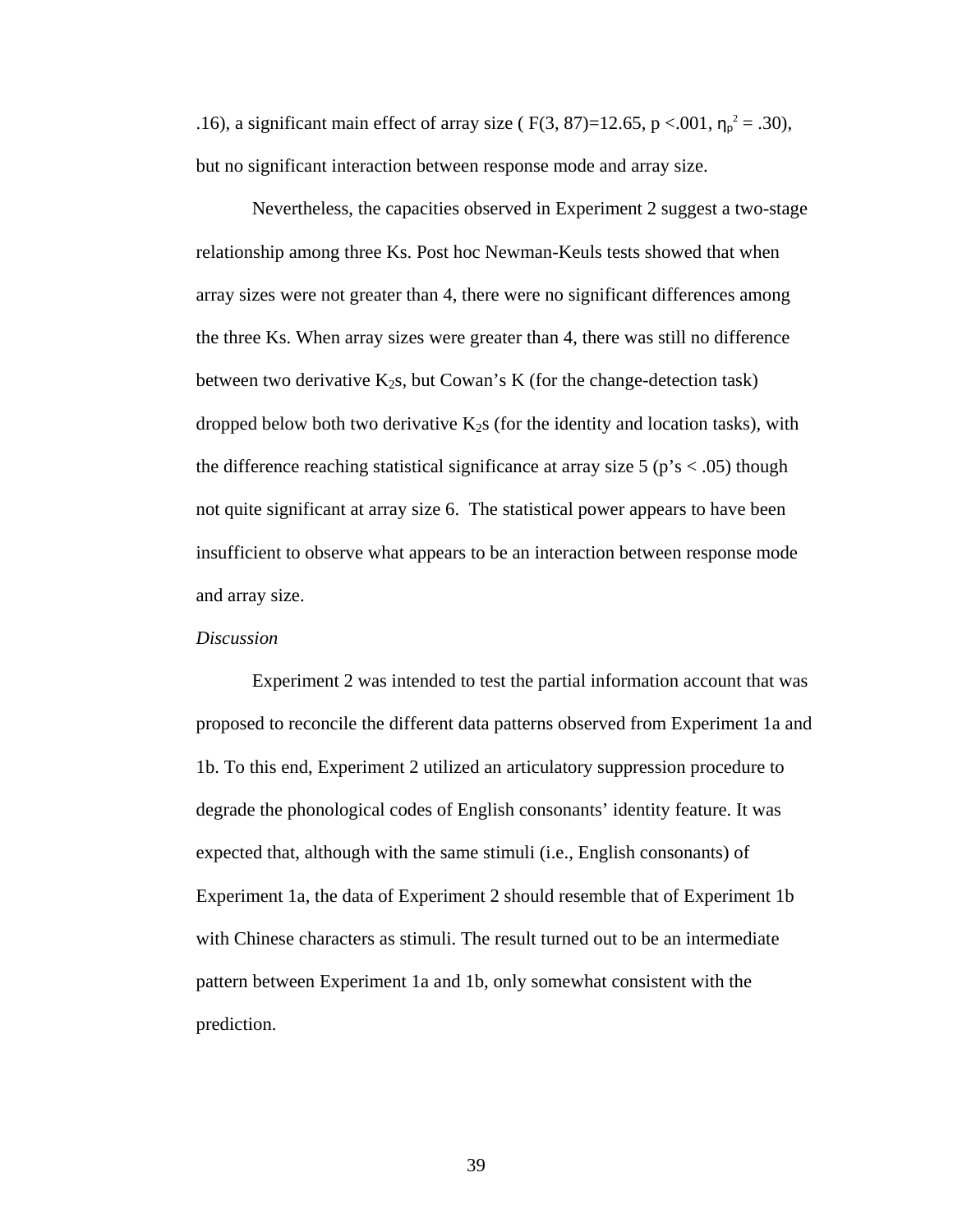Three VWM capacity estimates showed discrepancy after the array size exceeded 4 items. It is possible that the phonological loop was called into service only after the focus of attention had been filled up (Cowan, 2001). Within the capacity of the focus of attention, the identity feature of English consonants could be encoded in conceptual codes, so that articulatory suppression didn't succeed in preventing the all-or-none coding of stimuli. Therefore, the three Ks gave consistent measures of the VWM capacity. Once the array size went beyond about 4 items and phonological codes had to be used to encode the categories of the stimuli, articulatory suppression then started to work against the all-or-none assumption. As a result, the three VWM capacity estimates then led to divergent measures.

Alternatively, articulatory suppression might impose a dual-task effect on visual working memory. Studies on dual task performance have suggested that a secondary task could be detrimental to a primary memory task if the two tasks concur during the encoding phase of memory (e.g., Naveh-Benjamin, Craik, Guez, & Dori, 1998; Naveh-Benjamin, Guez, & Marom, 2003). An attentionbased interference between visual working memory and articulatory suppression might become severe when the array size exceeds 4 items, that is, the capacity of the focus of attention (Cowan, 2001), so that the encoding resolution of English consonants was significantly degraded and resulted in a divergence between different capacity estimates at array size of 5.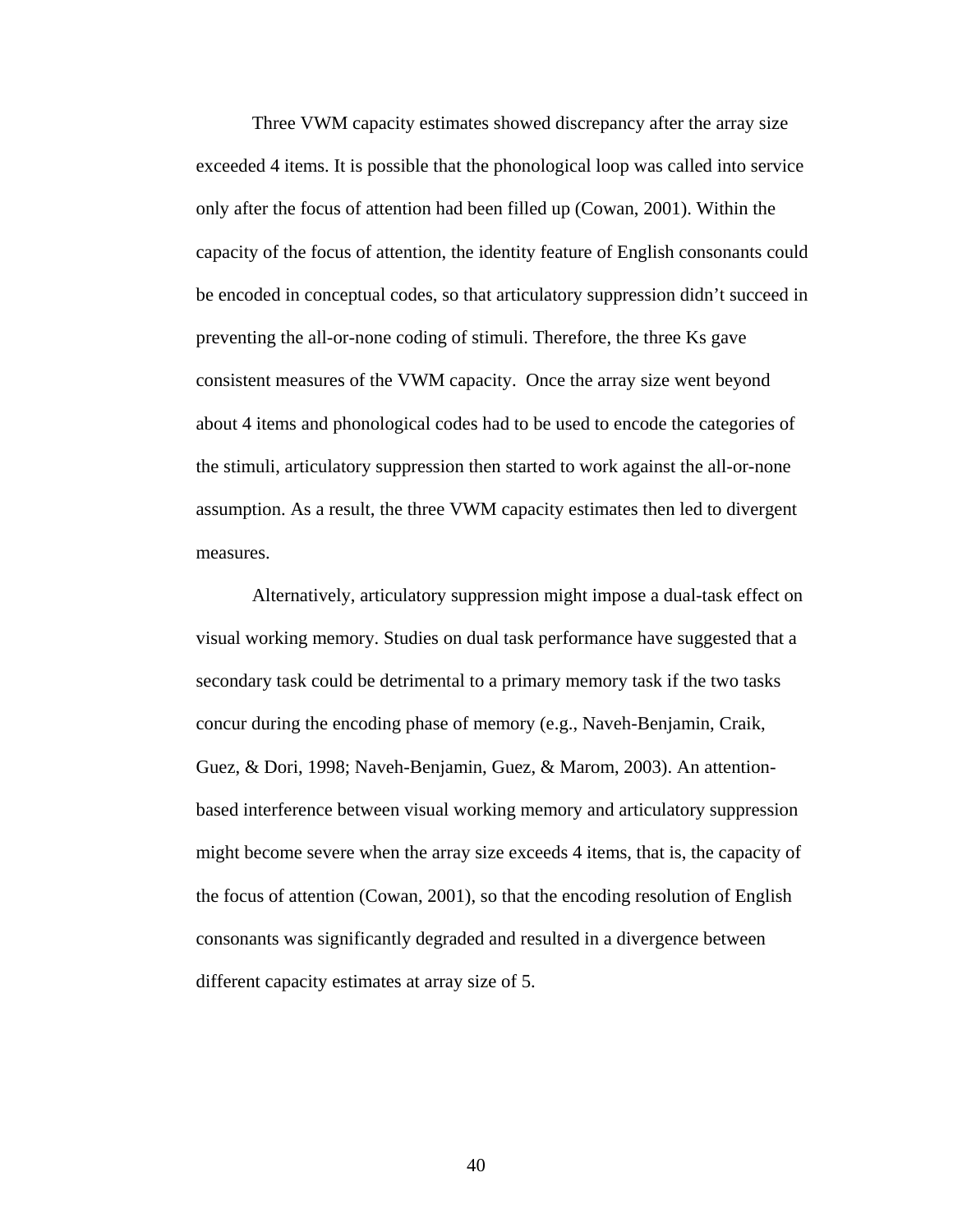Experiment 3: VWM Tasks with 3 Response Modes,

Chinese Characters as Stimuli, and Two Display Durations in the Sample Array

The divergent results on VWM capacity estimates between Experiment 1a and 1b indicate a boundary condition for the all-or-none assumption. One explanatory hypothesis attributes the failure of the all-or-none assumption to partial information that the representation of complex objects such as Chinese characters contains in working memory. Experiment 2 tested this partial information account through making Experiment 1a more like Experiment 1b. Conversely, in Experiment 3, the partial information hypothesis was examined through making Experiment 1b more like Experiment 1a. Experiment 1b was modified to allow more time for encoding the sample array. It was expected that with more information from the sample array encoded into VWM, the validity of the all-or-none assumption could be somewhat restored even with Chinese characters as stimuli.

## *Method*

 *Participants, stimuli, & procedure.* Experiment 3 had 24 participants (13 females and 11 males). The method of Experiment 3 was almost identical to that of Experiment 1b, except that Experiment 3 had one half of the trials with a display duration of 500 msec and the other half with 1000 msec for the sample array regardless of response modes. In brief, Experiment 3 used Chinese characters as stimuli and had 3 VWM tasks with different response modes, and a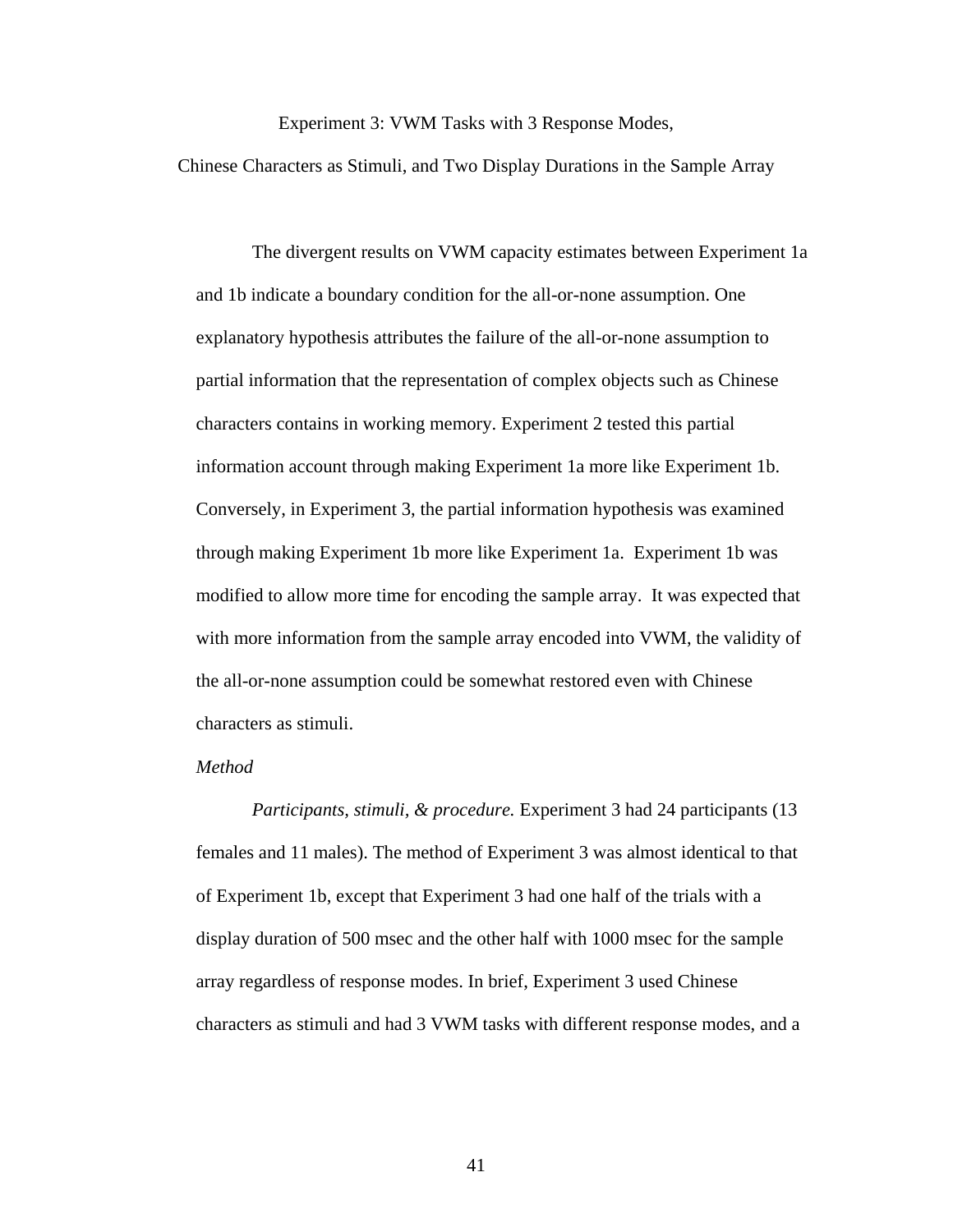total of 480 trials, half of which allowed 500 msec to see the sample array and the other half of which, 1000 msec.

#### *Results*

Descriptive statistics on VWM capacity estimates and accuracies for two display durations in Experiment 3 can be found in Table 6. The mean VWM capacity estimates ranged from 1.35 to 2.34 across all conditions. Because the results were somewhat noisy, I collapsed the data across set sizes in order to get a simpler picture of the effect of display duration on capacity estimates.

The estimates are shown in Figure 12 and were analyzed in a two-way (2 display durations X 3 response modes) ANOVA. There was a significant main effect of display duration ( $F(1, 23)=16.46$ ,  $p < .001$ ,  $\eta_p^2 = .42$ ), and a significant main effect of response mode ( $F(2, 46)=5.40$ ,  $p < 0.01$ ,  $\eta_p^2 = .19$ ) but no significant interaction between response mode and display duration. Nevertheless, the figure suggests that there is a tendency for the capacity estimates to be more similar across different response modes with the longer display duration.

Separate one-way analyses for the two display durations confirmed this suggestion. For the 500-msec display duration there was an effect of the response mode, F(2, 46)=4.97, p<.05,  $\eta_p^2 = 0.18$ ; post-hoc Newman-Keuls tests indicated that Cowan's K in the change detection mode was significantly lower than both derivative  $K_2$ s in the multiple-choice recall mode, p's<.05. In contrast, for trials with a 1000-msec display duration, there was no significant difference among three VWM capacity estimates,  $F(2,46) = 1.32$ ,  $p = 0.28$ ,  $n_p^2 = .05$ .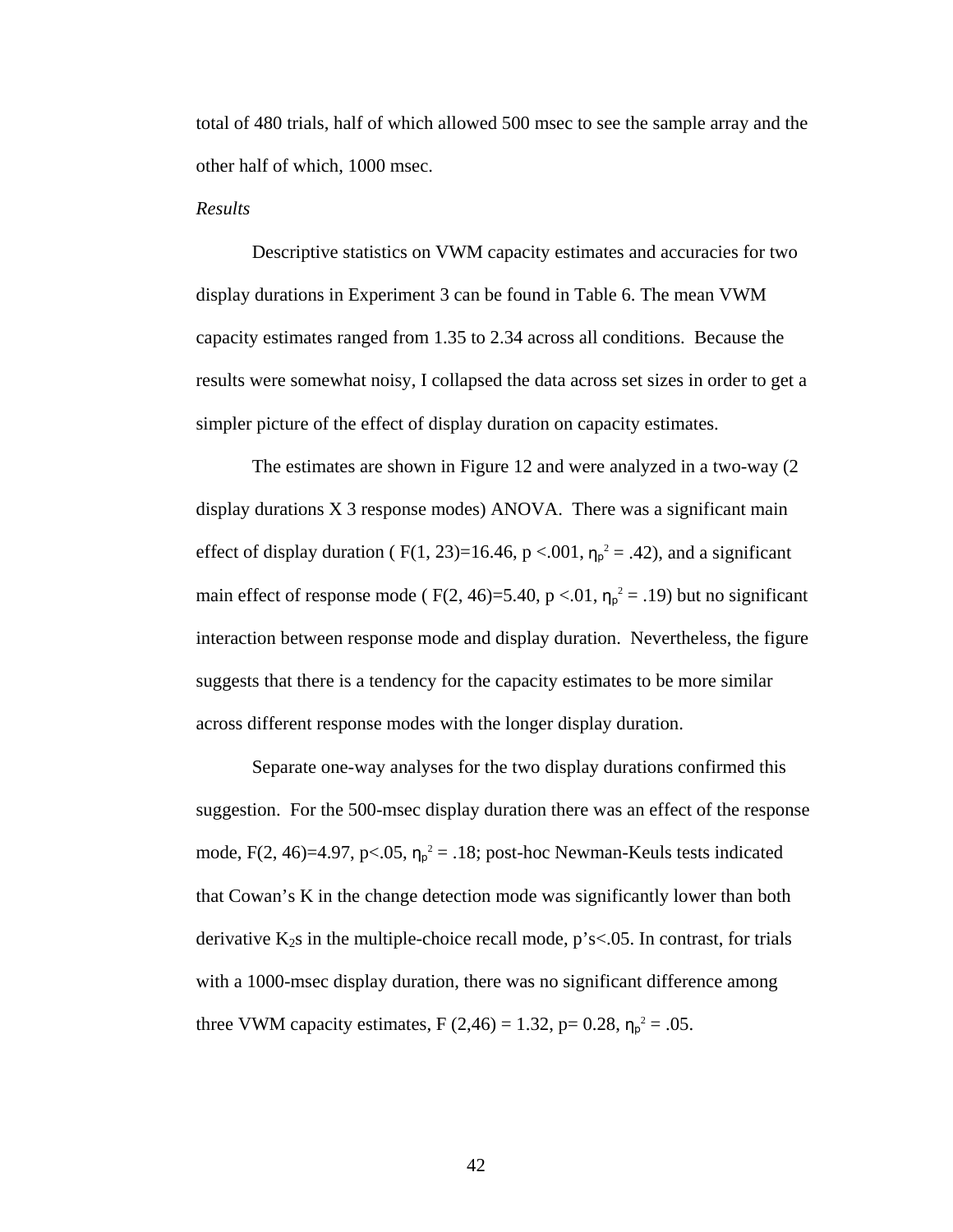## *Discussion*

In order to examine the partial information account, the purpose of Experiment 3 was to facilitate the encoding process of Chinese characters by giving an extra 500 msec when they were presented on the sample array and investigate if this manipulation helped to restore the validity of the all-or-none assumption. It was expected that, even though Chinese characters were used as stimuli, the quantitative relationship among different VWM capacity estimates should resemble that in Experiment 1a, in which English consonants were used as stimuli. Although the pattern of results was noisy, there was a trend in the appropriate direction. Specifically, a significant difference between the mean capacity estimates for different response modes existed with a 500-msec display duration, but not with a 1000-msec display duration. In summary, the validity of the all-or-none assumption for unfamiliar Chinese characters appears to have been improved, though not fully restored, with a longer display duration in this experiment.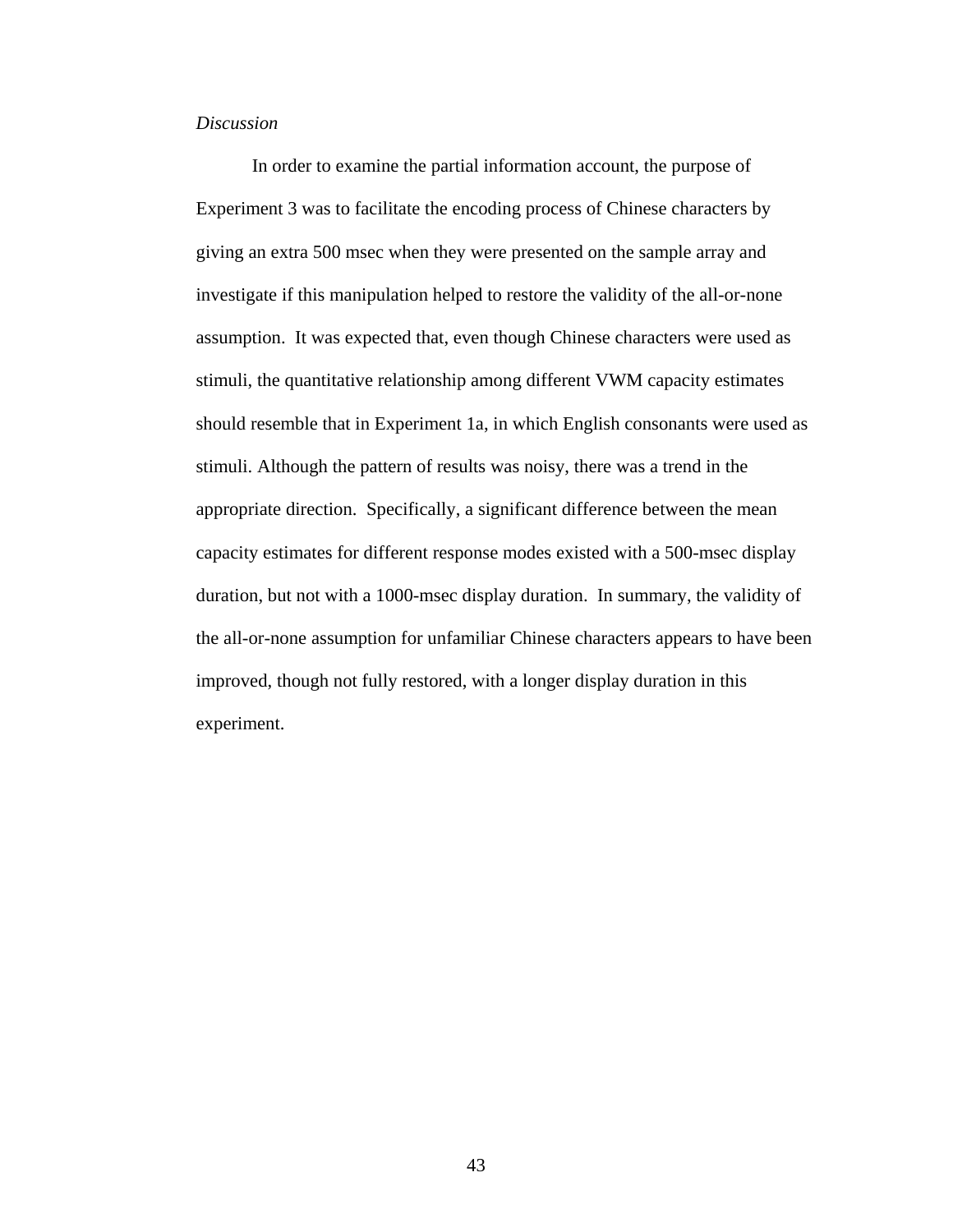## General Discussion

#### *Summary*

The present project started by exploring the boundary conditions for the all-or-none assumption that underlies a popular VWM capacity estimate, Cowan's K. Such exploration was carried out along two directions. Experiment 1a addressed whether the all-or-none assumption can be extended beyond the conventional change detection paradigm, and Experiment 1b examined whether the all-or-none assumption can be extended to procedures with complex visual objects.

The findings from Experiment 1a and 1b suggested that 1) the all-or-none assumption enjoyed converging and supportive evidence from different VWM test procedures, as long as the visual stimuli were simple and familiar, but 2) when complex and novel stimuli were used, the all-or-none assumption led to significant discrepancies across different test procedures.

Mathematical modeling led to two additional, important conclusions. First, the all-or-none model only converged across response modes when a nonrational model was used. In a rational model, a participant in the identity or location recall task who does not remember the probed item still can make use of memory of other items to narrow the choices. Instead, the results suggested that a non-rational method was used in which the participant either knew the probed item or guessed randomly, not using knowledge of other items to narrow the choices. Perhaps this occurs because the use of information from multiple items at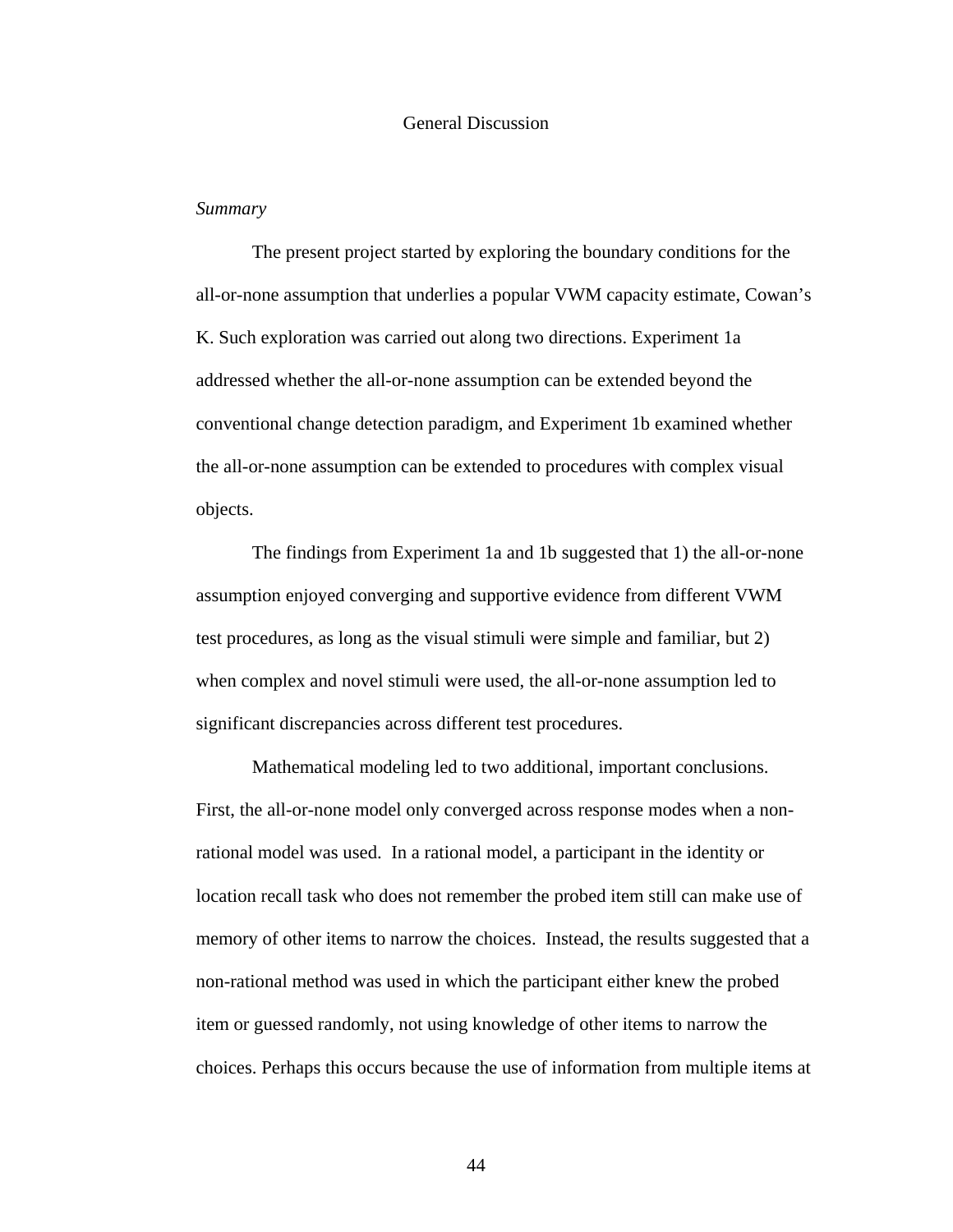once requires switching attention from one item to another (Oberauer, 2002), which can cause interference. The use of a non-rational strategy is a well-known phenomenon, e.g., in the situation in which participants match the probabilities of making different responses to the probability that each of these responses is rewarded, rather than using the optimal strategy of always making the response choice with the highest probability of reward (Estes, 1962).

Second, as shown in Figure 8, it was possible to account for performance on Chinese characters using the non-rational model with the same parameter values as English consonants, except that there was the need for an extra parameter expressing the number of characters for which only partial information was available (set to zero for English consonants, but not for Chinese characters). The success of this modeling endeavor suggests that the proper extension of the model is one in which there is a fixed capacity, but in which the resolution of items filling that capacity can vary. If the resolution is too little for the task then the information cannot be used reliably. This conception is highly consistent with other recent work (Awh et al., 2007).

 The project further investigated the failure of all-or-none assumption caused by complex visual objects and a partial-information account for the assumption's breakdown was proposed and tested in Experiments 2 and 3. These studies showed that preventing articulation weakens the fit of the all-or-none assumption for English consonants (Experiment 2), and that allowing a longer display duration for extended encoding somewhat strengthens the fit to the all-ornone assumption for Chinese characters (Experiment 3).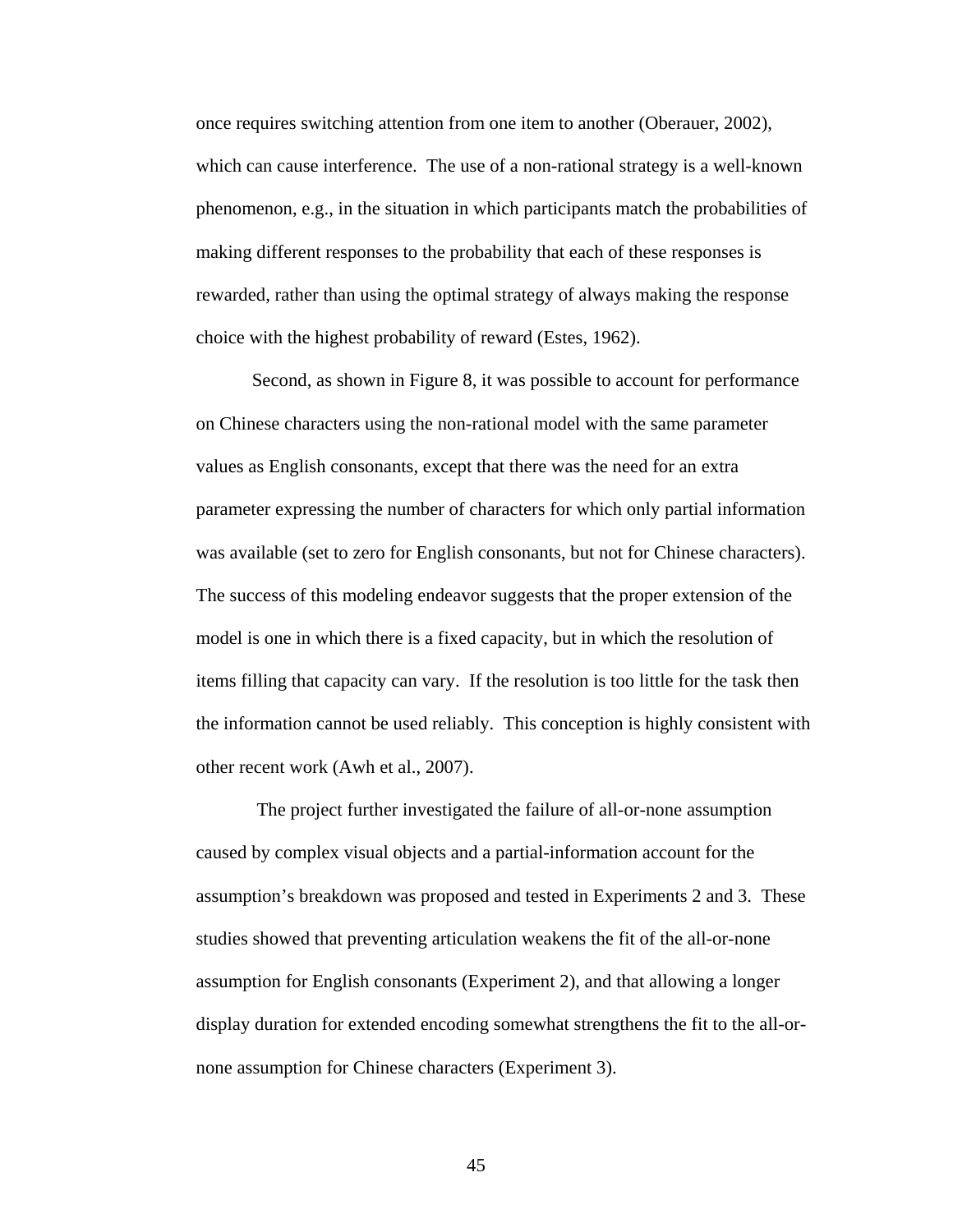#### *When Does the All-or-none Assumption Work?*

The most remarkable finding from the present project was that the all-ornone assumption can be extended to other VWM test procedures than the conventional change detection paradigm and Cowan's K successfully converged with derivative VWM capacity estimates from other procedures, when simple and familiar objects were used as stimuli.

The issue about how VWM capacity is limited has been intensively debated in recent years. VWM capacity could be limited in terms of a number of discrete slots (Cowan, 2001; Cowan & Rouder, 2009; Luck & Vogel, 1997; Zhang & Luck, 2008) or alternatively, in terms of a pool of dynamic cognitive resources (Bays & Husain, 2008; Davis & Holmes, 2005; Wilken & Ma, 2004). Findings from the present project appeared more in line with the "slots" theory of VWM capacity, as it showed that the all-or-none assumption for working memory representations is practically legitimate under some circumstances.

The successful extension of the all-or-none assumption across different VWM test procedures also carried significant implication for methodology development in cognitive psychology. The present project tested a target hypothesis (i.e., VWM representations is all-or-none) that is almost impossible to be ascertained directly. An indirect approach was adopted by examining the testable inferences (i.e. the convergency of VWM capacity estimates with different response modes) of the intangible target hypothesis. An intuitive analogy of this idea is like the following. You want to test the hypothesis that a farmer uses buckets of the same exact size to carry grapes sometimes and plums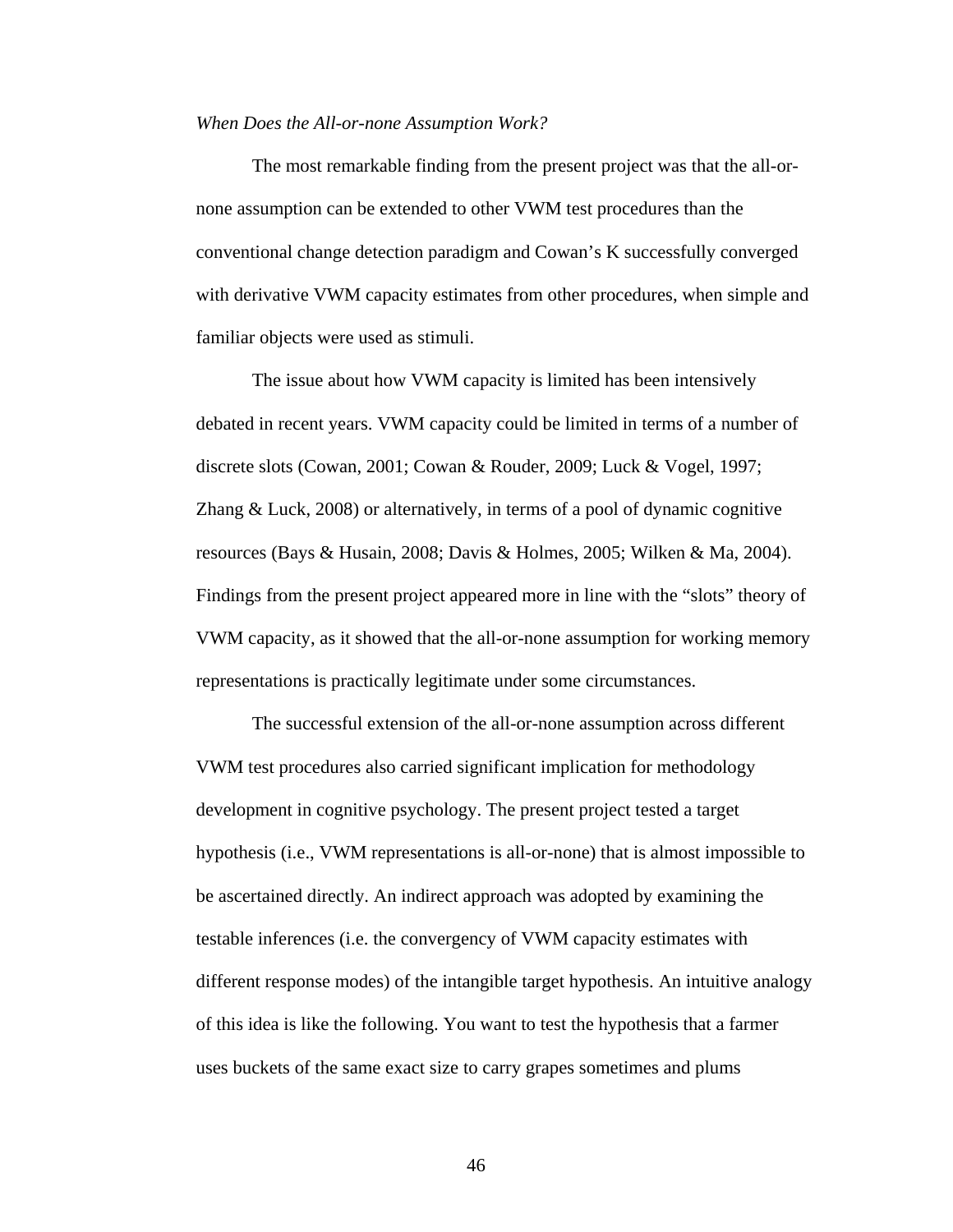sometimes to process dried fruits. You do not see the bucket but you find little piles of dried grapes (raisins) and dried plums (prunes) on the sunning ground. They are in different sizes but you calculate that when the dried fruit was not yet dried, the piles of grapes and piles of plums fit into exactly the same volume. Suppose you also know that equal numbers of buckets were used to transport both grapes and plums. This way, you should have strengthened your constant-bucketsize theory without having observed the buckets. Similarly, if a chemist has to prove both diamond and graphite are solely made up of carbon, probably there is no direct way to see carbon atoms in both materials. However, an indirect and easy way to prove the hypothesis is to simply burn each material in pure oxygen and show the only product from both reactions is carbon dioxide, with identical characteristics regardless of which source.

#### *When Does the All-or-none Assumption Not Work?*

With the same inference method, the present project also identified situations in which the all-or-none assumption does not work very well. As Experiment 1b showed, complex visual objects such as Chinese characters led to divergent VWM capacity estimates across different response modes, suggesting that working memory representation of the stimuli might not be all-or-none. The rationale is like this. The multiple-choice recall mode provided retrieval support for every trial by showing all intact stimuli as options in the test array display, whereas the change detection mode gave similar support only for the "same" trials. Such support should not be helpful unless the representation of a critical item was partially available in working memory. In other words, if this support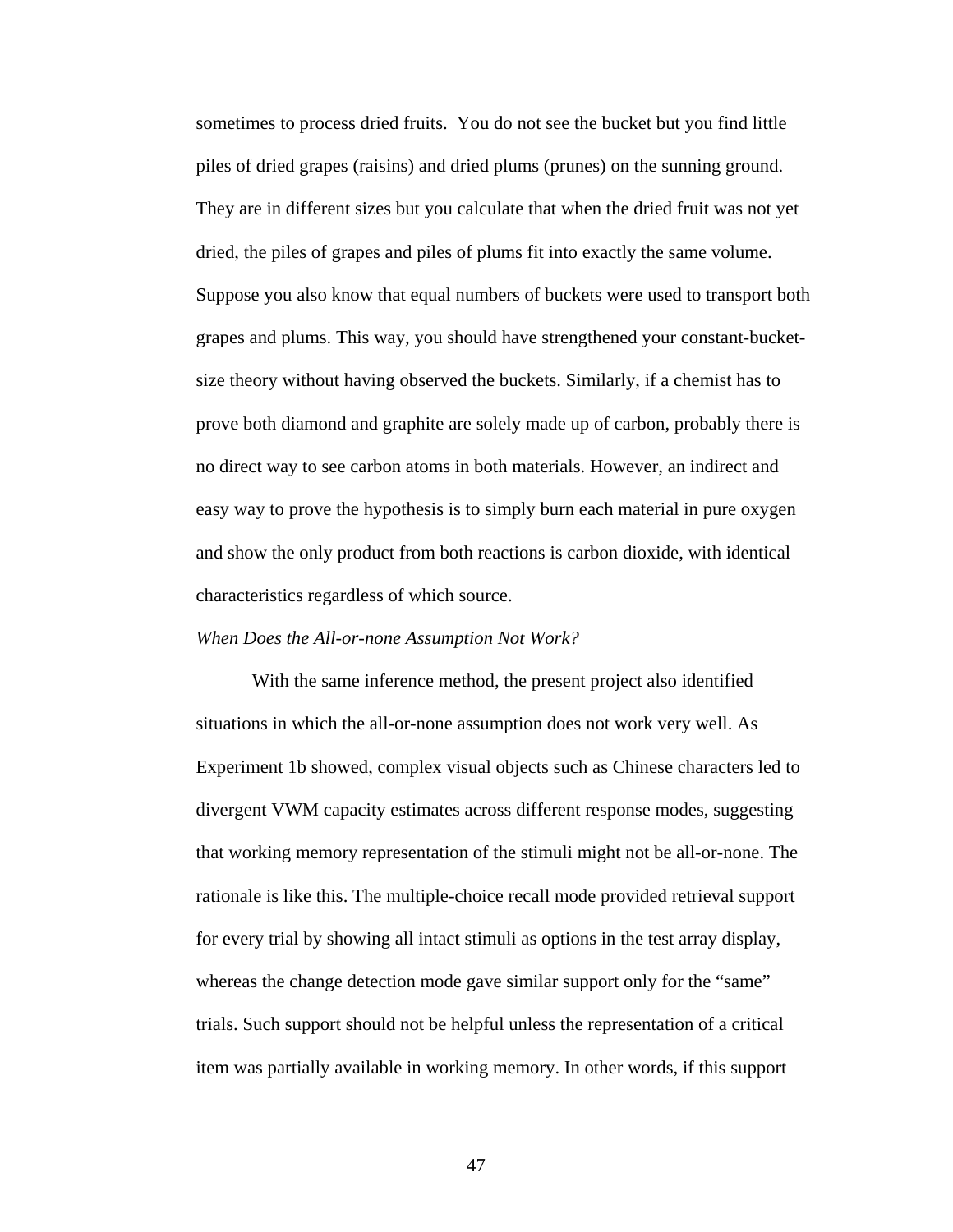helps, the working memory representation of a critical item should not be all-ornone. In Experiment 1b, the observed divergence among different VWM estimates indicated that the multiple-choice recall modes indeed benefited more from the support than the change detection mode. Therefore, this finding reflected the existence of partial information in working memory representations, suggesting that the all-or-none assumption fell apart with Chinese characters. In addition, the divergence among different VWM capacity estimates was not the only evidence against the all-or-none assumption in Experiment 1b. The declining trend of those VWM capacity estimates with increasing array sizes was not right either, as the trend of VWM estimates in Experiment 1a was ascending toward an asymptote. One plausible explanation for that could be that the VWM capacity was even smaller than the smallest array size (i.e., 3 Chinese characters) in Experiment 1b, so that there was no room for the VWM capacity estimate to ascend with increasing array sizes. However, it is still hard to explain why the VWM capacity estimate was not simply leveling off rather than declining if the all-or-none assumption is really true.

Experiment 2 showed another situation in which the validity of the all-ornone assumption may be at risk. When English consonants were presented concurrent with an articulatory suppression task, different VWM test procedures failed to yield converging estimates at a larger array size, suggesting a possible breakdown of the previously well-integrated representation of the English consonants in visual working memory. This finding indicated that whether a visual stimulus can be encoded in an all-or-none manner is not only depending on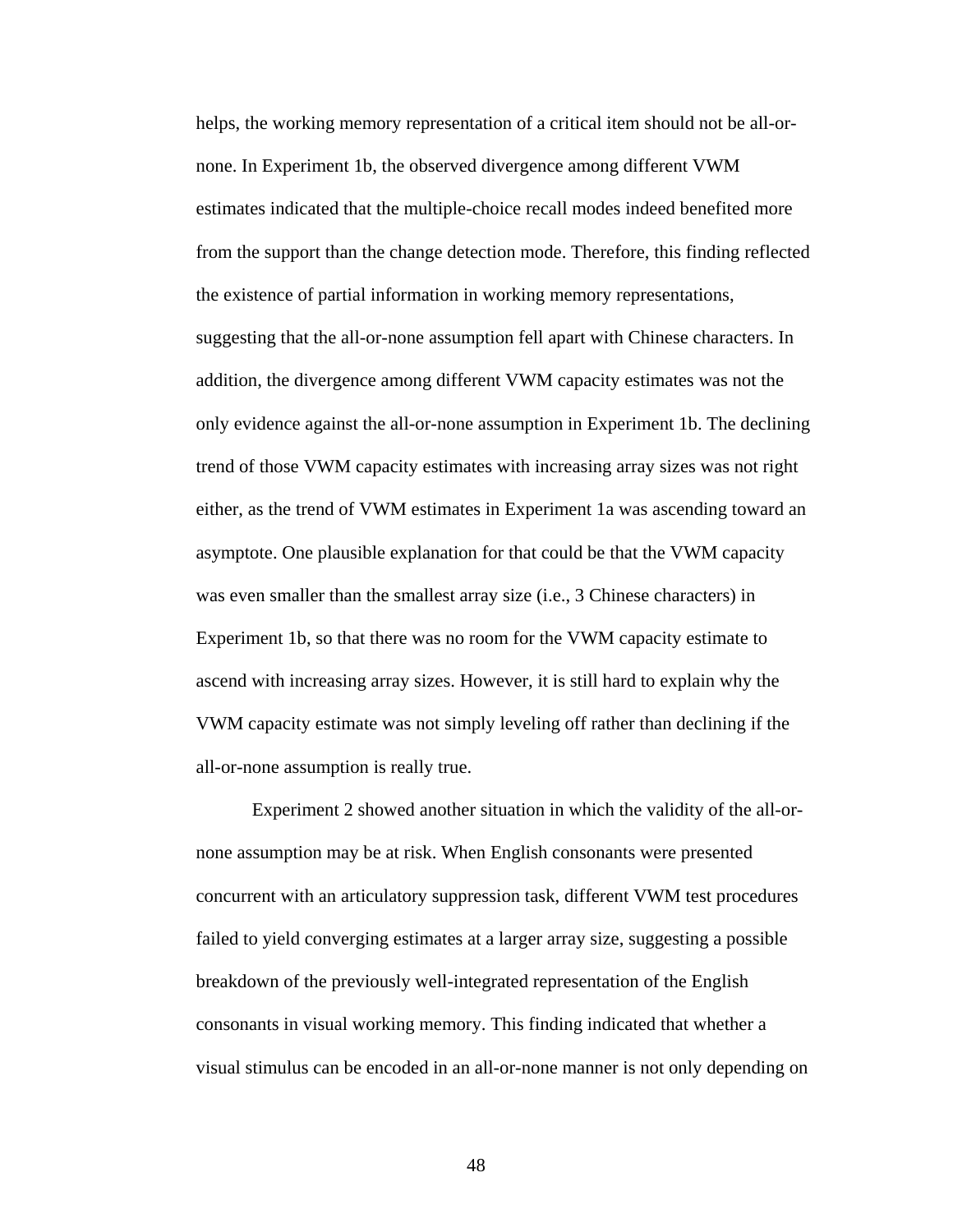its visual complexity, but also on the process of encoding, which to some extent seems consistent with a proposal by Wheeler and Treisman (2002) that features of a visual object requires focused attention to create and maintain the binding over time, as it is vulnerable to interference.

#### *Why Does the All-or-none Assumption Break Down?*

A partial information account was proposed to address the reason why the all-or-none assumption fails under some circumstances. This hypothetical account was able to explain different data patterns in Experiment 1a and 1b in a satisfactory manner, because the only factor that changed systematically across Experiment 1a and 1b was the visual complexity of stimuli.

The partial information account was further tested in Experiment 2 and 3 through manipulating factors that affected the encoding processes. When encoding of English consonants in the sample array was interfered by articulatory suppression, the VWM capacity estimate data pattern deviated from one consistent with the all-or-none assumption. In contrast, when encoding of Chinese characters was facilitated with a longer sample array display, the VWM capacity estimate data pattern regressed to one more consistent with the all-ornone assumption.

There could be at least three reasons why complex and novel stimuli such as Chinese characters for speaking-no-Chinese observers failed to form an all-ornone working memory representation. First, it takes more attention resources to fully perceive a complex object as it usually had more features. Second, if a stimulus is novel, its exact representation is not available in long-term memory.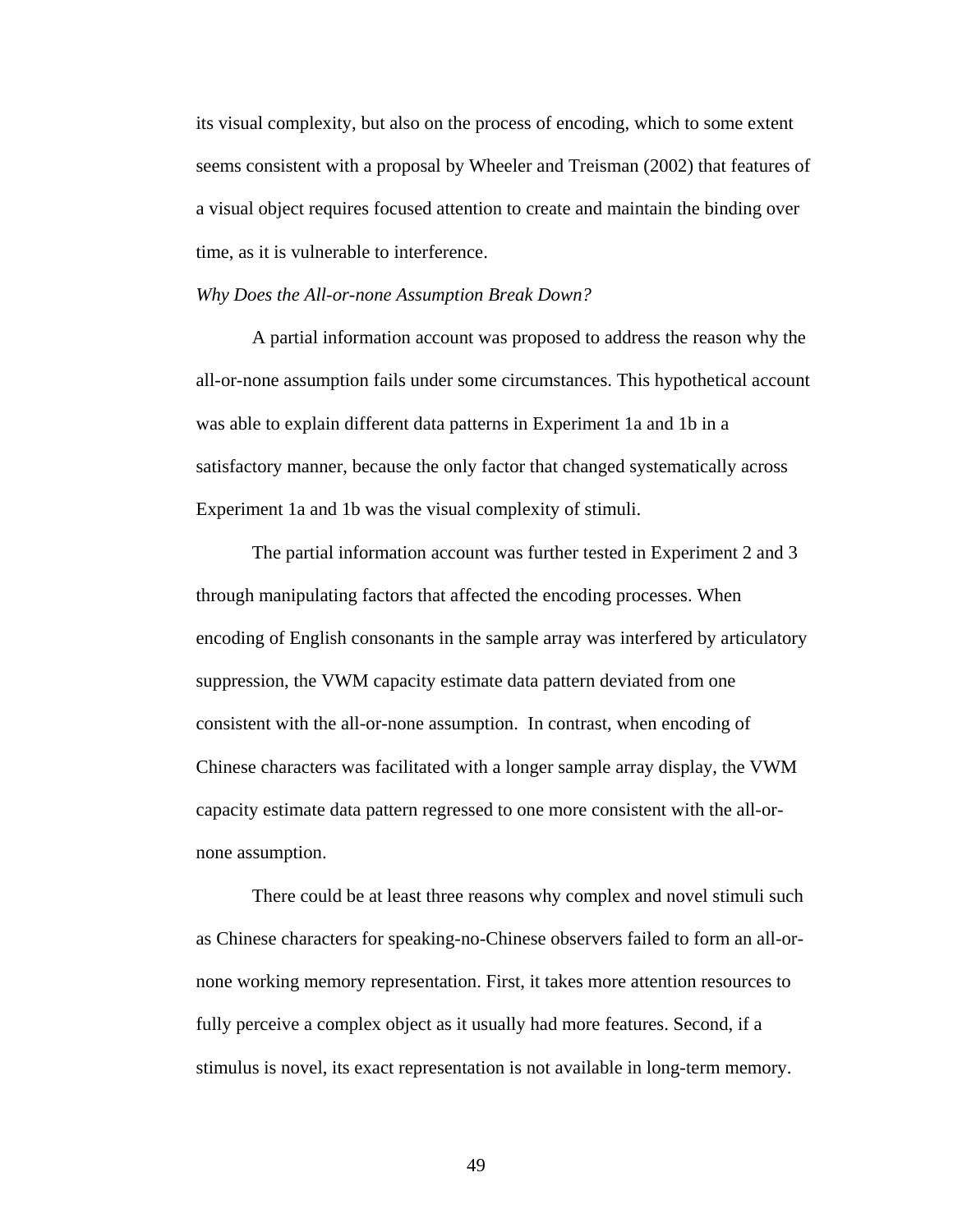So, a temporary substitute has to be used as its representation in working memory, which could cause considerable confusion down the road of further processing. In particular, it might be necessary to hold in mind several features separately rather than retaining them as a fused whole as in the case of familiar characters or consonants. Third, when a character is unfamiliar it does not lend itself to covert verbal articulation the way that a known consonant does, which eliminates one powerful mode of retaining the information.

#### *Theoretical Implications of the Present Project*

The present project draws attention to the importance of examining assumptions in cognitive psychology. Almost all laws of the physical world have their applicable domains or boundary conditions. Once a law goes beyond its domain it will lose its validity, just as laws of classical mechanics fail when they are applied to the movement of atomic particles. In contrast, in the field of psychology, boundary conditions of psychological theories or models are often left unexplored, probably due to either technical difficulties or negligence. Psychological research sees many prolonged but hardly settled debates, such as nature-based versus nurture-based cognitive development, decay-based versus interference-based forgetting, discrete-slots-based versus dynamic-resourcesbased VWM capacity and so on. Psychologists tend to fight against one theory in favor of the other. However, the truth might well be that conflicting theories could be, at least pragmatically, reconciled by taking the boundary conditions of their assumptions into consideration. With more attention and resources allocated to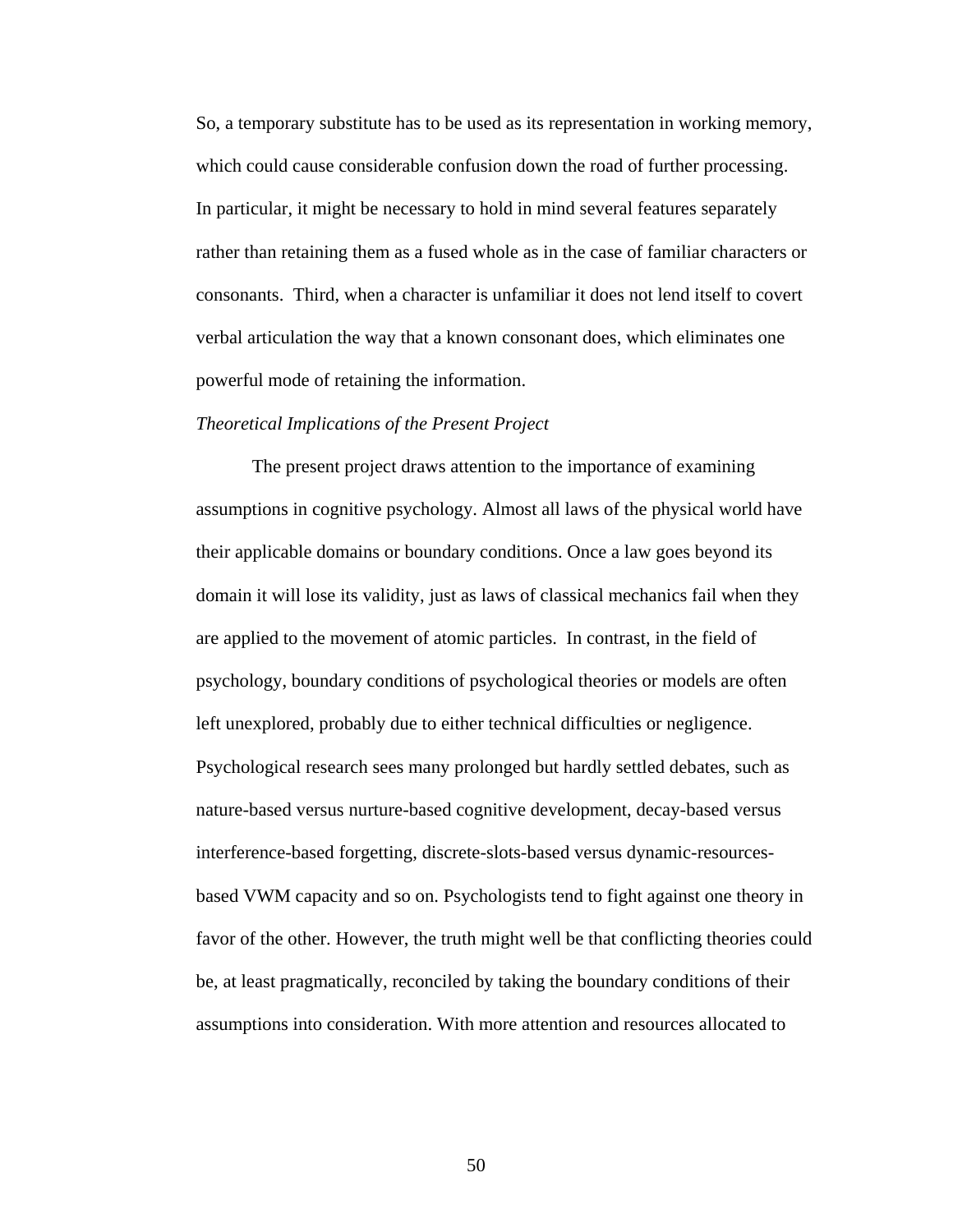exploring the boundary conditions of theories, modern psychology as an emerging scientific discipline might be able to make more substantial progress in the future.

This paper reports an interesting finding of human strategy use. Research in cognitive psychology tends to assume that human participants rationally process mental information in an experimental setting. In other words, it is widely believed that cooperative experimental participants would maximize their mental resources and available information to achieve best performance in a cognitive task. However, the present project showed that this might not be the case. In Experiment 1a, participants seemed to utilize a "non-rational" strategy, with which they did not make full use of information held in VWM to achieve better performance. As for its reasons, it might be the mental difficulty in carrying out the "rational" strategy that prevented them from doing so. Alternatively, although the "rational" strategy was achievable, participants might prefer a strategy of less effort so that they could complete the experiment sooner or in a more comfortable manner.

More importantly, this paper proposes the partial information account and supports it with a viable multinomial model. It has been controversial how visual complexity affects VWM performance. A number of hypotheses have been proposed, including 1) the capacity-reduced view by Alvarez & Cavangh (2004), suggesting that the number of objects held in visual working memory is an inverse function of the information load per object but ranges from 0 to 4 or 5 in discrete units; 2) the encoding-bottleneck view by Eng et al.(2005), propounding that object complexity may impose an encoding bottleneck, with which fewer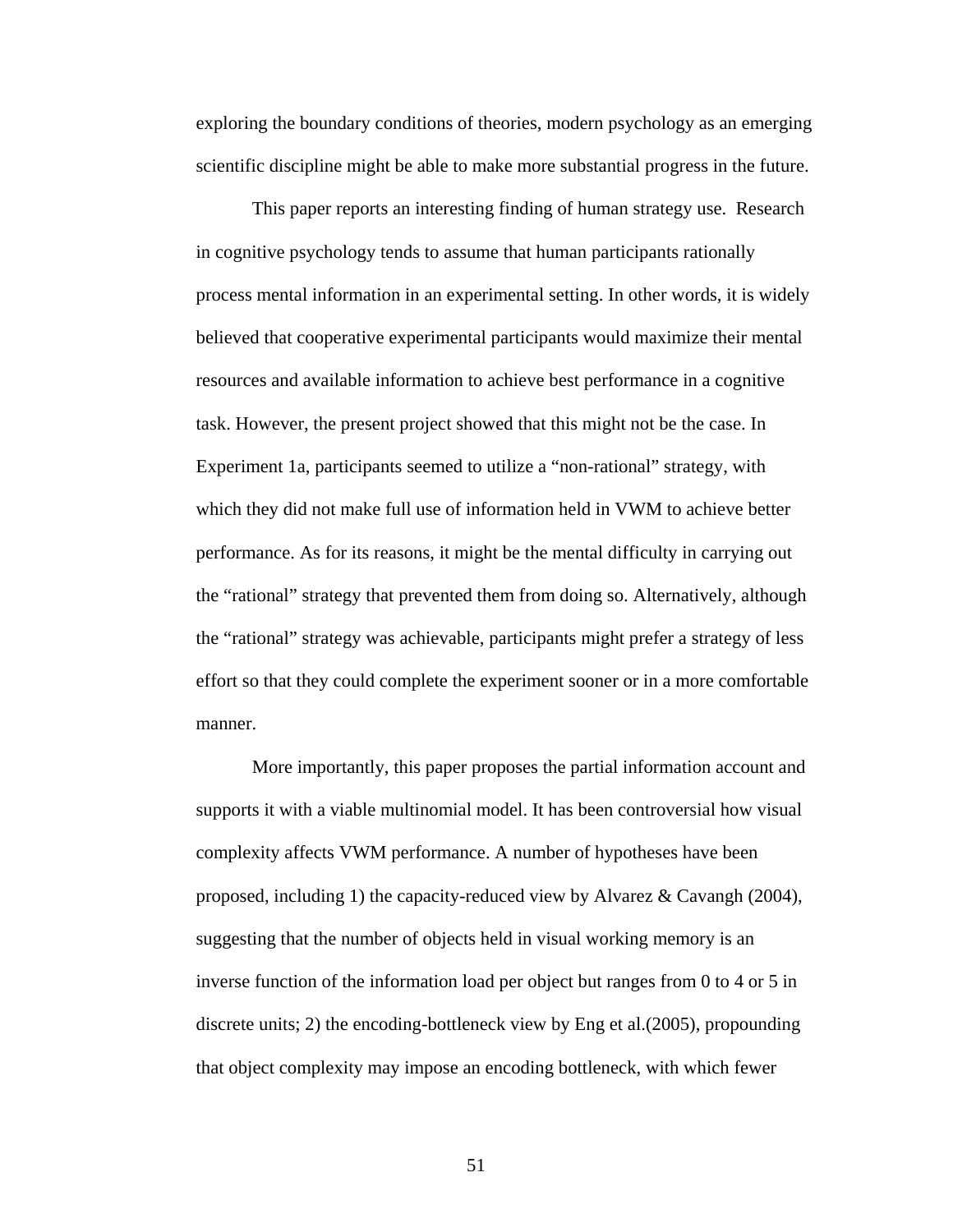complex objects can be encoded into visual working memory; and 3) the resolution-reduced view by Awh et al (2007), arguing that the reduced visual change detection performance with complex objects is caused by the reduced resolution rather than the reduced capacity in visual working memory. Meanwhile, the popular VWM capacity index, Cowan's K(Cowan, 2001), has yet to provide a solution to the issue. To address that, the present project first identified a common limitation in these studies that all of them relied on the change detection paradigm to estimate VWM capacity. This procedure per se does not reveal the failure of the all-or-none assumption and the partial representation of complex objects in VWM. Based on that finding, this paper proposes a set of equations  $(12)$   $\sim$   $(16)$  to supplement the Cowan's K formulation (equations  $(1)$   $\sim$  (4)). Such revision not only extends the validity of Cowan's K to complex stimuli, but also redefines the notion of visual resolution, which is based on number of features in VWM rather than in terms of perceptual similarity (Awh et al., 2007) or preciseness (Zhang & Luck, 2008). In addition, the multinomial model successfully depicts a quantitatively specific mechanism of how visual complexity influences VWM performance, provided a constant and discrete VWM capacity.

Nevertheless, there are still issues that the present project did not fully address. For example, when the all-or-none assumption cannot be met and Cowan's K diverges from other derivative VWM capacity estimates, which VWM capacity estimate,  $K_2$  based on the multiple-choice recall procedure or Cowan's K based on the change detection procedure, would be a better index of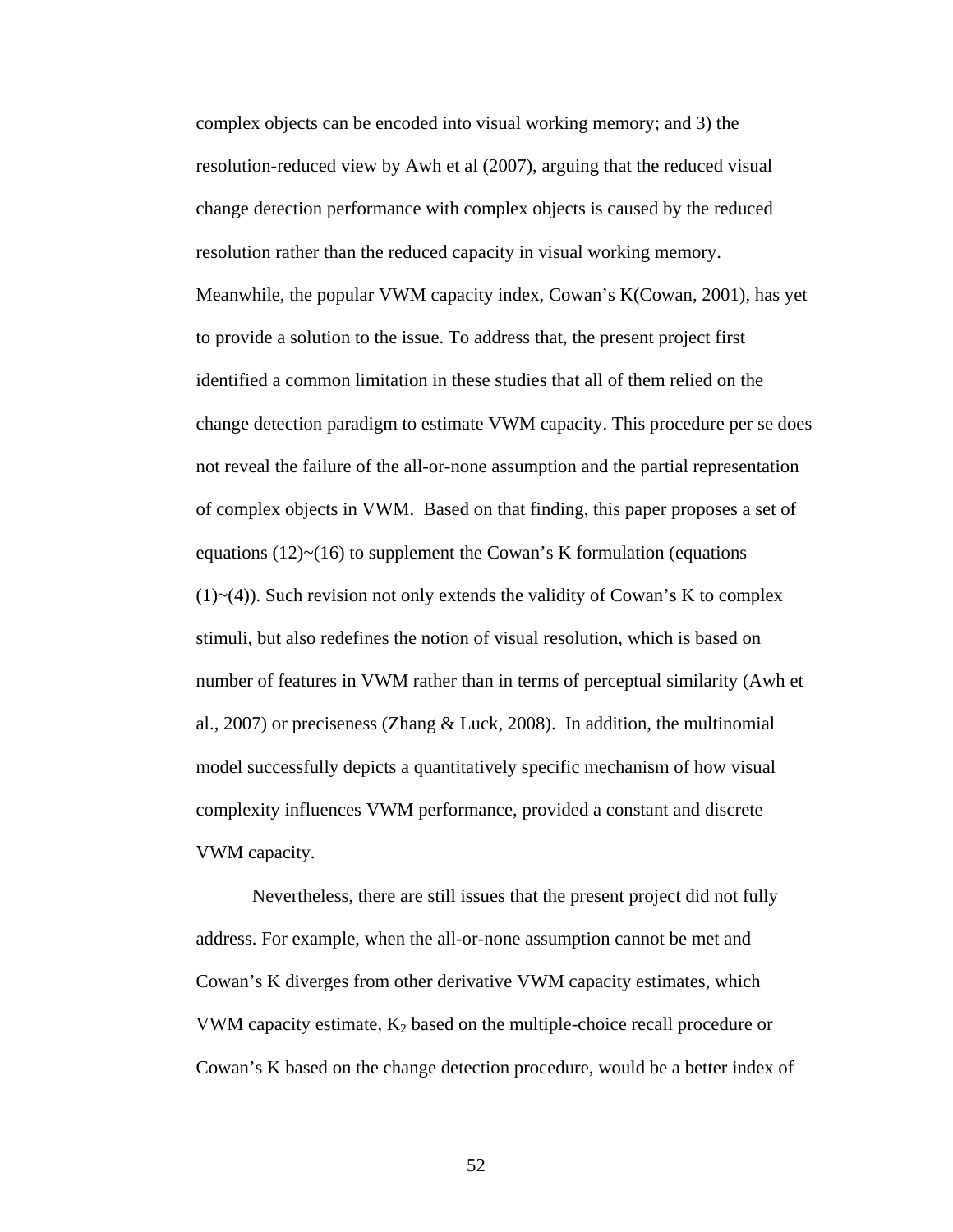VWM capacity? Also, although a systematic adoption of the "rational" strategy with the multiple-choice recall procedure was not observed in Experiment 1a & 1b, could it still be possible that discrepancy between Cowan's K and two derivative Ks was primarily due to occasional application of the "rational" strategy by some participants? Will it provide us with deeper insights into participants' response strategies through manipulating the response option set in the multiple-choice recall task? To answer these specific questions calls for future efforts and will definitely advance the research on human visual working memory capacity.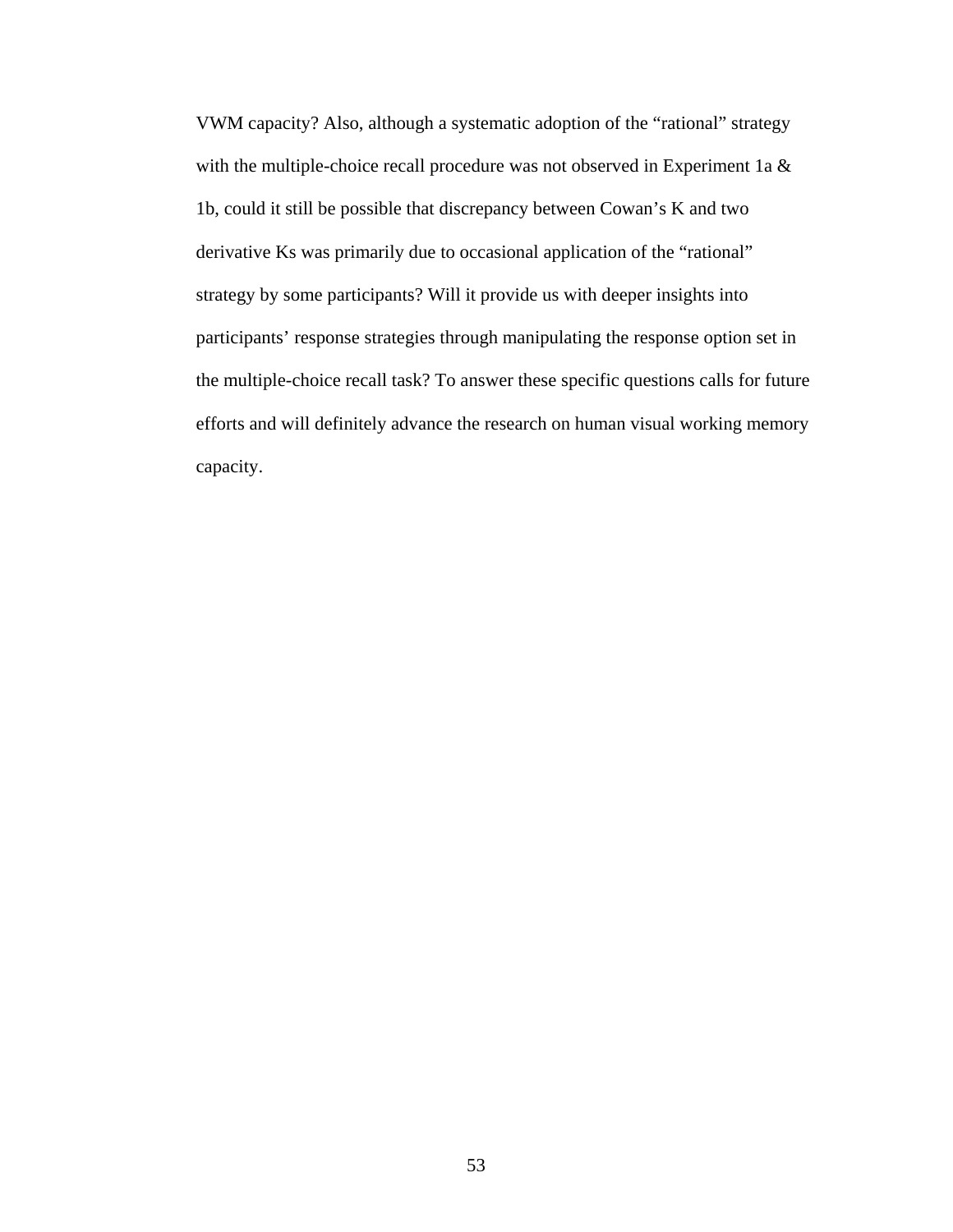## References

- Alvarez, G. A., & Cavanagh, P. (2004). The capacity of visual short-term memory is set both by visual information load and by number of objects. *Psychological Science, 15*(2), 106-111.
- Alvarez, G. A., & Thompson, T. W. (2009). Overwriting and rebinding: Why featureswitch detection tasks underestimate the binding capacity of visual working memory. *Visual Cognition., 17*(1-2), 141-159.
- Atkinson, R., & Shiffrin, R. (1968). Human memory: A proposed system and its control processes, *Spence, Kenneth W; Spence, Janet T (1968) The psychology of learning and motivation: II xi, 249 pp Oxford, England: Academic Press*.
- Awh, E., Barton, B., & Vogel, E. K. (2007). Visual working memory represents a fixed number of items regardless of complexity. *Psychological Science, 18*(7), 622-628.
- Baddeley, A. (1986). *Working memory*. New York, NY: Clarendon Press/Oxford University Press.
- Baddeley, A. D., & Hitch, G. J. (1974). Working Memory. In G. A. Bower (Ed.), *The psychology of learning and motivation: advances in research and theory (Vol. 8, psychology of learning and motivation: advances in research and theory (Vol. 8, psychology of learning and motivation: advances in research* pp. 47-89). New York: Academic Press.
- Bays, P. M., & Husain, M. (2008). Dynamic Shifts of Limited Working Memory Resources in Human Vision. *Science, 321*(5890), 851-854.
- Broadbent, D. E. (1958). *Perception and communication*. Elmsford, NY: Pergamon Press.
- Broadbent, D. E. (1975). Cognitive psychology and education. *British Journal of Educational Psychology, 45*(2), 162-176.
- Chen, Z., & Cowan, N. (2009). Core verbal working-memory capacity: The limit in words retained without covert articulation. *The Quarterly Journal of Experimental Psychology, 62*(7), 1420 - 1429.
- Cohen, J. (1973). Eta-squared and partial eta-squared in fixed factor ANOVA designs. *Educational and Psychological Measurement, 33*, 107-112.
- Conway, A. R., Kane, M. J., & Engle, R. W. (2003). Working memory capacity and its relation to general intelligence. *Trends in Cognitive Sciences, 7*(12), 547-552.
- Cowan, N. (1995). *Attention and memory: An integrated framework. Oxford psychology series, No. 26*. Attention and memory: An integrated framework xv, 321 pp New York, NY, US: Oxford University Press.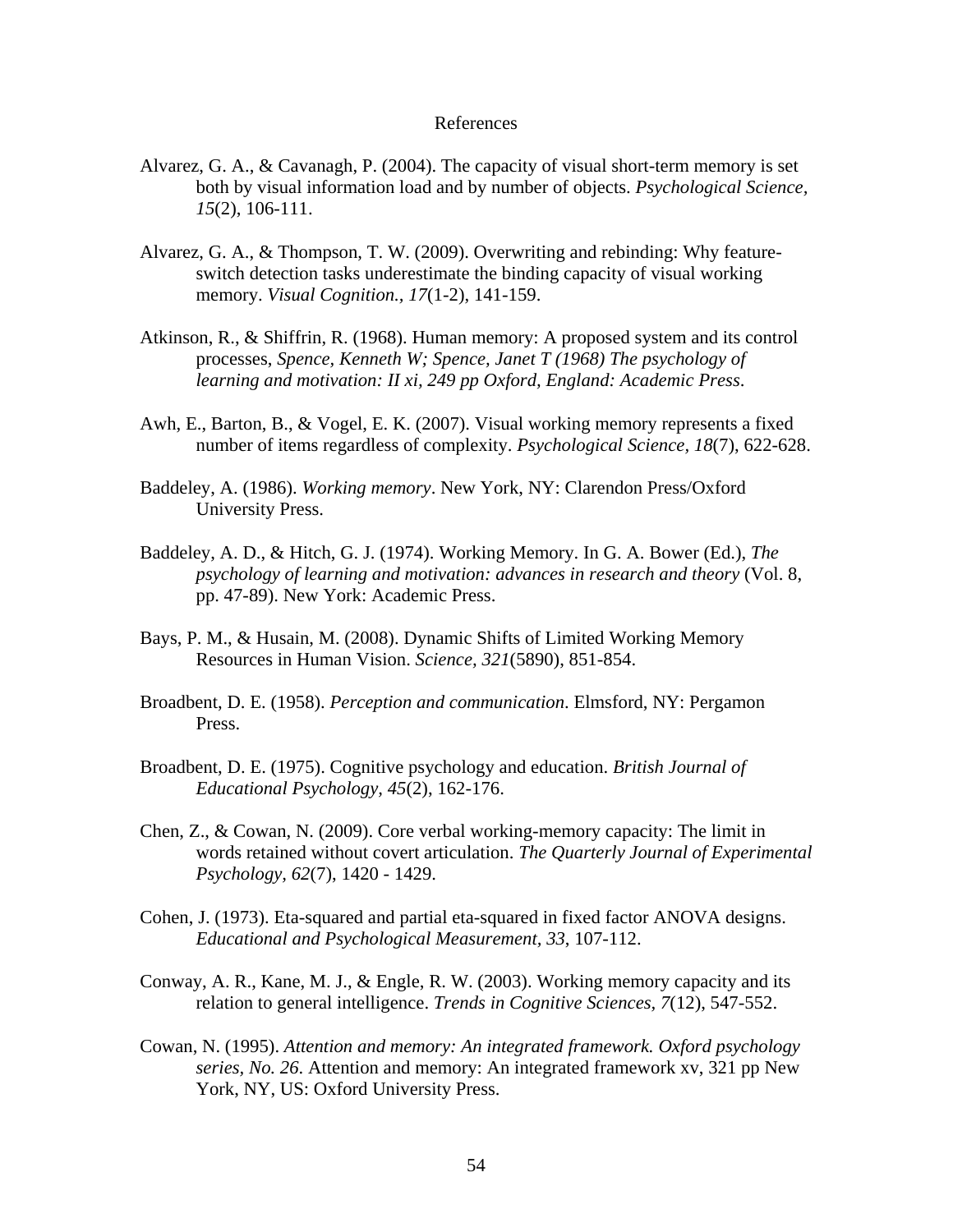- Cowan, N. (2001). The magical number 4 in short-term memory: A reconsideration of mental storage capacity. *Behavioral and Brain Sciences, 24*(1), 87-185.
- Cowan, N. (2005). *Working memory capacity*. Hove, East Sussex, UK Psychology Press.
- Cowan, N., & Rouder, J. N. (2009). Comment on "Dynamic Shifts of Limited Working Memory Resources in Human Vision". *Science, 323*(5916), 877c.
- Daneman, M., & Carpenter, P. A. (1980). Individual differences in working memory and reading. *Journal of Verbal Learning & Verbal Behavior, 19*(4), 450-466.
- Davis, G., & Holmes, A. (2005). The capacity of visual short-term memory is not a fixed number of objects. *Memory & Cognition, 33*(2), 185-195.
- Eng, H. Y., Chen, D. Y., & Jiang, Y. H. (2005). Visual working memory for simple and complex visual stimuli. *Psychonomic Bulletin & Review, 12*(6), 1127-1133.
- Estes, W. K. (1962). Learning theory. *Annual Review of Psychology, 13*, 107-144.
- Hannon, B., & Daneman, M. (2006). What Do Tests of Reading Comprehension Ability Such as the VSAT Really Measure?: A Componential Analysis. In A. V. Mittel (Ed.), *Focus on educational psychology* (pp. 105-146). Hauppauge, NY: Nova Science Publishers.
- James, W. (1890). *The principles of psychology*. NY: Henry Holt and Company.
- Kawasaki, M., Watanabe, M., Okuda, J., Sakagami, M., & Aihara, K. (2008). Human posterior parietal cortex maintains color, shape and motion in visual short-term memory. *Brain Research, 1213*, 91-97.
- Keren, G., & Baggen, S. (1981). Recognition models of alphanumeric characters. *Percept Psychophys, 29*(3), 234-246.
- Luck, S. J. (2007). Visual short term memory. *Scholarpedia, 2*(6), 3328.
- Luck, S. J., & Vogel, E. K. (1997). The capacity of visual working memory for features and conjunctions. *Nature, 390*(6657), 279-281.
- McClelland, J. L., & Rumelhart, D. E. (1981). An interactive activation model of context effects in letter perception: Part 1. An account of Basic Findings. *Psychological Review, 88*(375-407).
- McCollough, A. W., Machizawa, M. G., & Vogel, E. K. (2007). Electrophysiological measures of maintaining representations in visual working memory. *Cortex, 43*(1), 77-94.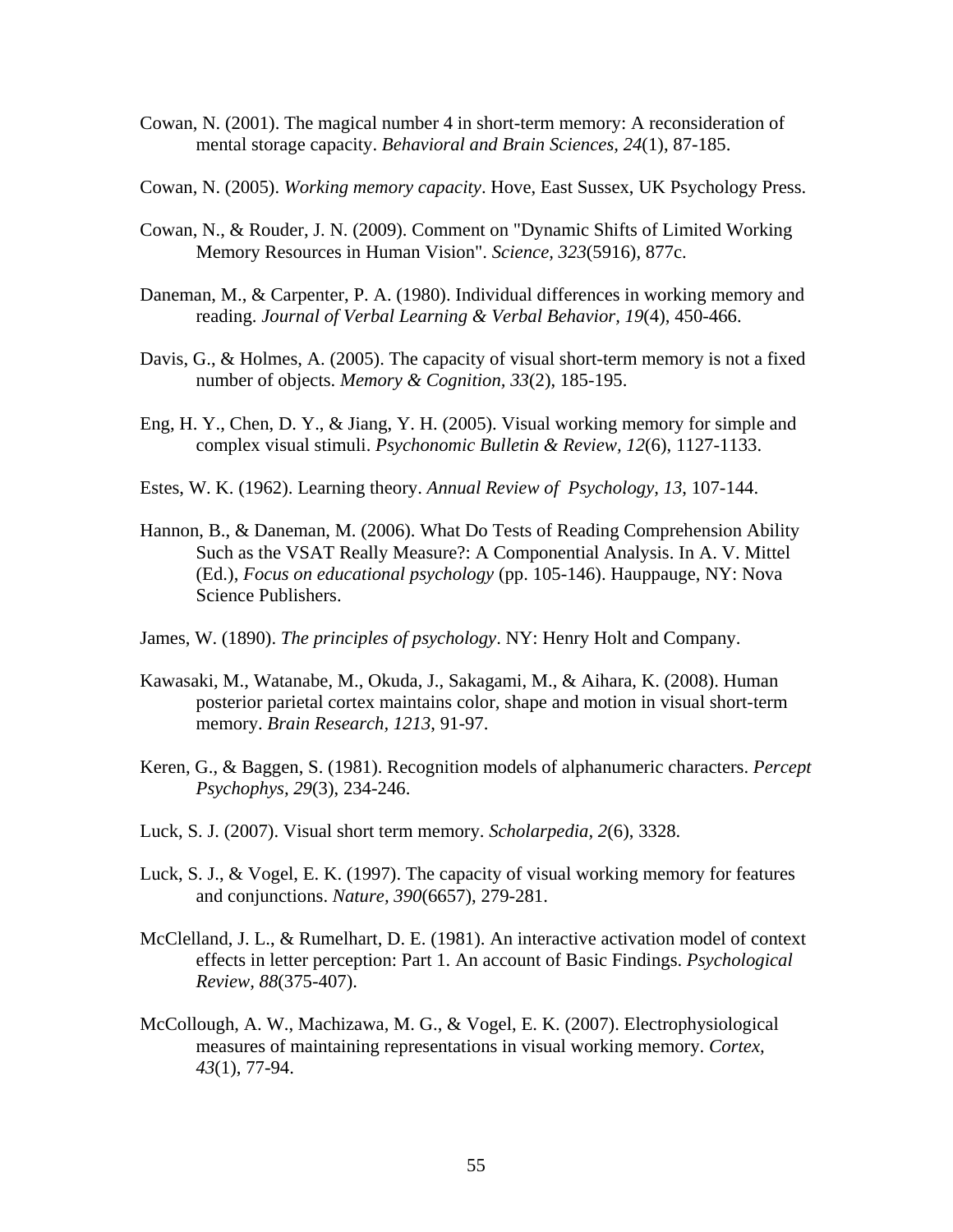- Miller, G. A. (1956). The magical number seven, plus or minus two: Some limits on our capacity for processing information. *Psychological Review, 63*(2), 81-97.
- Miller, G. A., Galanter, E., & Pribram, K. H. (1960). *Plans and the structure of behavior*. New York, NY: Henry Holt and Co.
- Miyake, A., & Shah, P. (1999). *Models of working memory: Mechanisms of active maintenance and executive control*. Models of working memory: Mechanisms of active maintenance and executive control xx, 506 pp New York, NY, US: Cambridge University Press.
- Morey, C. C., & Cowan, N. (2004). When visual and verbal memories compete: Evidence of cross-domain limits in working memory. *Psychonomic Bulletin & Review, 11*(2), 296-301.
- Naveh-Benjamin, M., Craik, F. I. M., Guez, J., & Dori, H. (1998). Effects of divided attention on encoding and retrieval processes in human memory: Further support for an asymmetry. *Journal of Experimental Psychology-Learning Memory and Cognition, 24*(5), 1091-1104.
- Naveh-Benjamin, M., Guez, J., & Marom, M. (2003). The effects of divided attention at encoding on item and associative memory. *Memory & Cognition, 31*(7), 1021- 1035.
- Oberauer, K. (2002). Access to information in working memory: Exploring the focus of attention. *Journal of Experimental Psychology: Learning, Memory, and Cognition, 28*(3), 411-421.
- Oden, G. C., & Massaro, D. W. (1978). Integration of featural information in speech perception. *Psychological Review, 85*(3), 172-191.
- Olson, I. R., Moore, K. S., & Drowos, D. B. (2008). The contents of visual memory are only partly under volitional control. *Memory & Cognition, 36*(7), 1360-1369.
- Palmer, J., Verghese, P., & Pavel, M. (2000). The psychophysics of visual search. *Vision Research, 40*(10-12), 1227-1268.
- Pashler, H. (1988). Familiarity and visual change detection. *Perception & Psychophysics, 44*(4), 369-378.
- Phillips, W. (1974). On the distinction between sensory storage and short-term visual memory. *Perception & Psychophysics, 16*(2), 283-290.
- Rouder, J. N. (2004). Modeling the effects of choice-set size on the processing of letters and words. *Psychological Review, 111*(1), 80-93.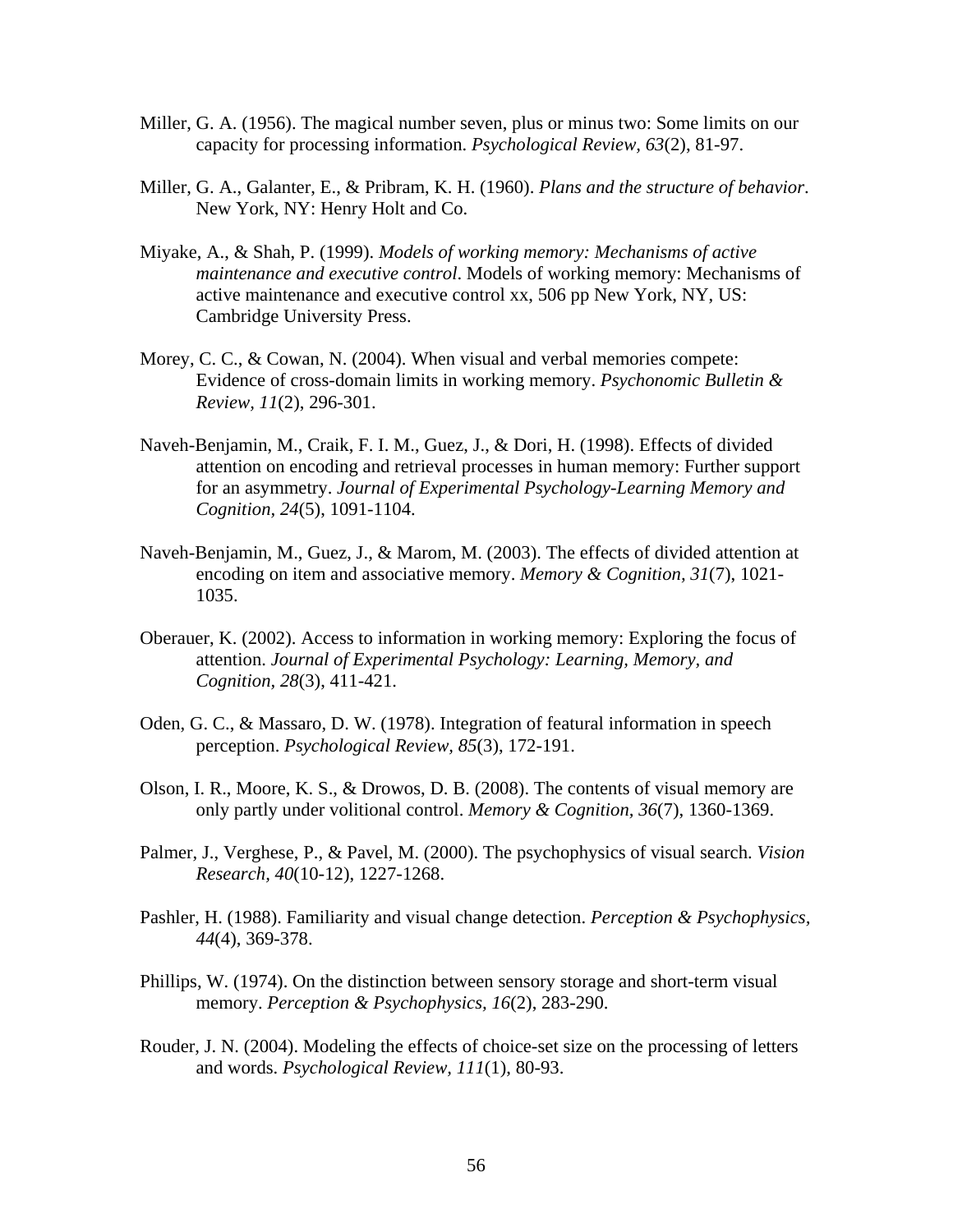- Rouder, J. N., Morey, R. D., Cowan, N., Zwilling, C. E., Morey, C. C., & Pratte, M. S. (2008). An assessment of fixed-capacity models of visual working memory. *Proceedings of the National Academy of Sciences, 105*(16), 5975-5979.
- Rouder, J. N., Speckman, P. L., Sun, D., Morey, R. D., & Iverson, G. (2009). Bayesian t tests for accepting and rejecting the null hypothesis. *Psychonomic Bulletin & Review, 16*(2), 225-237.
- Sakai, K., & Inui, T. (2002). A feature-segmentation model of short-term visual memory. *Perception, 31*(5), 579-590.
- Saults, J. S., & Cowan, N. (2007). A central capacity limit to the simultaneous storage of visual and auditory arrays in working memory. *Journal of Experimental Psychology-General, 136*(4), 663-684.
- Schneider, W., Eschman, A., & Zuccolotto, A. (2002). *E-Prime User's Guide.* . Pittsburgh: Psychology Software Tools Inc.
- Song, J. H., & Jiang, Y. H. (2006). Visual working memory for simple and complex features: An fMRI study. *Neuroimage, 30*(3), 963-972.
- StatSoft, I. (2008). STATISTICA (data analysis software system) (Version 8.0).
- Todd, J. J., & Marois, R. (2004). Capacity limit of visual short-term memory in human posterior parietal cortex. *Nature, 428*(6984), 751-754.
- Vogel, E. K., & Machlzawa, M. G. (2004). Neural activity predicts individual differences in visual working memory capacity. *Nature, 428*(6984), 748-751.
- Vogel, E. K., Woodman, G. F., & Luck, S. J. (2001). Storage of features, conjunctions, and objects in visual working memory. *Journal of Experimental Psychology-Human Perception and Performance, 27*(1), 92-114.
- Wheeler, M. E., & Treisman, A. M. (2002). Binding in short-term visual memory. *Journal of Experimental Psychology-General, 131*(1), 48-64.
- Wilken, P., & Ma, W. J. (2004). A detection theory account of change detection. *Journal of Vision, 4*(12), 1120-1135.
- Zhang, W., & Luck, S. J. (2008). Discrete fixed-resolution representations in visual working memory. *Nature*.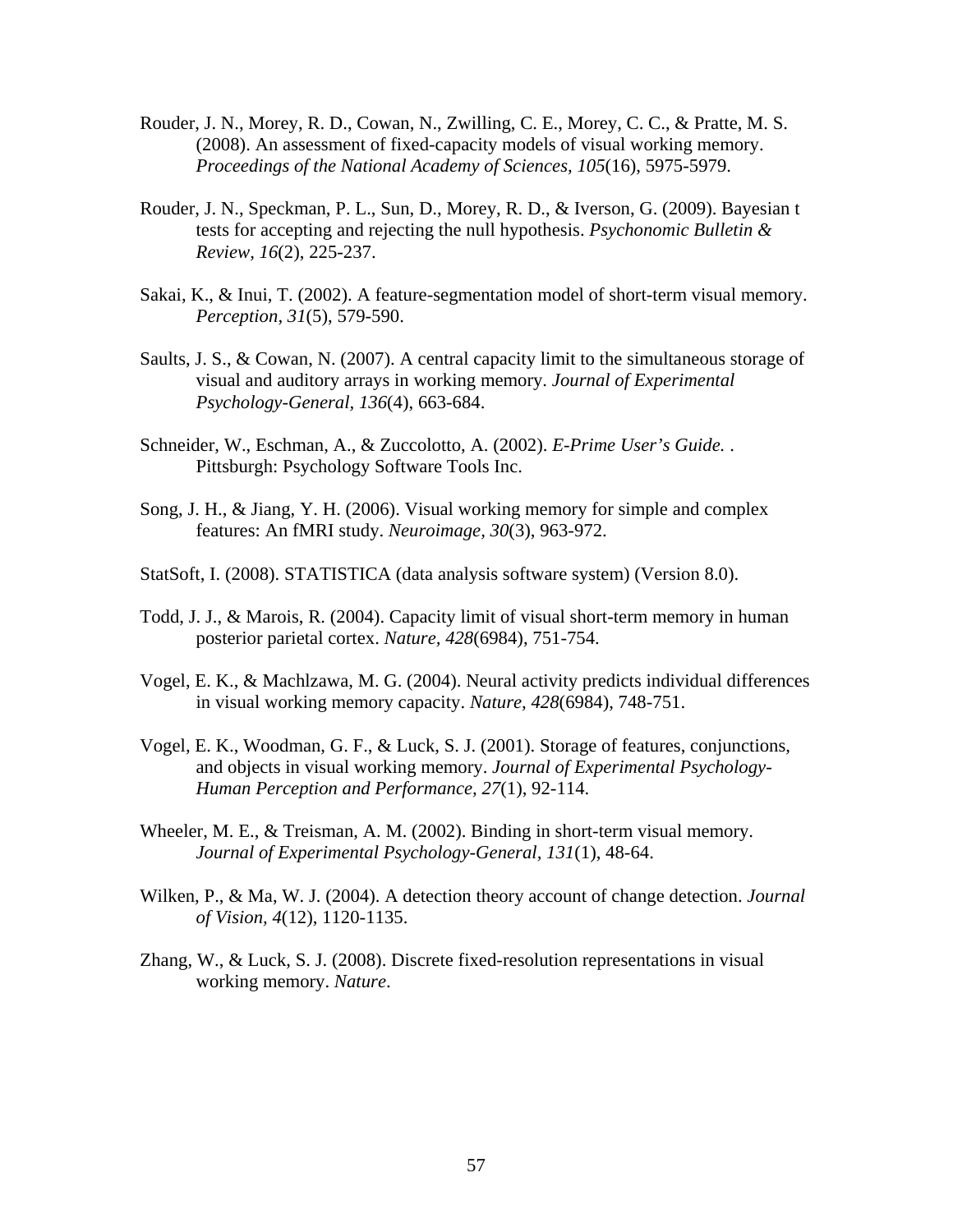# Table 1.

# **VWM Capacity Estimates, across Three Response Modes and Two Types of Stimuli**

| <b>Experiment 1a, with English Consonants as Stimuli</b><br><b>Array Size</b> |           |            |                                                                                                                                                                                               |
|-------------------------------------------------------------------------------|-----------|------------|-----------------------------------------------------------------------------------------------------------------------------------------------------------------------------------------------|
|                                                                               | 4         |            | 6                                                                                                                                                                                             |
|                                                                               |           |            | 4.06(1.08)                                                                                                                                                                                    |
|                                                                               |           |            | 4.1(1.18)                                                                                                                                                                                     |
|                                                                               |           |            |                                                                                                                                                                                               |
|                                                                               |           |            |                                                                                                                                                                                               |
|                                                                               |           |            | 1.18(1.31)                                                                                                                                                                                    |
| 2.09(0.57)                                                                    |           |            | 1.38(1.01)                                                                                                                                                                                    |
| 2.19(0.36)                                                                    | 1.8(0.67) | 1.69(0.64) | 1.63(0.64)                                                                                                                                                                                    |
|                                                                               |           | 1.8(0.64)  | $2.94(0.08)$ $3.72(0.31)$ $3.92(0.79)$<br>$2.89(0.15)$ $3.5(0.49)$ $3.92(0.76)$<br>$2.92(0.15)$ $3.59(0.48)$ $3.97(0.82)$ $4.16(1.22)$<br>$1.66(0.56)$ $1.57(0.42)$ $1.32(0.8)$<br>1.64(0.54) |

Note. Mean VWM capacity estimates (i.e., Cowan's K and  $K_2$ s) (with standard deviations). N = 15 for each experiment.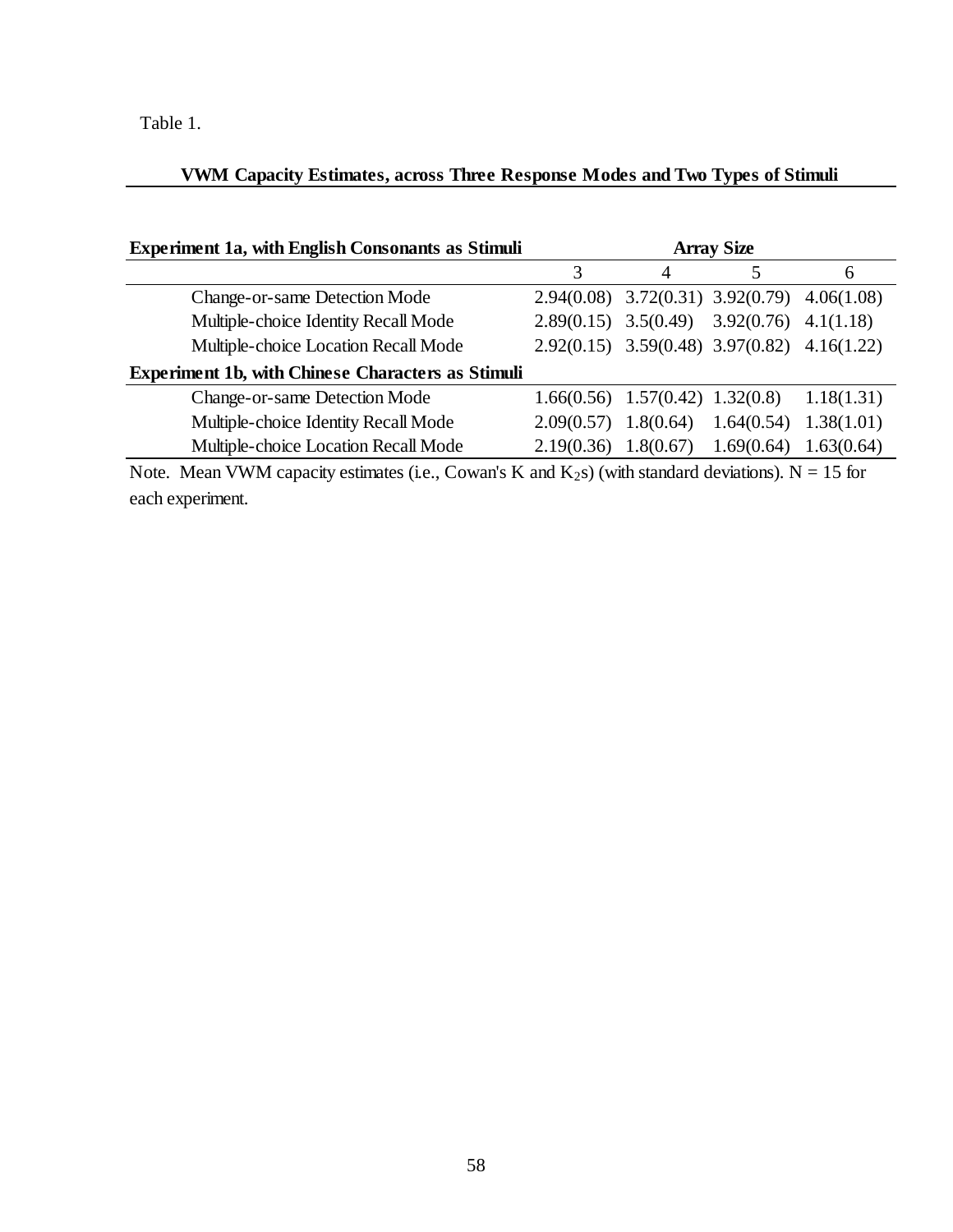Table 2.

## **Proportion Correct in VWM Tasks, Three Response Modes and Two Types of Stimuli**

| <b>Experiment 1a, English Consonants as Stimuli</b>                                                                                                                                                                                                                            | <b>Array Size</b> |                                       |                                                     |            |
|--------------------------------------------------------------------------------------------------------------------------------------------------------------------------------------------------------------------------------------------------------------------------------|-------------------|---------------------------------------|-----------------------------------------------------|------------|
|                                                                                                                                                                                                                                                                                | 3                 | 4                                     |                                                     | 6          |
| Change-or-same Detection Mode, Change Trials                                                                                                                                                                                                                                   |                   |                                       | $0.99(0.02)$ $0.96(0.06)$ $0.86(0.12)$ $0.78(0.18)$ |            |
| Change-or-same Detection Mode, Same Trials                                                                                                                                                                                                                                     |                   |                                       | $0.99(0.02)$ $0.97(0.03)$ $0.92(0.06)$ $0.9(0.08)$  |            |
| Multiple-choice Identity Recall Mode                                                                                                                                                                                                                                           |                   |                                       | $0.98(0.03)$ $0.91(0.09)$ $0.83(0.12)$ $0.74(0.16)$ |            |
| Multiple-choice Location Recall Mode                                                                                                                                                                                                                                           |                   |                                       | $0.98(0.03)$ $0.92(0.09)$ $0.84(0.13)$ $0.75(0.17)$ |            |
| <b>Experiment 1b, Chinese Characters as Stimuli</b>                                                                                                                                                                                                                            |                   |                                       |                                                     |            |
| Change-or-same Detection Mode, Change Trials                                                                                                                                                                                                                                   |                   |                                       | $0.67(0.18)$ $0.62(0.09)$ $0.49(0.11)$ $0.48(0.16)$ |            |
| Change-or-same Detection Mode, Same Trials                                                                                                                                                                                                                                     |                   |                                       | $0.89(0.07)$ $0.77(0.09)$ $0.77(0.14)$ $0.72(0.18)$ |            |
| Multiple-choice Identity Recall Mode                                                                                                                                                                                                                                           | 0.8(0.13)         |                                       | $0.59(0.12)$ $0.46(0.09)$ $0.36(0.14)$              |            |
| Multiple-choice Location Recall Mode                                                                                                                                                                                                                                           |                   | $0.82(0.08)$ $0.59(0.13)$ $0.47(0.1)$ |                                                     | 0.39(0.09) |
| $\mathbf{M}$ , and the set of the set of $\mathbf{M}$ , and $\mathbf{M}$ are set of $\mathbf{M}$ , and $\mathbf{M}$ are set of $\mathbf{M}$ and $\mathbf{M}$ are set of $\mathbf{M}$ and $\mathbf{M}$ are set of $\mathbf{M}$ and $\mathbf{M}$ are set of $\mathbf{M}$ and $\$ |                   |                                       |                                                     |            |

Note. Mean proportion correct (with standard deviations).  $N = 15$  for each experiment.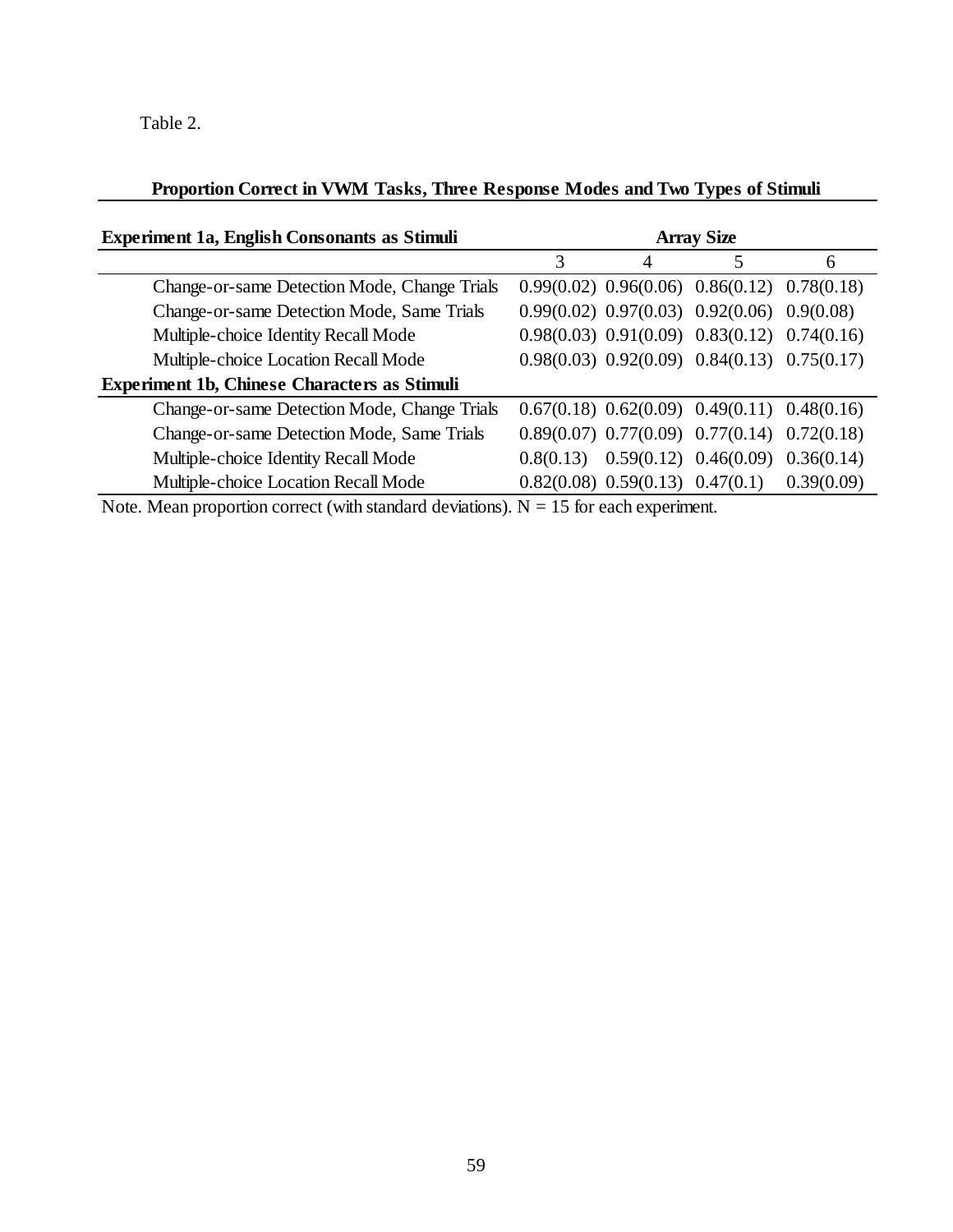| able |  |
|------|--|
|------|--|

| Experiment | <b>Apparently Best Fitting Parameters</b> |  |       |  |      |  |
|------------|-------------------------------------------|--|-------|--|------|--|
|            |                                           |  |       |  |      |  |
|            | 3.8                                       |  | 0.45  |  | 0.48 |  |
| l h        |                                           |  | () 45 |  | D 48 |  |

Note.

1.  $K =$  the number of slots of the entire VWM capacity

2.  $Y =$  the number of low-resolution items

3.  $X_1$  = the probability of responding "change" to a low-resolution critical item in a "change" trial

4.  $X_2$  = the probability of responding "same" to a low-resolution critical item in a "same" trial

5. X3 = the probability of a correct response to a low-resolution critical item in a multiple-choice recall task

6 . g = the probability of guessing "change" in a change detection task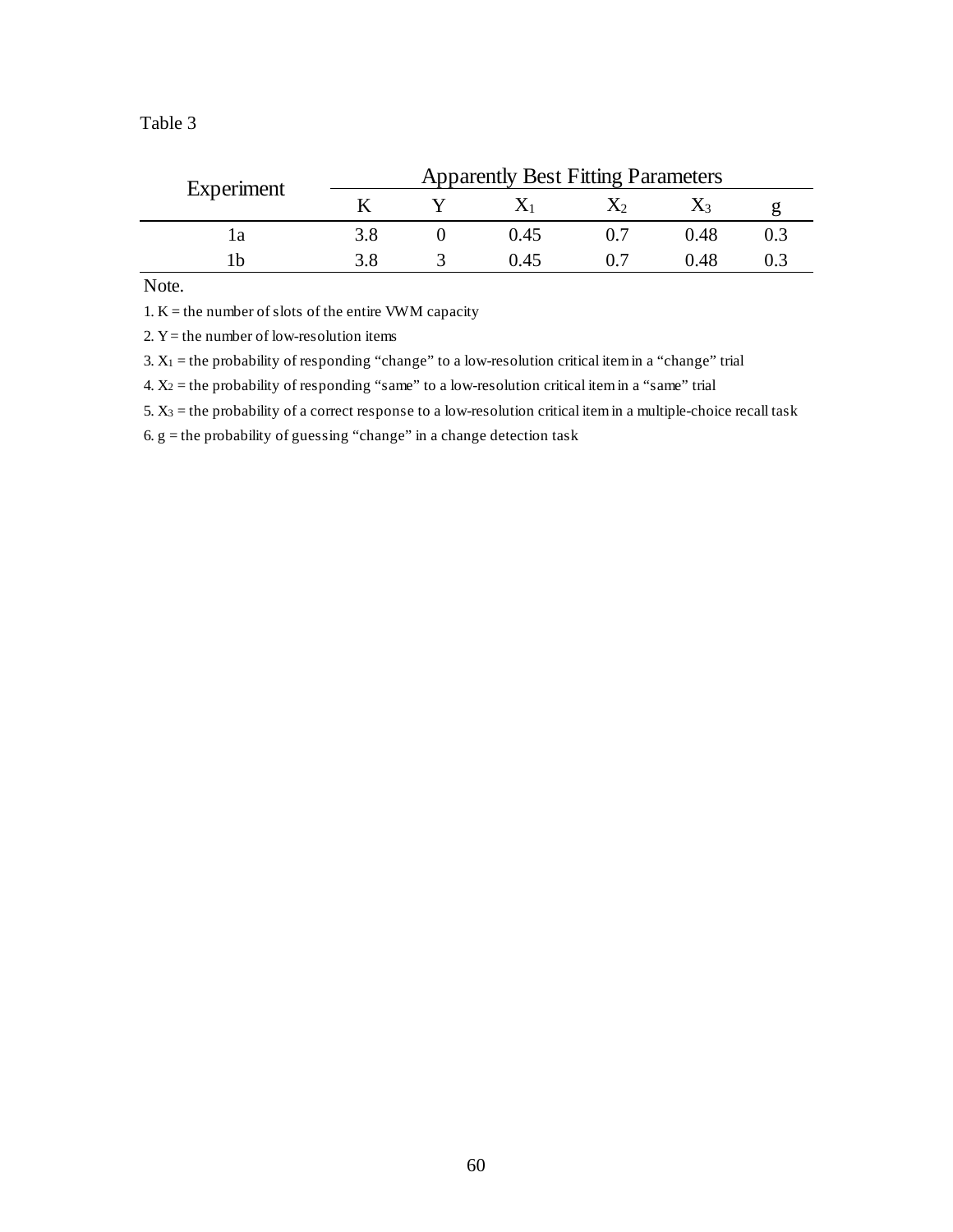Table 4

|                                                 |                         | <b>Array Size</b> |      |      |      |
|-------------------------------------------------|-------------------------|-------------------|------|------|------|
| Experiment 1a, English Letters as Stimuli       |                         | 3                 | 4    | 5    | 6    |
| Change Detection, Hit Rate                      | <b>Observed Data</b>    | 0.99              | 0.96 | 0.86 | 0.78 |
|                                                 | <b>Predicted Values</b> | 1.00              | 0.97 | 0.83 | 0.74 |
| <b>Change Detection, Correct Rejection Rate</b> | <b>Observed Data</b>    | 0.99              | 0.97 | 0.92 | 0.90 |
|                                                 | <b>Predicted Values</b> | 1.00              | 0.99 | 0.93 | 0.89 |
| <b>Identity Recall, Accuracy</b>                | <b>Observed Data</b>    | 0.98              | 0.91 | 0.83 | 0.74 |
|                                                 | <b>Predicted Values</b> | 1.00              | 0.96 | 0.81 | 0.69 |
| Experiment 1b, Chinese Characters as Stimuli    |                         |                   |      |      |      |
| Change Detection, Hit Rate                      | <b>Observed Data</b>    | 0.67              | 0.62 | 0.49 | 0.48 |
|                                                 | <b>Predicted Values</b> | 0.72              | 0.55 | 0.50 | 0.47 |
| <b>Change Detection, Correct Rejection Rate</b> | <b>Observed Data</b>    | 0.89              | 0.77 | 0.77 | 0.72 |
|                                                 | <b>Predicted Values</b> | 0.97              | 0.76 | 0.75 | 0.74 |
| <b>Identity Recall, Accuracy</b>                | <b>Observed Data</b>    | 0.80              | 0.59 | 0.46 | 0.36 |
|                                                 | <b>Predicted Values</b> | 0.75              | 0.57 | 0.50 | 0.43 |

# Simulation of Performance in Mean Proportion Correct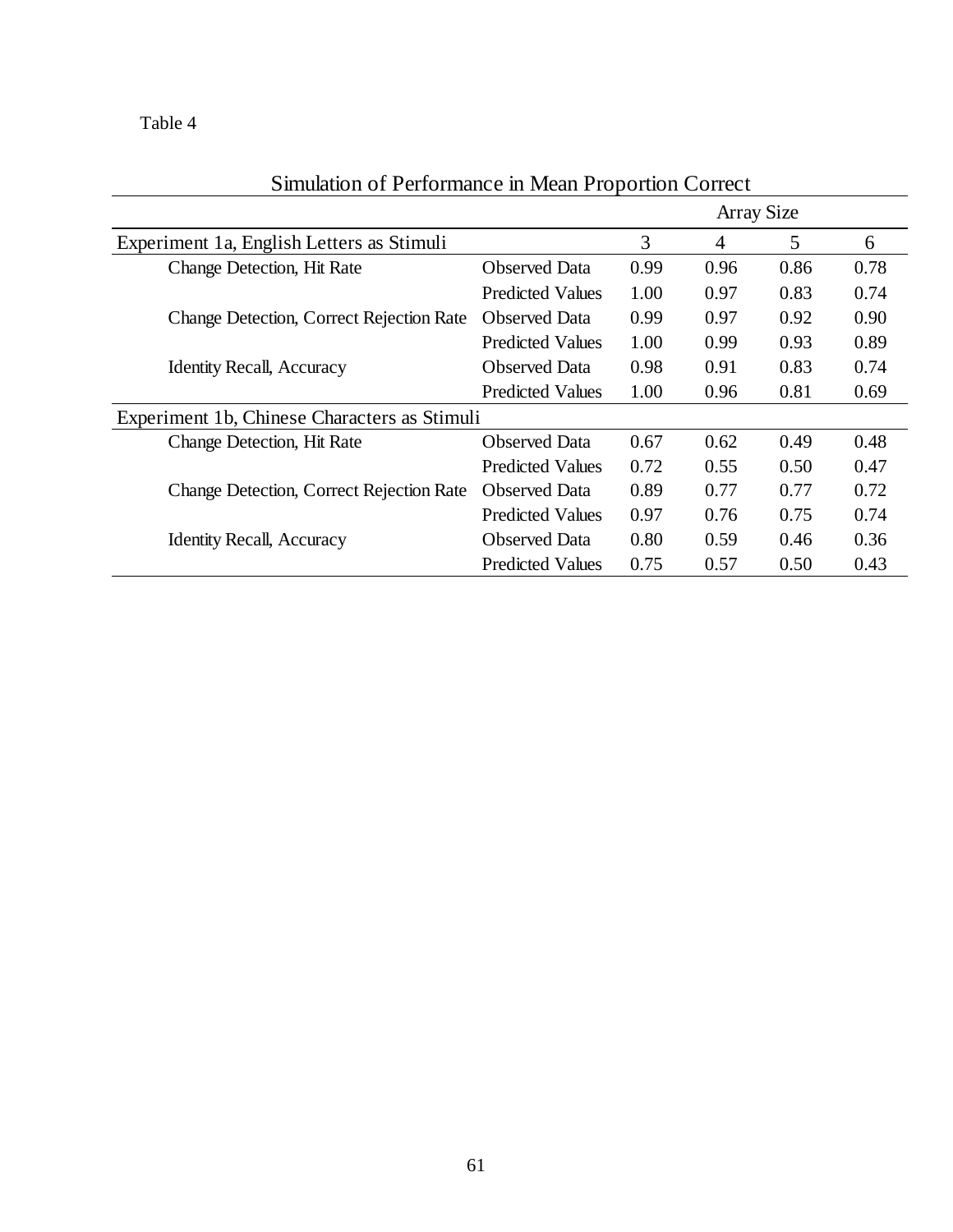# Table 5

# **Experiment 2, Three Response Modes, English Consonants as Stimuli, under Articulatory Suppression**

| VWM capacity estimates (Ks)                  | <b>Array Size</b>                     |   |                                                     |               |
|----------------------------------------------|---------------------------------------|---|-----------------------------------------------------|---------------|
|                                              |                                       | 4 |                                                     | $\mathfrak b$ |
| Change-or-same Detection Mode                |                                       |   | 2.72(0.39) 3.13(0.76) 2.98(0.97)                    | 3.01(0.86)    |
| Multiple-choice Identity Recall Mode         |                                       |   | $2.67(0.38)$ $3.12(0.6)$ $3.39(0.81)$               | 3.22(0.86)    |
| Multiple-choice Location Recall Mode         |                                       |   | $2.78(0.29)$ $3.26(0.64)$ $3.41(0.97)$ $3.21(0.95)$ |               |
| <b>Proportion Correct</b>                    |                                       |   |                                                     |               |
| Change-or-same Detection Mode, Change Trials |                                       |   | $0.94(0.11)$ $0.89(0.12)$ $0.77(0.17)$              | 0.72(0.13)    |
| Change-or-same Detection Mode, Same Trials   | $0.97(0.05)$ $0.89(0.09)$ $0.82(0.1)$ |   |                                                     | 0.78(0.12)    |
| Multiple-choice Identity Recall Mode         |                                       |   | $0.93(0.08)$ $0.84(0.11)$ $0.74(0.13)$              | 0.61(0.12)    |
| Multiple-choice Location Recall Mode         |                                       |   | $0.95(0.07)$ $0.86(0.12)$ $0.75(0.15)$              | 0.61(0.13)    |

Note. Mean VWM capacity estimates (i.e., Cowan's K and K<sub>2</sub>s) and mean proportion correct (with standard deviations).  $N = 30$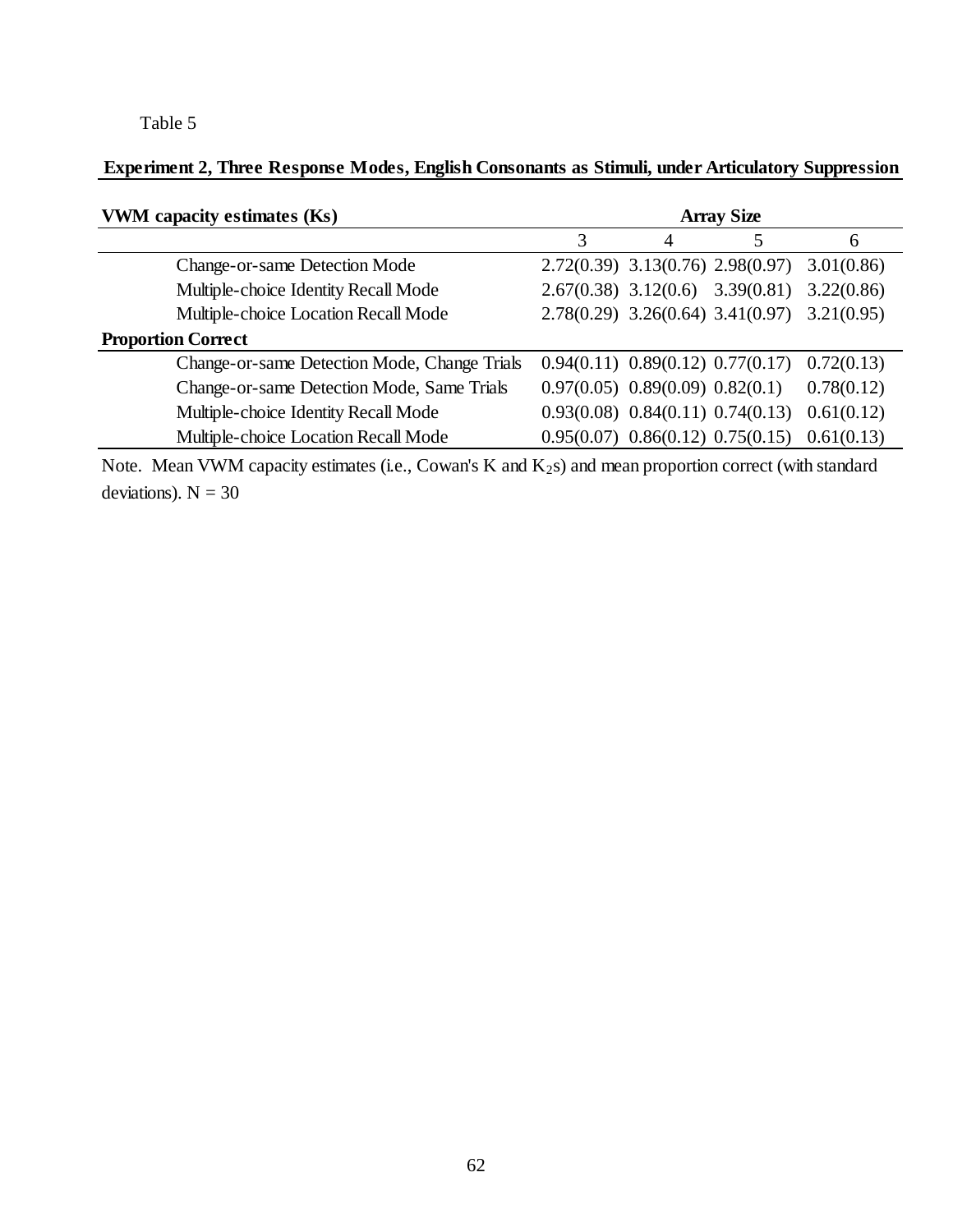# Table 6

# **Experiment 3, Three Response Modes, Chinese characters as Stimuli, with Two Sample Array Display Durations**

| 500 msec Display Duration, VWM Capacity Estimates    | <b>Array Size</b>        |                                                     |                                        |                          |
|------------------------------------------------------|--------------------------|-----------------------------------------------------|----------------------------------------|--------------------------|
|                                                      | 3                        | 4                                                   | 5                                      | 6                        |
| <b>Change-or-same Detection Mode</b>                 | $1.35(0.64)$ $1.5(1.02)$ |                                                     |                                        | $1.4(1.14)$ $1.58(1.54)$ |
| Multiple-choice Identity Recall Mode                 |                          | $2.09(0.56)$ $1.8(0.83)$ $1.37(0.91)$ $1.55(1.06)$  |                                        |                          |
| Multiple-choice Location Recall Mode                 |                          | 1.99(0.74) 1.78(0.79) 1.76(0.97) 1.73(0.97)         |                                        |                          |
| <b>500 msec Display Duration, Proportion Correct</b> |                          |                                                     |                                        |                          |
| Change-or-same Detection Mode, Change Trials         |                          | $0.69(0.16)$ $0.58(0.19)$ $0.54(0.21)$ $0.55(0.21)$ |                                        |                          |
| Change-or-same Detection Mode, Same Trials           |                          | $0.76(0.15)$ $0.79(0.14)$ $0.74(0.21)$ $0.72(0.19)$ |                                        |                          |
| Multiple-choice Identity Recall Mode                 |                          | $0.8(0.12)$ $0.59(0.15)$ $0.42(0.15)$ $0.38(0.15)$  |                                        |                          |
| Multiple-choice Location Recall Mode                 |                          | $0.78(0.16)$ $0.58(0.15)$ $0.48(0.16)$ $0.41(0.13)$ |                                        |                          |
| 1000 msec Display Duration, VWM Capacity Estimates   |                          |                                                     |                                        |                          |
| <b>Change-or-same Detection Mode</b>                 |                          | $1.79(0.54)$ $1.73(0.86)$ $1.81(1.14)$ $2.08(1.66)$ |                                        |                          |
| Multiple-choice Identity Recall Mode                 |                          | $2.08(0.62)$ $2.32(0.81)$ $1.67(1.12)$ $1.79(1.22)$ |                                        |                          |
| Multiple-choice Location Recall Mode                 |                          | $2.34(0.46)$ $2.18(0.87)$ $1.76(0.97)$ $1.8(1.09)$  |                                        |                          |
| 1000 msec Display Duration, Proportion Correct       |                          |                                                     |                                        |                          |
| Change-or-same Detection Mode, Change Trials         |                          | $0.73(0.14)$ $0.65(0.16)$ $0.56(0.17)$ $0.6(0.23)$  |                                        |                          |
| Change-or-same Detection Mode, Same Trials           |                          | $0.87(0.11)$ $0.79(0.14)$ $0.8(0.14)$ $0.75(0.19)$  |                                        |                          |
| Multiple-choice Identity Recall Mode                 | 0.8(0.14)                |                                                     | $0.69(0.15)$ $0.47(0.18)$ $0.41(0.17)$ |                          |
| Multiple-choice Location Recall Mode                 | 0.85(0.1)                |                                                     | $0.66(0.16)$ $0.48(0.15)$ $0.42(0.15)$ |                          |

Note. Mean VWM capacity estimates (i.e., Cowan's K and K<sub>2</sub>s) and mean proportion correct (with standard deviations).  $N = 24$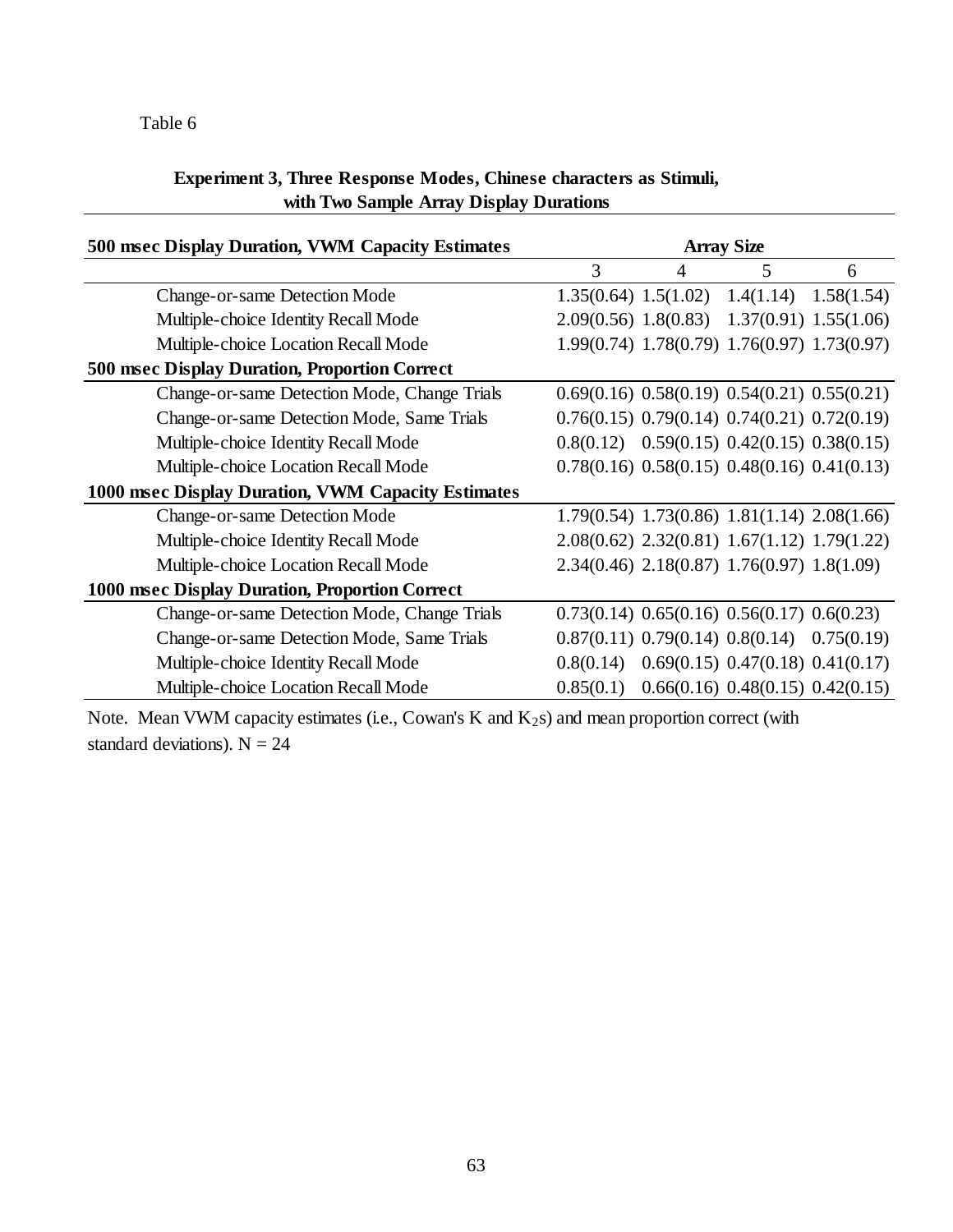## Figure Captions

*Figure 1.* Schematic illustration of procedure in Experiment 1a. Experiment 1b shared the same procedure but with Chinese characters as stimuli.

*Figure 2.* Visual working memory (VWM) capacity estimates, Cowan's K (for change detection) and  $K_1$  (for identity and location recall) as a function of response modes in Experiment 1a with English consonants as stimuli. This analysis was based on the all-ornone assumption and the "rational" strategy model. The error bars indicate standard errors of the mean.

*Figure 3.* Visual working memory (VWM) capacity estimates, Cowan's K (for change detection) and  $K_2$  (for identity and location recall) as a function of response modes. Left, Experiment 1a, English consonants as stimuli; right, Experiment 1b, Chinese characters as stimuli. This analysis was based on the all-or-none assumption and the "non-rational" strategy model. The error bars indicate standard errors of the mean.

*Figure 4.* Proportion correct in visual working memory (VWM) tasks as a function of response modes, trial types, and stimulus types in Experiment 1a and 1b. Top panels, change detection; bottom panels, identity and location recall. Left-hand panels, Experiment 1a, English consonants as stimuli; right-hand panels, Experiment 1b, Chinese characters as stimuli. The error bars indicate standard errors of the mean.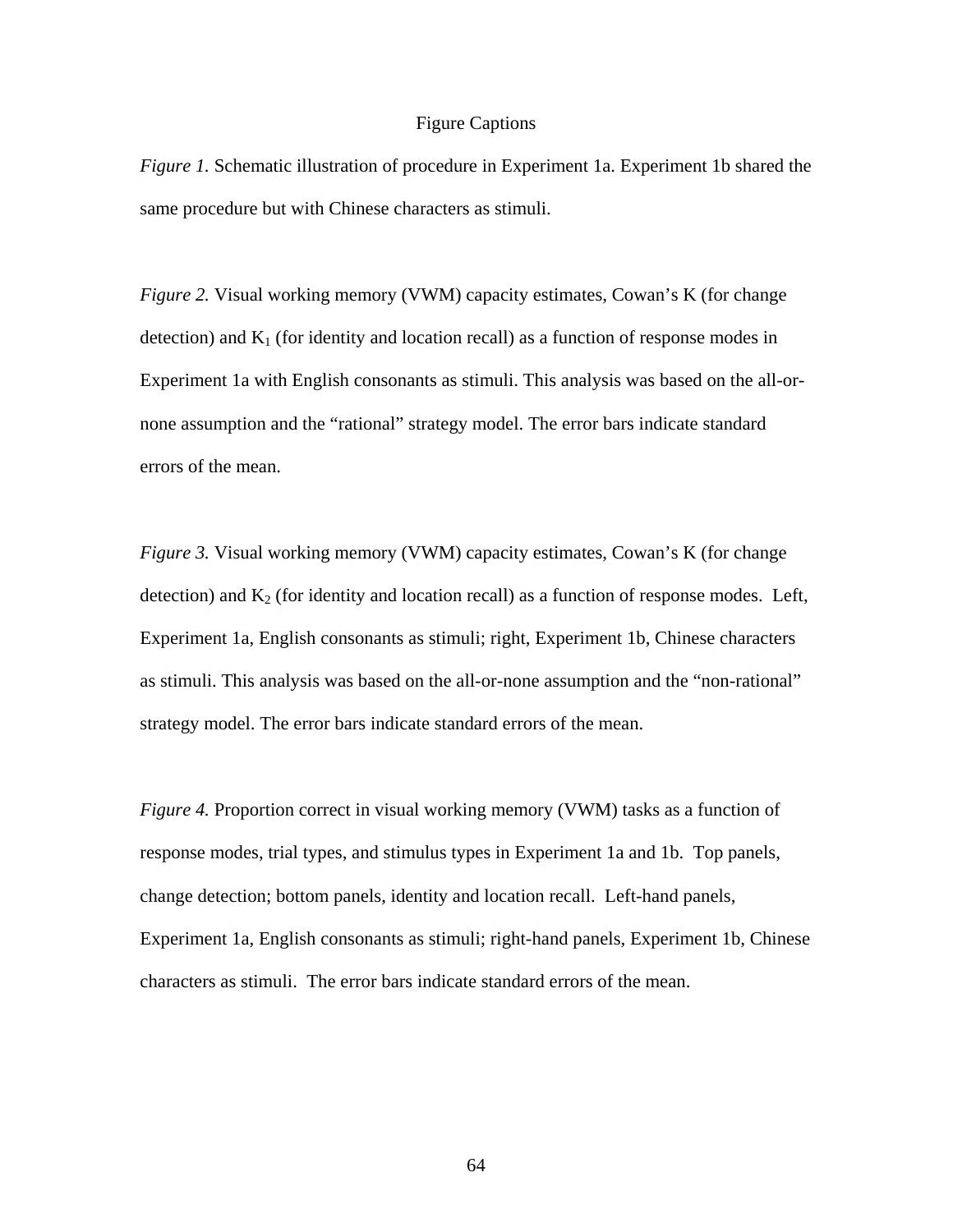*Figure 5.* Correlation between *K2* and Cowan's *K* in Experiment 1a and 1b. This analysis was based on both the non-rational strategy model and the all-or-none assumption. *K2* was averaged across array sizes and across identity and location recall tasks. Cowan's K was also averaged across array sizes from the change detection task. Left-hand panel, Experiment 1a with English consonants as stimuli; right-hand panel, Experiment 1b with Chinese characters as stimuli.

*Figure 6.* Diagram of a multinomial model of performance in the change detection task. With the all-or-none assumption for English consonants, *Y*=0. In the second branch (i.e., Critical Item  $\rightarrow$  In VWM  $\rightarrow$  Low Resolution),  $X_I$  is for hits and  $X_2$  is for correct rejections. In the third branch (i.e., Critical Item  $\rightarrow$  Not in VWM), *g* is for hits and (1-*g*) is for correct rejections. Within the three branches, respectively, errors occur with probability 0,  $(1-X_1)$  or  $(1-X_2)$  for hits or correct rejections, and  $(1-g)$  or *g* for hits or correct rejections.

*Figure 7.* Diagram of a multinomial model of performance in the identity recall task. It is based on the non-rational model. With the all-or-none assumption for English consonants, *Y*=0. In the second branch (i.e., Critical Item  $\rightarrow$  In VWM  $\rightarrow$  Low Resolution),  $X_3$  is for accurate responses. In the third branch (i.e., Critical Item  $\rightarrow$  Not in VWM), *1/N* is for accurate responses. Within the three branches, respectively, errors occur with probability  $0$ ,  $(1-X_3)$ , and  $(1-1/N)$ .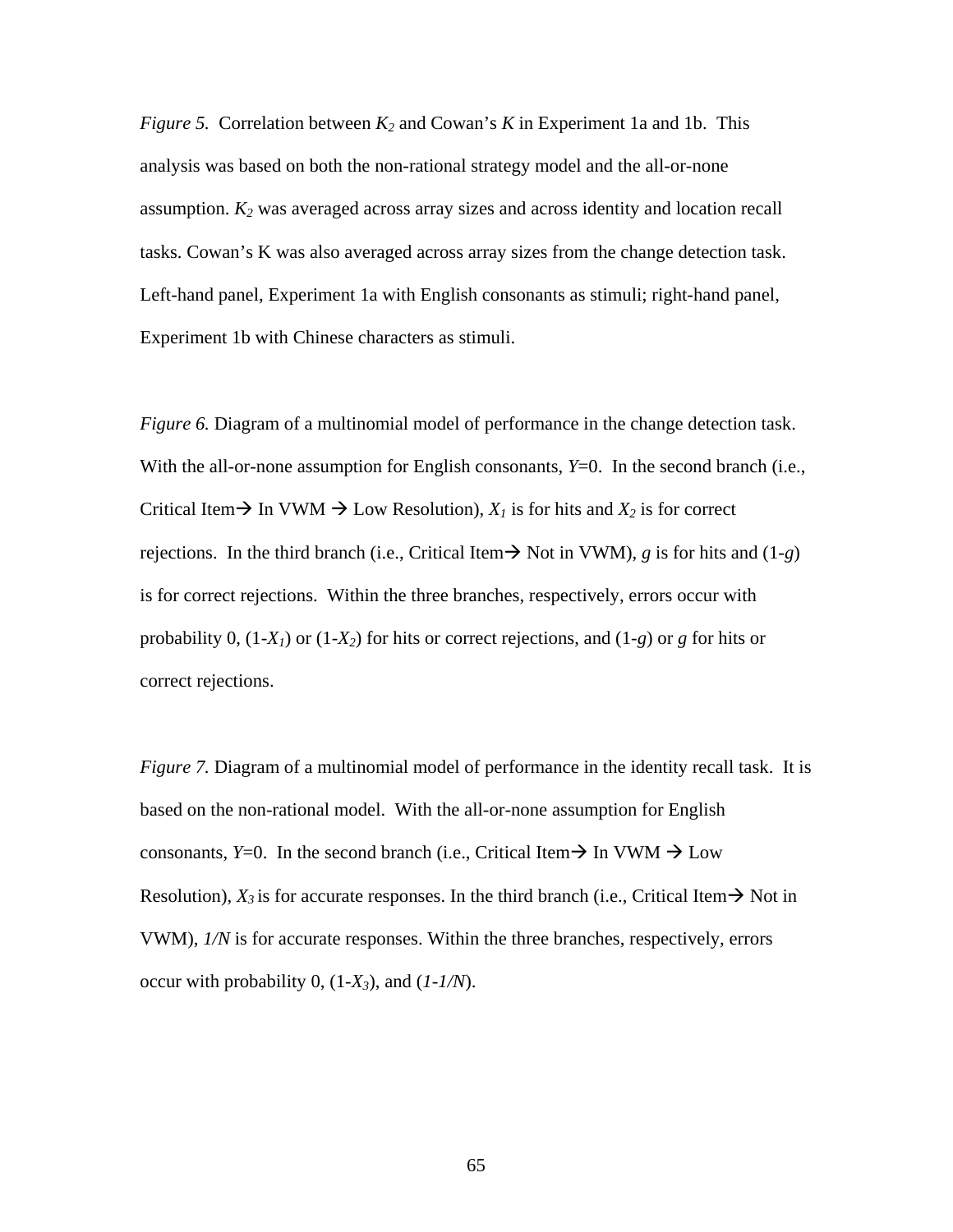*Figure 8.* Proportion correct (solid points) along with predictions of the models of Figures 6 and 7 (open points). Parameter values in the model were selected by trial and error. Top panels, change detection; bottom panels, identity recall. Left-hand panels, Experiment 1a, English consonants as stimuli; right-hand panels, Experiment 1b, Chinese characters as stimuli. Ht = hit rate in the change detection task,  $Cr =$  correct rejection rate in the change detection task, and  $Ac =$  accuracy (proportion correct) in the identity recall task.

*Figure 9.* Individual residuals from the fitting of the partial information model, plotted against trial types, array sizes and stimulus types. Top panels, Experiment 1a with English consonants as stimuli; Bottom panels, Experiment 1b with Chinese characters as stimuli. Left-hand panels, individual residuals from predicted mean hit rates; Middle panels, individual residuals from predicted mean correct rejection rate; Left-hand panels, individual residuals from predicted mean identity recall accuracy.

*Figure 10*. Schematic illustration of procedure in Experiment 2.

*Figure 11*. Visual working memory (VWM) capacity estimates, Cowan's K (for change detection) and  $K_2$  (for identity and location recall) in Experiment 2, which involved English consonants as stimuli and was under articulatory suppression. This analysis was based on the all-or-none assumption and the "non-rational" strategy model. The error bars indicate standard errors of the mean. Notice that VWM capacity estimates diverged at larger set sizes, unlike the left-hand panel of Figure 3 (English consonants, no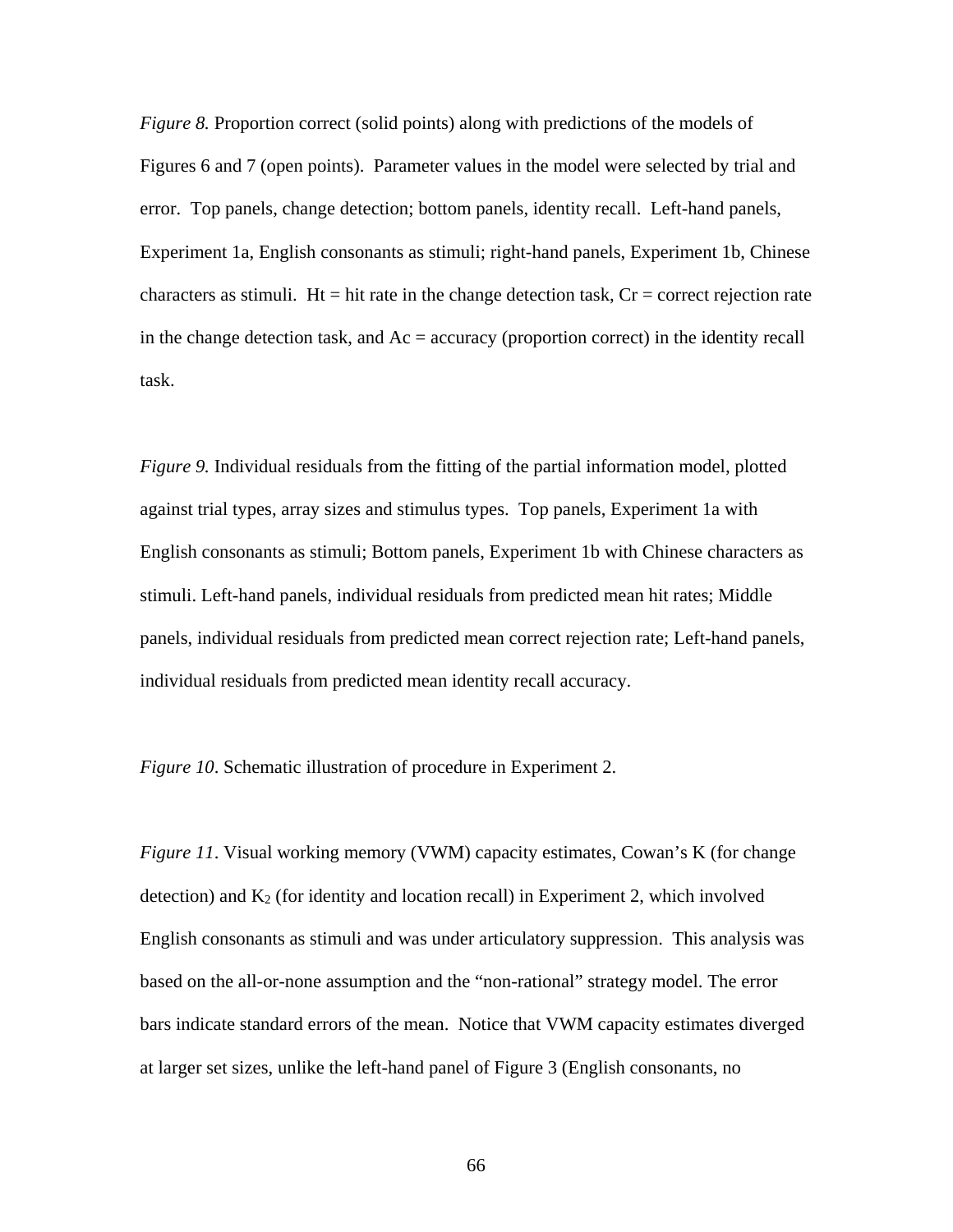suppression) but more like the right-hand panel of Figure 3 (Chinese characters, no suppression).

*Figure 12.* Visual working memory (VWM) capacity estimates, Cowan's K (for change detection) and  $K_2$  (for identity and location recall) as a function of the sample array display duration in Experiment 3, which involved Chinese characters as stimuli. This analysis was based on the all-or-none assumption and the "non-rational" strategy model. The error bars indicate standard errors of the mean. Notice that despite the use of an allor-none assumption, the three capacity estimates approach equality for the longer sample display duration.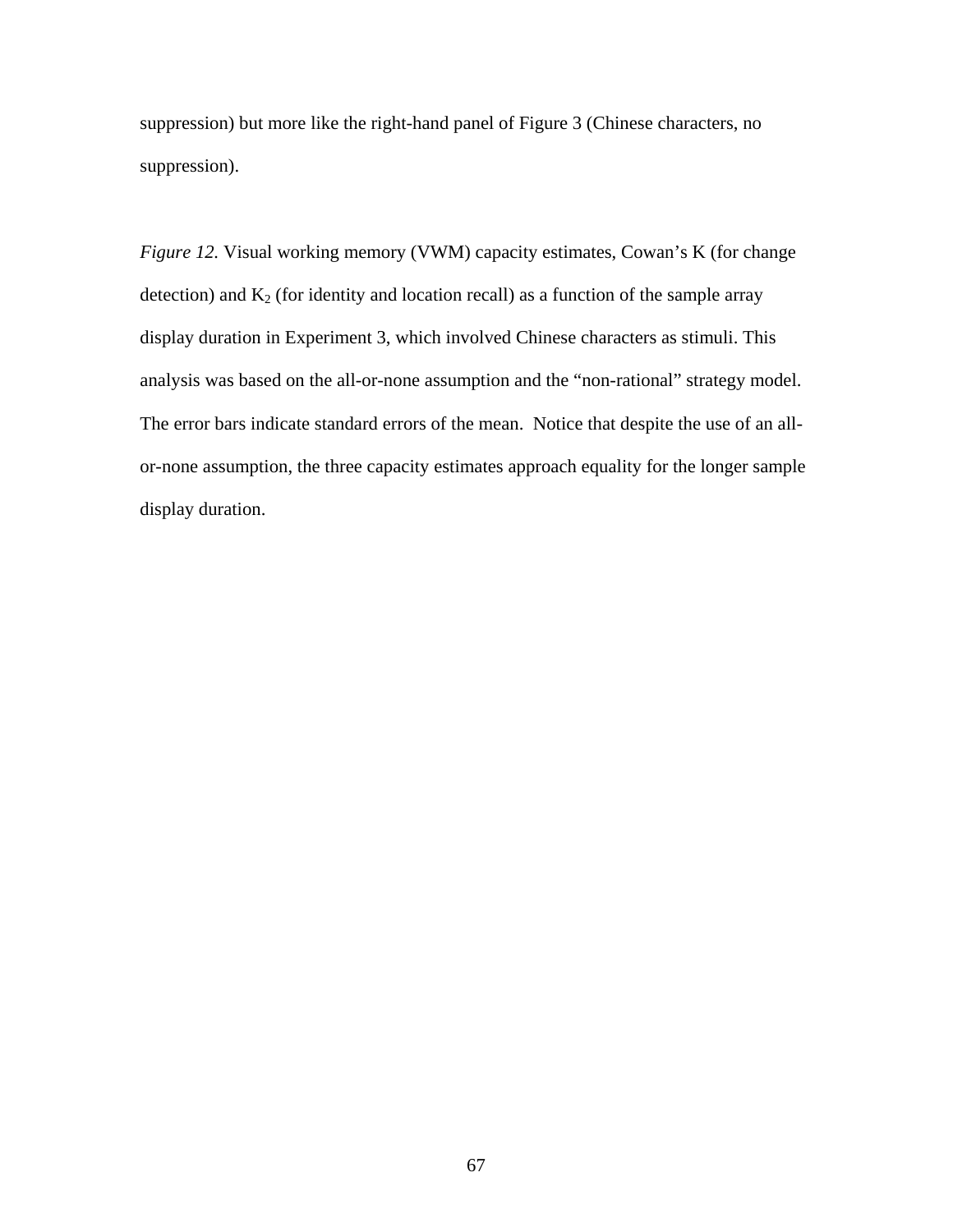## Figure 1



*Figure 1.* Schematic illustration of procedure in Experiment 1a. Experiment 1b shared the same procedure but with Chinese characters as stimuli.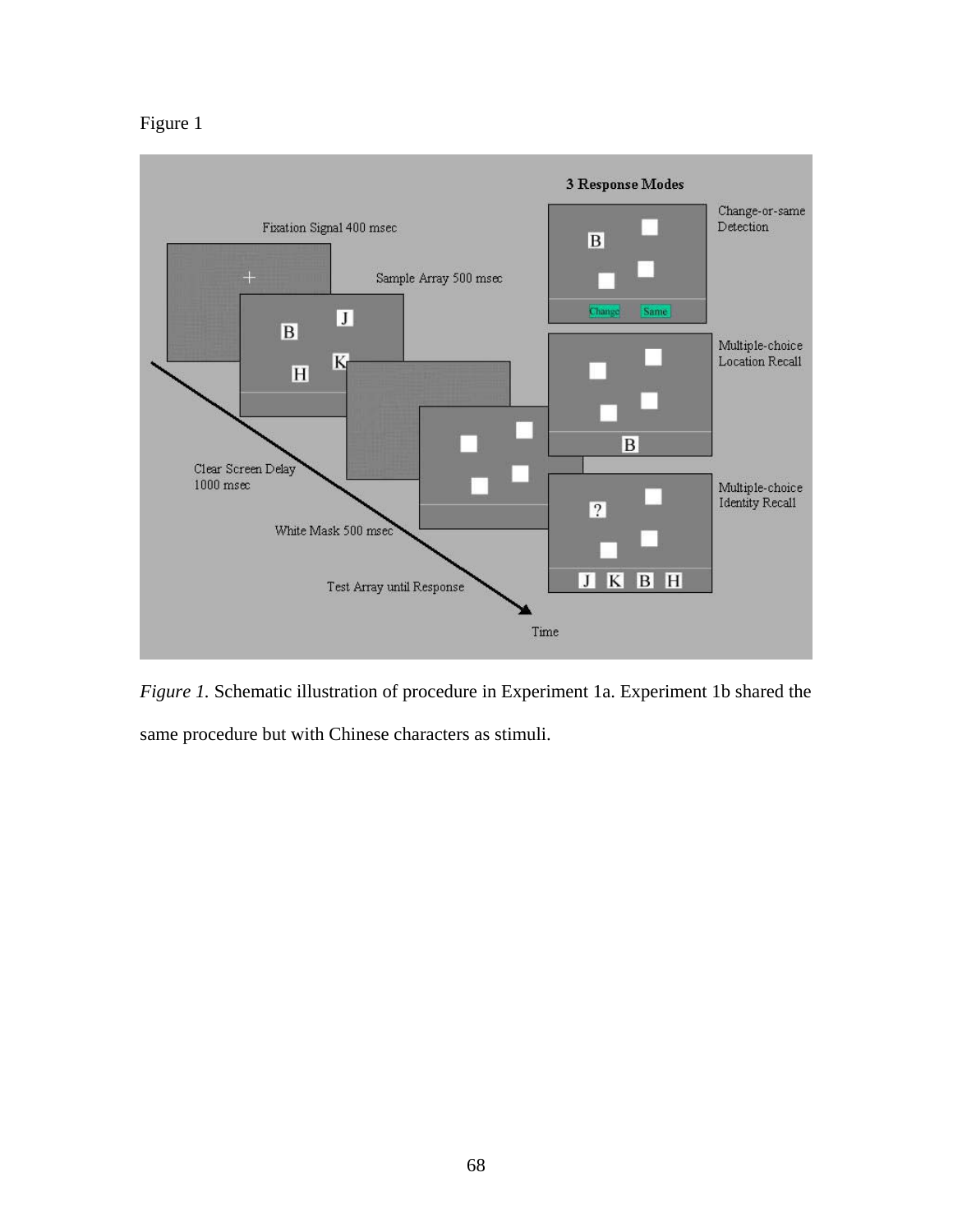



*Figure 2.* Visual working memory (VWM) capacity estimates, Cowan's K (for change detection) and  $K_1$  (for identity and location recall) as a function of response modes in Experiment 1a with English consonants as stimuli. This analysis was based on the all-ornone assumption and the "rational" strategy model. The error bars indicate standard errors of the mean.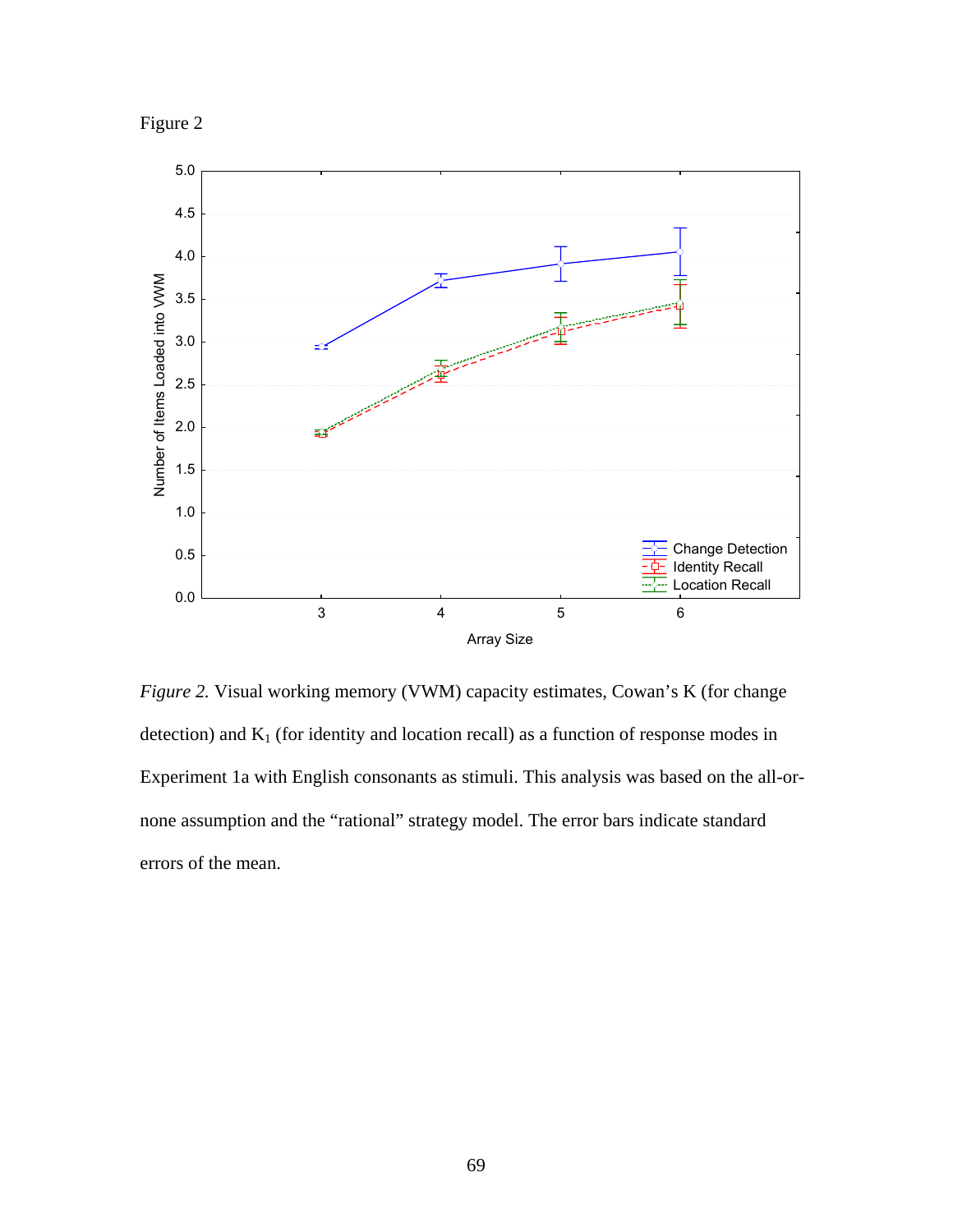Figure 3



*Figure 3.* Visual working memory (VWM) capacity estimates, Cowan's K (for change detection) and  $K_2$  (for identity and location recall) as a function of response modes. Left, Experiment 1a, English consonants as stimuli; right, Experiment 1b, Chinese characters as stimuli. This analysis was based on the all-or-none assumption and the "non-rational" strategy model. The error bars indicate standard errors of the mean.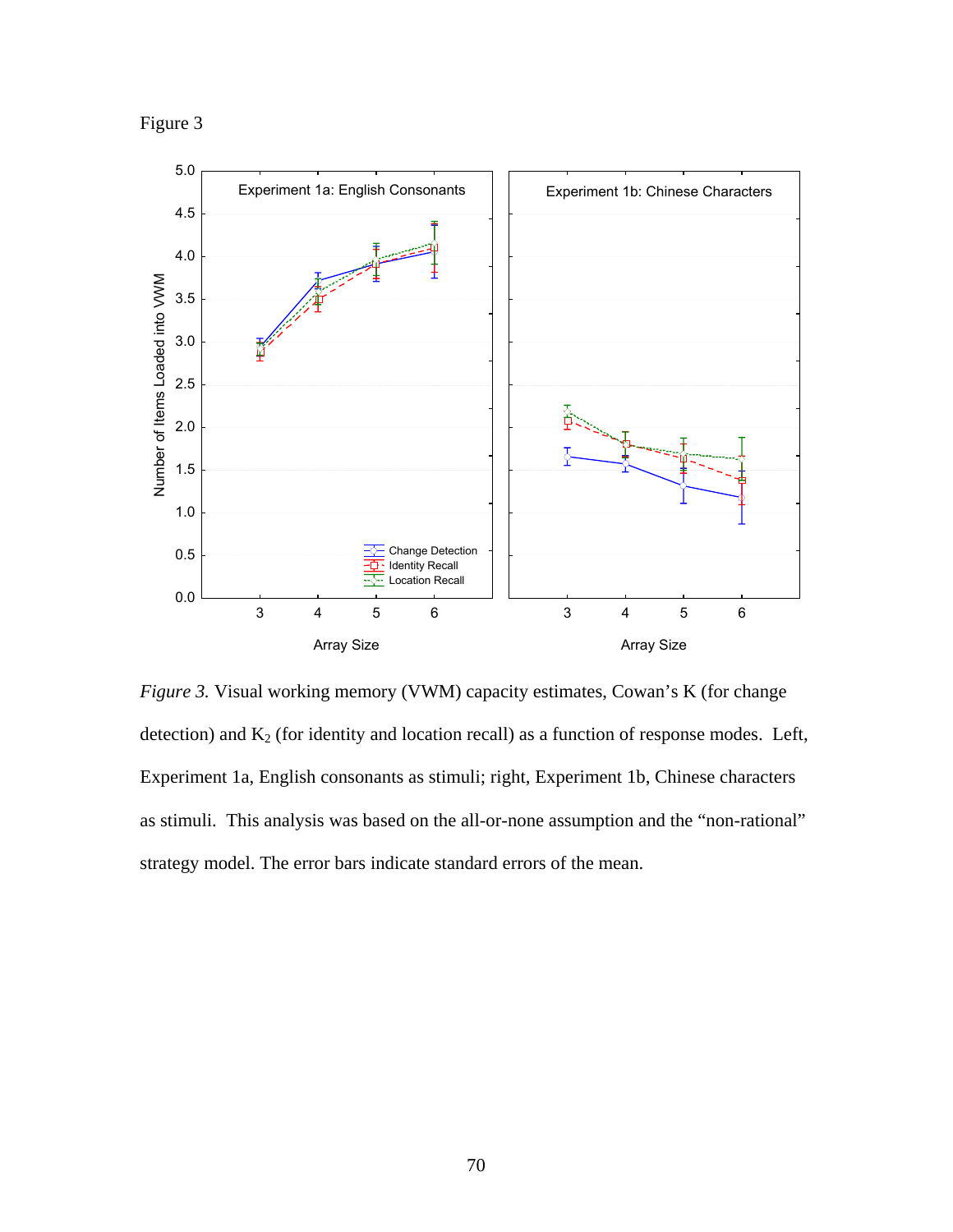



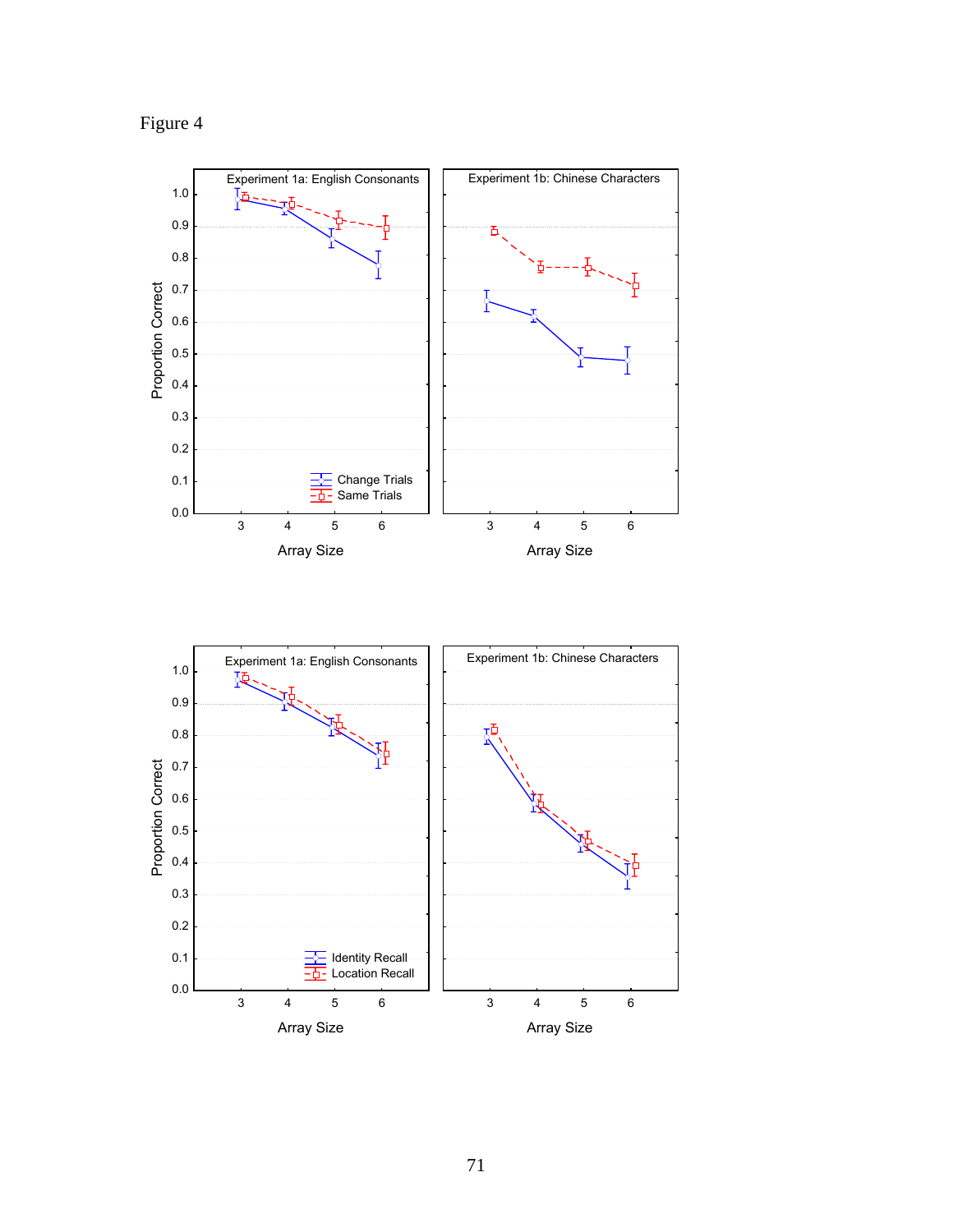*Figure 4.* Proportion correct in visual working memory (VWM) tasks as a function of response modes, trial types, and stimulus types in Experiment 1a and 1b. Top panels, change detection; bottom panels, identity and location recall. Left-hand panels, Experiment 1a, English consonants as stimuli; right panels, Experiment 1b, Chinese characters as stimuli. The error bars indicate standard errors of the mean.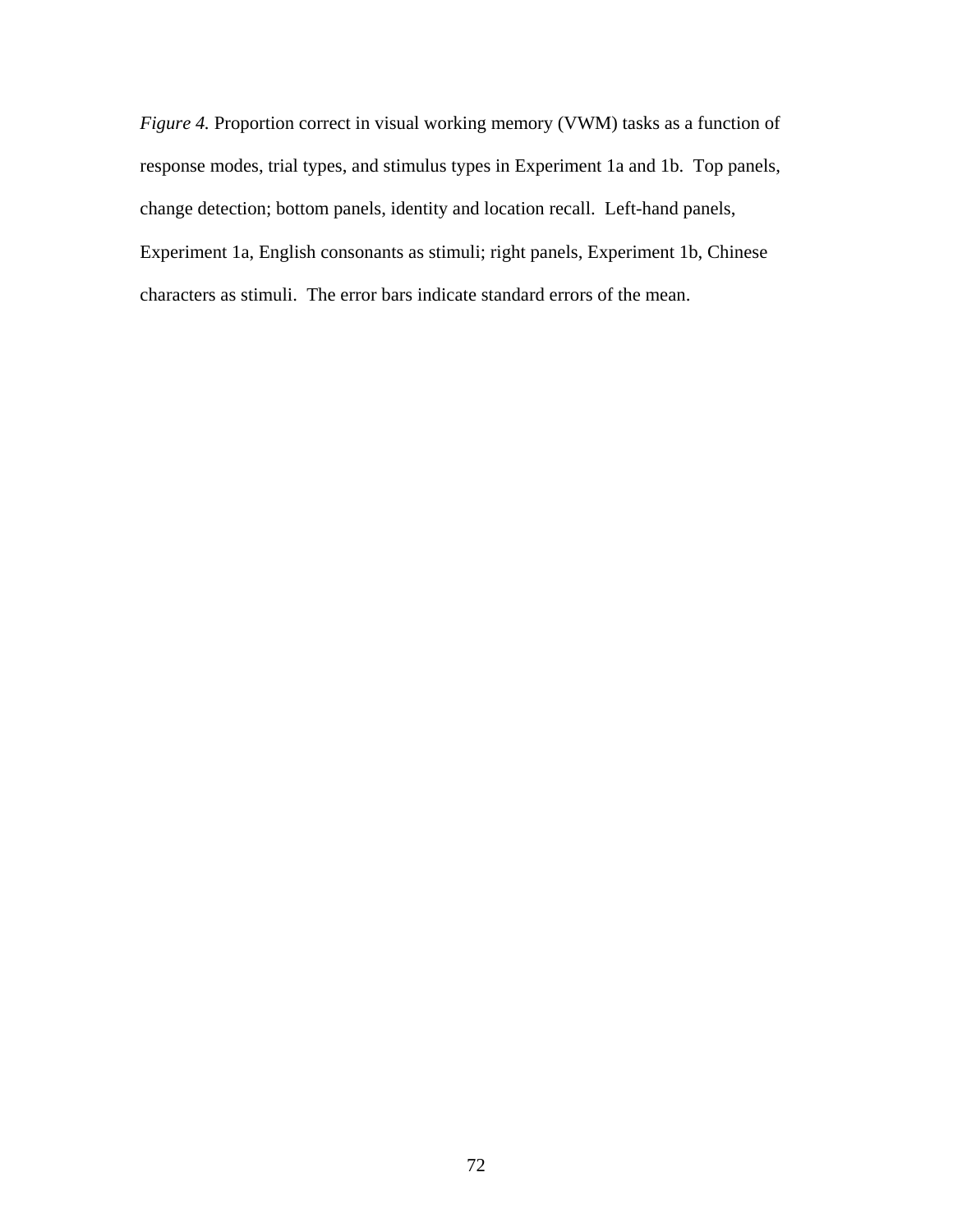Figure 5



*Figure 5.* Correlation between *K2* and Cowan's *K* in Experiment 1a and 1b. This analysis was based on both the non-rational strategy model and the all-or-none assumption. *K2* was averaged across array sizes and across identity and location recall tasks. Cowan's K was also averaged across array sizes from the change detection task. Left-hand panel, Experiment 1a with English consonants as stimuli; right-hand panel, Experiment 1b with Chinese characters as stimuli.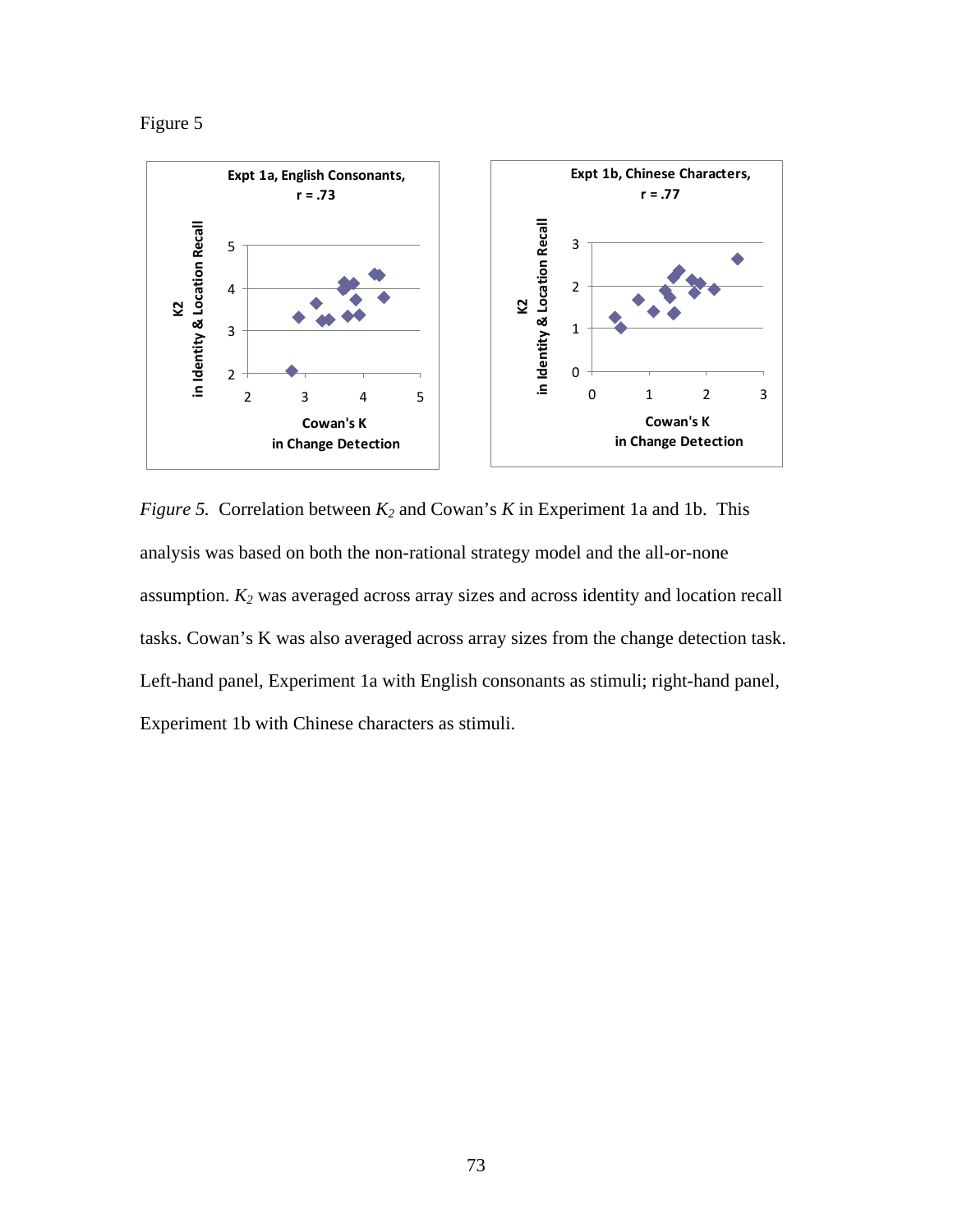



*Figure 6.* Diagram of a multinomial model of performance in the change detection task. With the all-or-none assumption for English consonants,  $Y=0$ . In the second branch (i.e., Critical Item  $\rightarrow$  In VWM  $\rightarrow$  Low Resolution),  $X_l$  is for hits and  $X_2$  is for correct rejections. In the third branch (i.e., Critical Item  $\rightarrow$  Not in VWM), *g* is for hits and (1-*g*) is for correct rejections. Within the three branches, respectively, errors occur with probability 0, (1-*X1*) or (1-*X2*) for hits or correct rejections, and (1-*g*) or *g* for hits or correct rejections.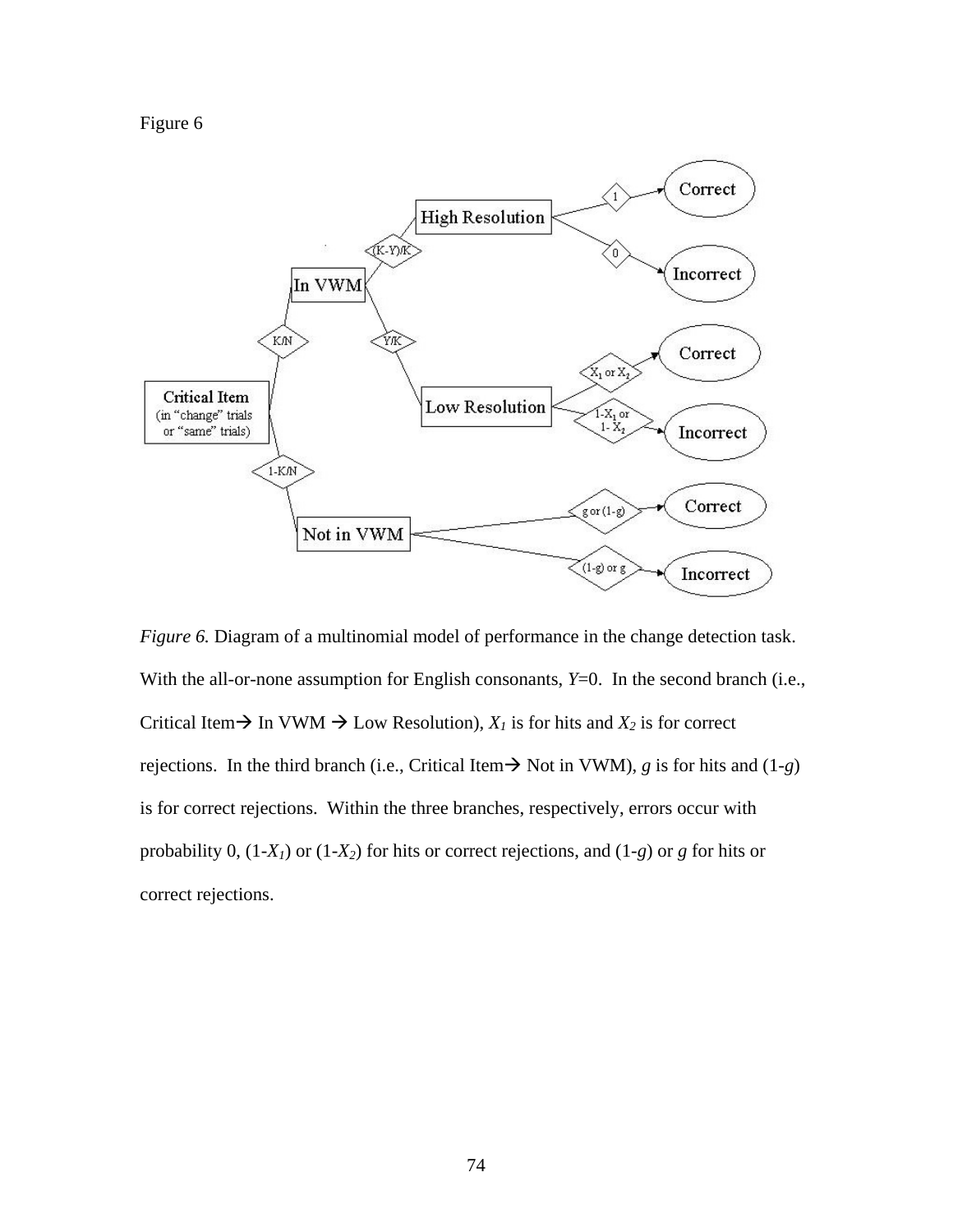Figure 7



*Figure 7.* Diagram of a multinomial model of performance in the identity recall task. It is based on the non-rational model. With the all-or-none assumption for English consonants, *Y*=0. In the second branch (i.e., Critical Item  $\rightarrow$  In VWM  $\rightarrow$  Low Resolution),  $X_3$  is for accurate responses. In the third branch (i.e., Critical Item  $\rightarrow$  Not in VWM), *1/N* is for accurate responses. Within the three branches, respectively, errors occur with probability 0, (1-*X3*), and (*1-1/N*).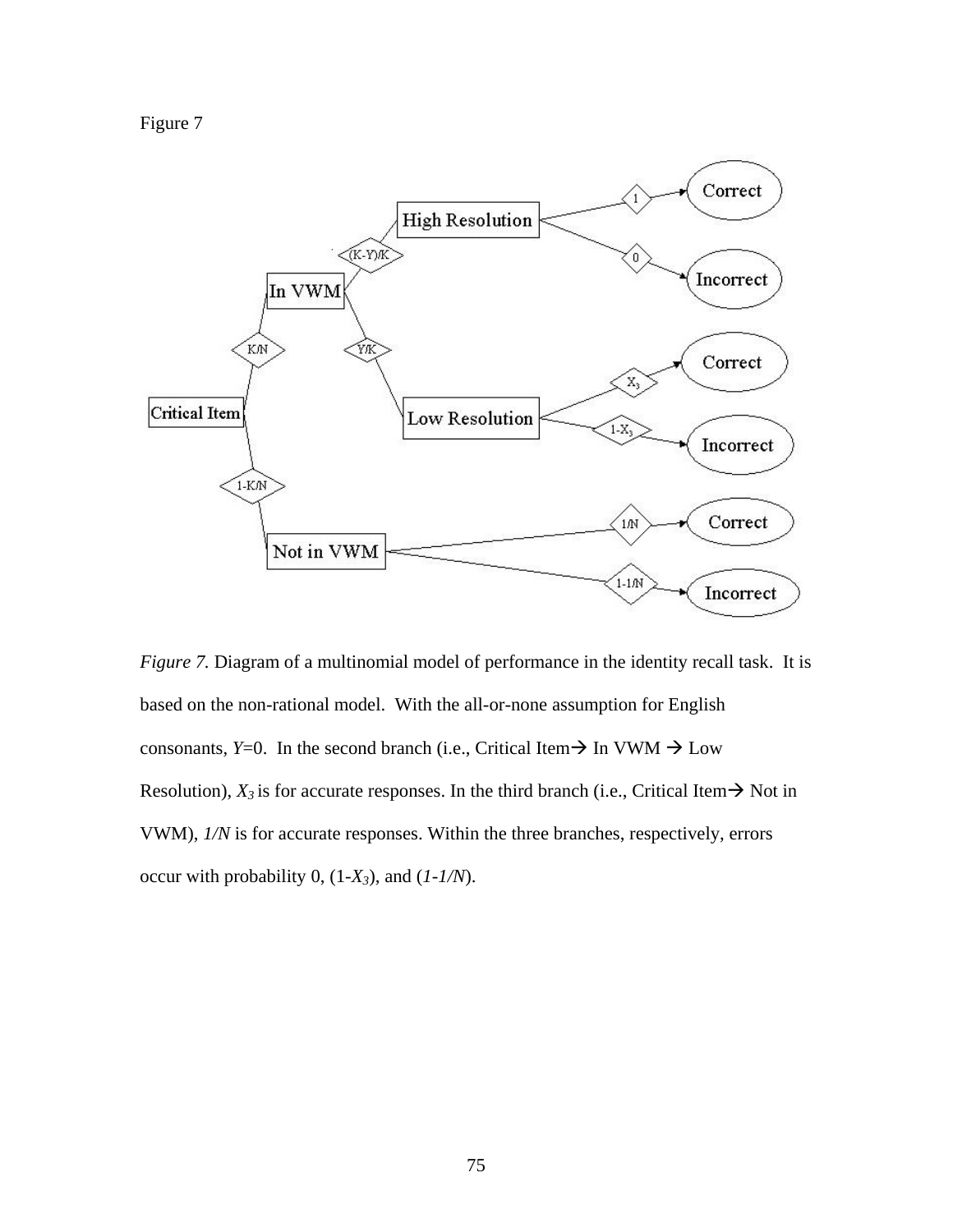

*Figure 8.* Proportion correct (solid points) along with predictions of the models of Figures 6 and 7 (open points). Parameter values in the model were selected by trial and error. Top panels, change detection; bottom panels, identity recall. Left-hand panels, Experiment 1a, English consonants as stimuli; right-hand panels, Experiment 1b, Chinese characters as stimuli. Ht = hit rate in the change detection task,  $Cr =$  correct rejection rate in the change detection task, and  $Ac =$  accuracy (proportion correct) in the identity recall task.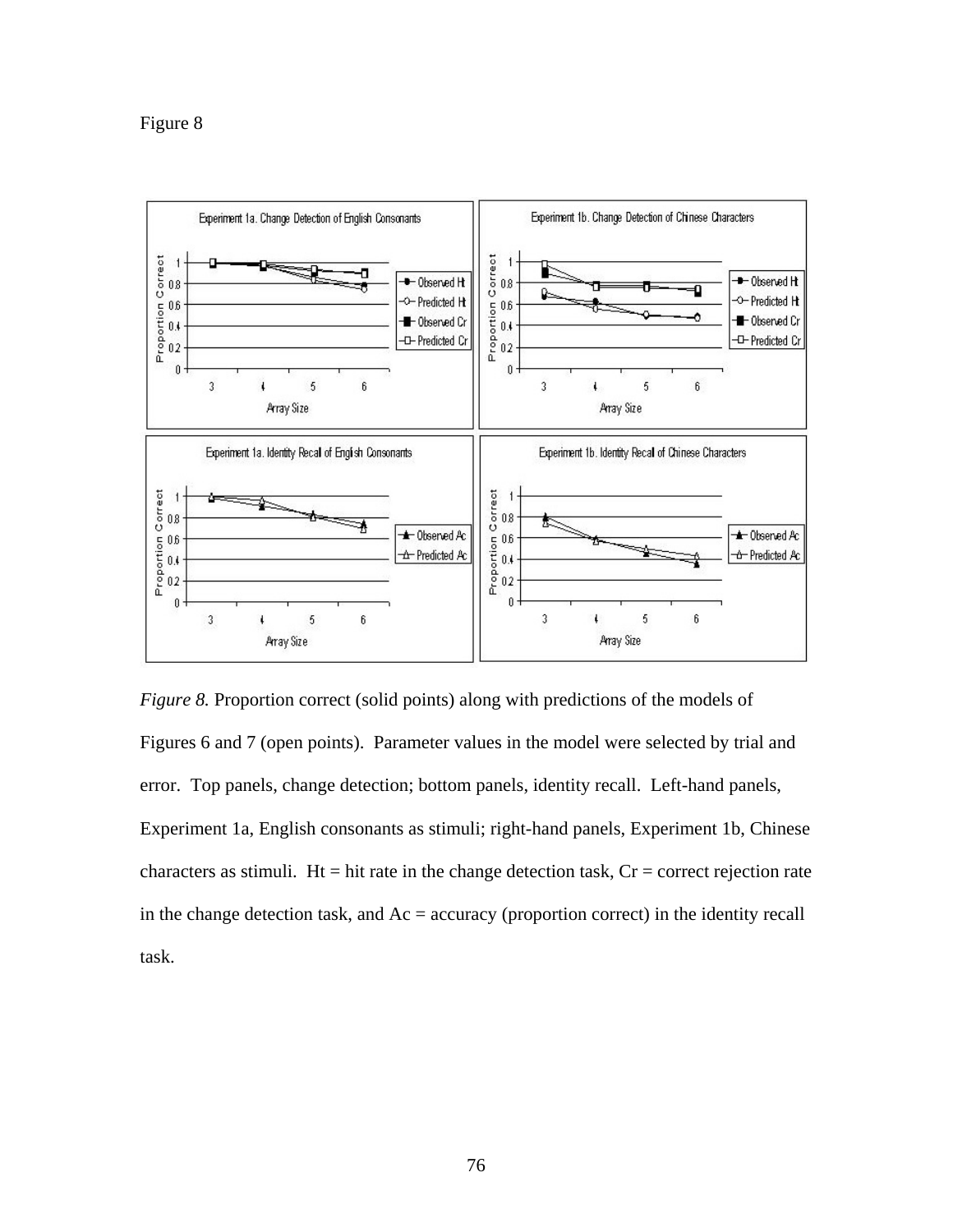Figure 9



*Figure 9.* Individual residuals from the fitting of the partial information model, plotted against trial types, array sizes and stimulus types. Top panels, Experiment 1a with English consonants as stimuli; Bottom panels, Experiment 1b with Chinese characters as stimuli. Left-hand panels, individual residuals from predicted mean hit rates; Middle panels, individual residuals from predicted mean correct rejection rate; Left-hand panels, individual residuals from predicted mean identity recall accuracy.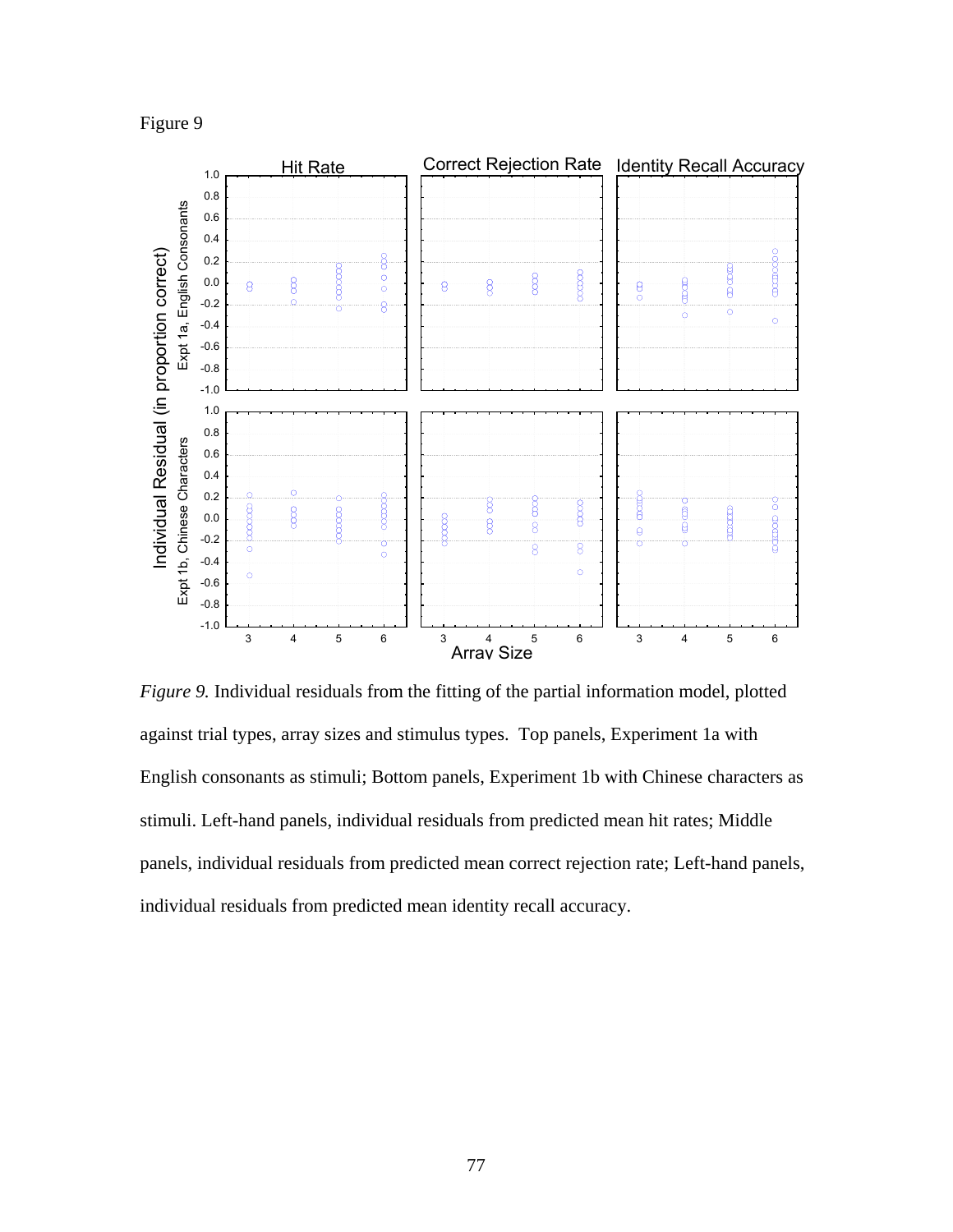## Figure 10



*Figure 10*. Schematic illustration of procedure in Experiment 2.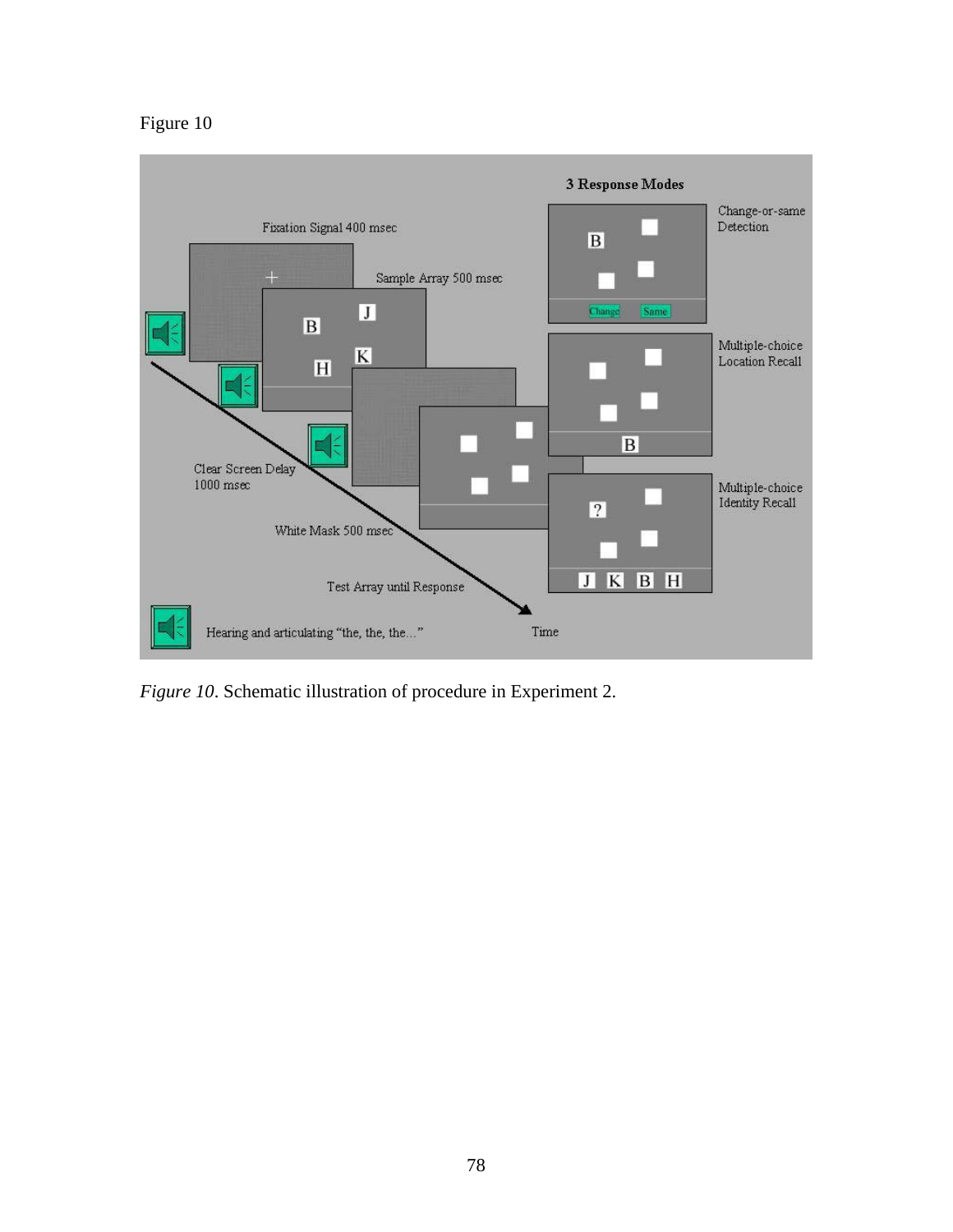



*Figure 11*. Visual working memory (VWM) capacity estimates, Cowan's K (for change detection) and  $K_2$  (for identity and location recall) in Experiment 2, which involved English consonants as stimuli and was under articulatory suppression. This analysis was based on the all-or-none assumption and the "non-rational" strategy model. The error bars indicate standard errors of the mean. Notice that VWM capacity estimates diverged at larger set sizes, unlike the left-hand panel of Figure 3 (English consonants, no suppression) but more like the right-hand panel of Figure 3 (Chinese characters, no suppression).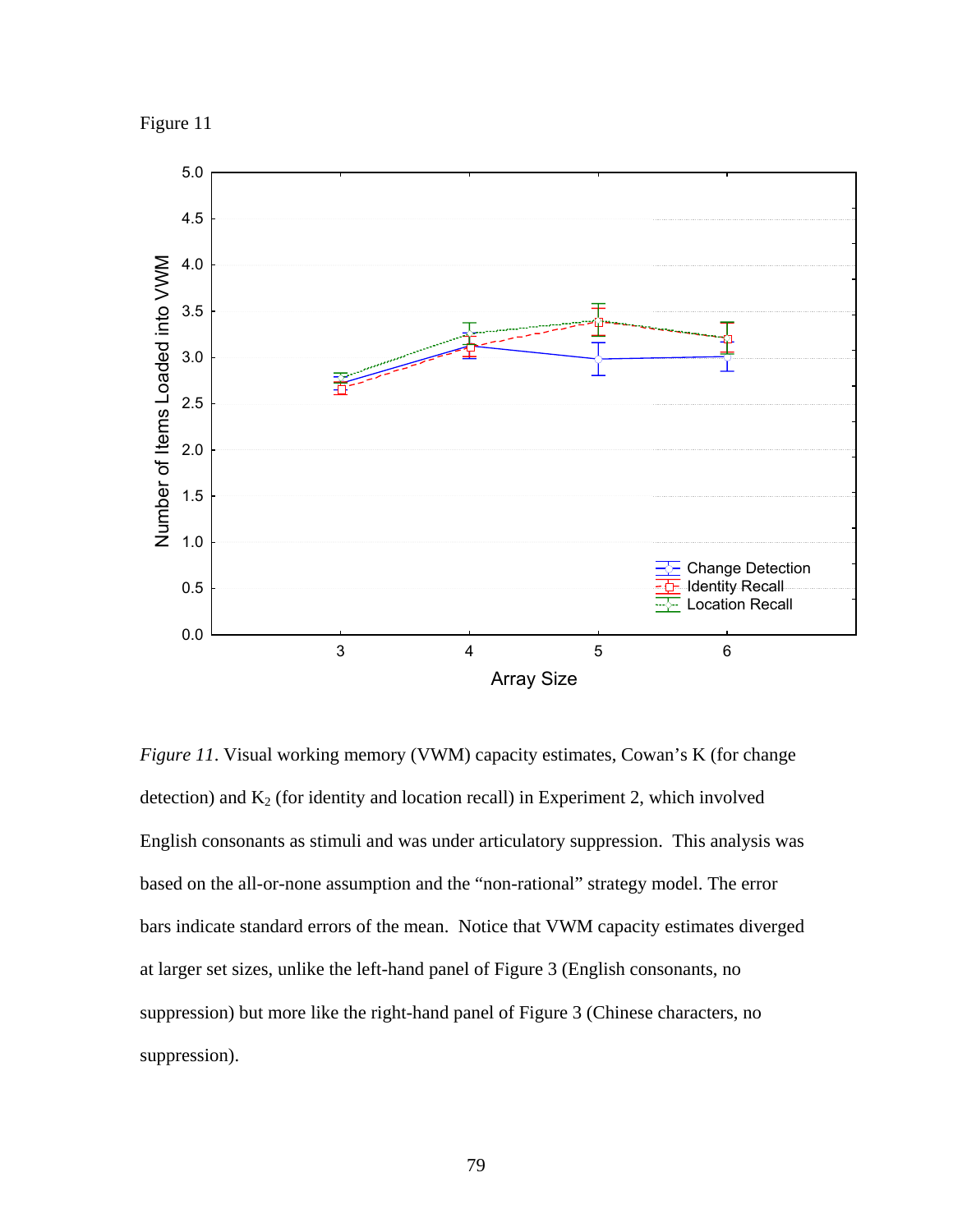



*Figure 12.* Visual working memory (VWM) capacity estimates, Cowan's K (for change detection) and  $K_2$  (for identity and location recall) as a function of the sample array display duration in Experiment 3, which involved Chinese characters as stimuli. This analysis was based on the all-or-none assumption and the "non-rational" strategy model. The error bars indicate standard errors of the mean. Notice that despite the use of an allor-none assumption, the three capacity estimates approach equality for the longer sample display duration.